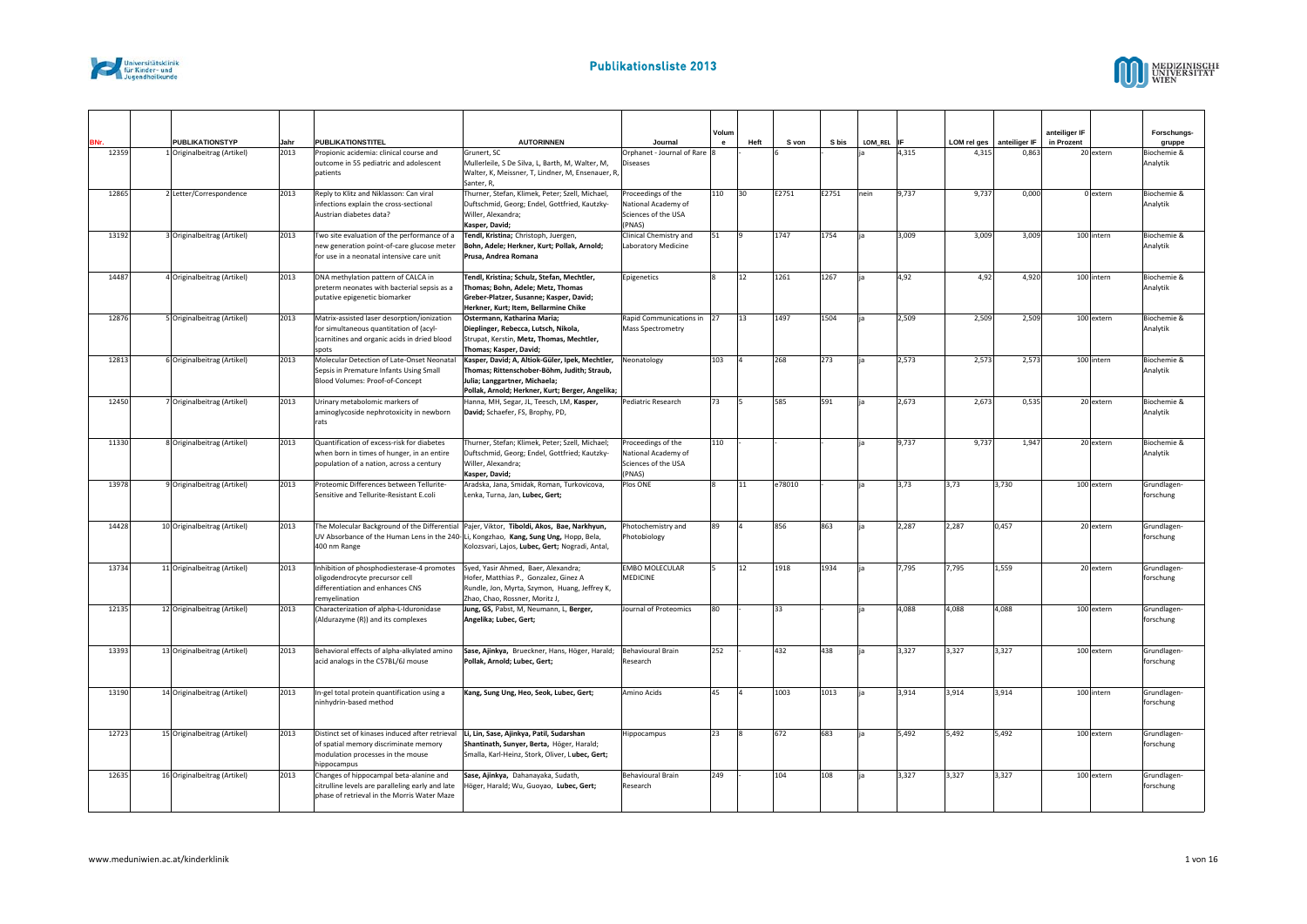



| 12547 |           | 17 Originalbeitrag (Artikel)                          | 2013 | Flotillin-1 is an evolutionary-conserved<br>nemory-related protein up-regulated in<br>implicit and explicit learning paradigms                                              | Monje Quiroga, Francisco; Divisch, Isabella,<br>Demit, Marvie, Lubec, Gert;<br>Pollak-Monje Quiroga, Daniela;                                                                                       | Annals of Medicine                                                 | 45              |    | 301  | 307  |      | 5,094  | 5,094 | 3,821 | 50 Kooperation | Grundlagen<br>forschung                                          |
|-------|-----------|-------------------------------------------------------|------|-----------------------------------------------------------------------------------------------------------------------------------------------------------------------------|-----------------------------------------------------------------------------------------------------------------------------------------------------------------------------------------------------|--------------------------------------------------------------------|-----------------|----|------|------|------|--------|-------|-------|----------------|------------------------------------------------------------------|
| 12188 |           | 18 Originalbeitrag (Artikel)                          | 2013 | Network of brain protein level changes in<br>glutaminase deficient fetal mice                                                                                               | Bae, Narkhyun, Wang, Y, Li, Lin, Rayport, S,<br>Lubec, Gert;                                                                                                                                        | <b>Journal of Proteomics</b>                                       | 80              |    | 236  | 249  |      | 4.088  | 4,088 | 4,088 | 100 extern     | Grundlagen-<br>forschung                                         |
| 11775 |           | 19 Originalbeitrag (Artikel)                          | 2013 | Alzheimer's disease risk factor lymphocyte-<br>specific protein tyrosine kinase regulates<br>long-term synaptic strengthening, spatial<br>learning and memory               | Kim, Eun-Jung, Monje Quiroga, Francisco;<br>Li, Lin, Höger, Harald; Pollak, DD, Lubec, Gert;                                                                                                        | Cellular and Molecular Life 70<br>Sciences                         |                 |    | 743  | 759  |      | 5,615  | 5,615 | 3,790 | 45 Kooperation | Grundlagen<br>forschung                                          |
| 11623 |           | 20 Originalbeitrag (Artikel)                          | 2013 | The use of native gels for the concomitant<br>determination of protein sequences and<br>modifications by mass spectrometry with<br>subsequent conformational and functional | Chen, Wei-Qiang; Karnaukhova, E, Lubec, Gert; Amino Acids                                                                                                                                           |                                                                    | 44              |    | 1381 | 1389 |      | 3,914  | 3,914 | 3,914 | 100 extern     | Grundlagen-<br>forschung                                         |
| 11581 |           | 21 Originalbeitrag (Artikel)                          | 2013 | Genome-wide computational identification<br>of bicistronic mRNA in humans                                                                                                   | Lu, YM, Zhang, YC, Hang, XY, Qu, WB,<br>Lubec, Gert; Chen, CS, Zhang, CG,                                                                                                                           | Amino Acids                                                        | 44              |    | 597  | 606  |      | 3,914  | 3,914 | 0,783 | 20 extern      | Grundlagen<br>forschung                                          |
| 12951 |           | 22 Sonstige, nicht näher<br>spezifizierte Publikation | 2013 | Changes of hippocampal beta-alanine and<br>citrulline levels parallel early and late phase<br>of retrieval in the Morris Water Maze                                         | Sase, Ajinkya, Dahanayaka, Sudath, Höger,<br>Harald; Wu, Guoyao, Lubec, Gert;                                                                                                                       | Amino Acids                                                        | 45              |    | 564  | 564  | nein | 3,914  |       | 0,000 | 0 extern       | Grundlagen<br>forschung                                          |
| 12950 |           | 23 Sonstige, nicht näher<br>spezifizierte Publikation | 2013 | Distinct set of kinases induced after retrieval<br>of spatial memory discriminate memory<br>modulation processes in the mouse<br>hippocampus                                | Li, Lin, Sase, Ajinkya, Patil, Sudarshan<br>Shantinath, Sunyer, Berta, Höger, Harald;<br>Smalla, Karl-Heinz, Stork, Oliver, Lubec, Gert                                                             | Amino Acids                                                        | 45              |    | 564  | 564  | nein | 3,914  |       | 0,000 | 0 extern       | Grundlagen<br>forschung                                          |
| 11596 | 24 Review |                                                       | 2013 | Manufacturing of peptides exhibiting<br>biological activity                                                                                                                 | Zambrowicz, A, Timmer, M, Polanowski, A,<br>Lubec, Gert; Trziszka, T,                                                                                                                               | Amino Acids                                                        | 44              |    | 315  | 320  | nein | 3,914  |       | 0.000 | 0 extern       | Grundlagen-<br>forschung                                         |
| 13998 |           | 25 Letter/Correspondence                              | 2013 | Coordinate activation of Shh and PI3K<br>signaling in PTEN-deficient glioblastoma: new<br>therapeutic opportunities                                                         | Gruber-Olipitz, Mariella; Dabral, Sukriti K.,<br>Pazyra-Murphy, Maria F, Ramkissoon, Shakti,<br>Kung, Andrew L., Pak, Ekaterina,<br>Chung, Jarom, Theisen, Matthew A, Sun, Yanping,                 | Nature Medicine                                                    | 19              | 11 | 1518 |      | nein | 24,302 |       | 0,000 | 0 extern       | Neonatologie<br>Päd. Intensiv-<br>medizin und<br>Neuropädiatrie  |
| 13997 |           | 26 Sonstige, nicht näher<br>spezifizierte Publikation | 2013 | Dendritic cell-based cancer immune therapy<br>for glioblastoma multiforme: First trends<br>from a randomised efficacy study                                                 | Felzmann, T, Buchroithner, J, Marosi, Christine;<br>Nowosielski, M, von Campe, G.,<br>Oberndorfer, S., Ruckser, R, Roessler, K.,<br>Azizi, Amedeo; Bordihn, K,                                      | Onkologie - Zeitschrift fur 36<br>Krebsforschung und<br>Behandlung |                 |    | 95   | Q5   | nein |        |       | 0,000 | 0 extern       | Neonatologie<br>Päd. Intensiv-<br>medizin und<br>Neuropädiatrie  |
| 13990 |           | 27 Sonstige, nicht näher<br>spezifizierte Publikation | 2013 | The tyrosine kinase inhibitor (TKI) imatinib<br>produces mast cell deficiency in Ph plus<br>chronic myeloid leukemia                                                        | Cerny-Reiterer, Sabine; Herndlhofer, Susanne,<br>Stefanzl, Gabriele; Blatt, Katharina; Hörmann,<br>Gregor; Müllauer, Leonhard; Beham-Schmid, C.<br>Baumgartner, Sigrid; Sperr, Wolfgang Reinhard;   | Onkologie - Zeitschrift fur<br>Krebsforschung und<br>Behandlung    | 36              |    | 63   | 63   | nein |        |       | 0,000 | 0 extern       | Neonatologie<br>Päd. Intensiv-<br>medizin und<br>Neuropädiatrie  |
| 13820 |           | 28 Sonstige, nicht näher<br>spezifizierte Publikation | 2013 | Cost-Effectiveness of Maternal Toxoplasma<br>Screening in Austria: A Decision-Analytic<br>Model                                                                             | Prusa, Andrea Romana; Walter, E., Pollak,<br>Arnold; Hayde, Michael; Kasper, David;                                                                                                                 | VALUE IN HEALTH                                                    | 16 <sup>1</sup> |    | A333 | A333 | nein | 2,191  |       | 0,000 | 0 extern       | Neonatologie<br>Päd. Intensiv-<br>medizin und<br>Neuropädiatrie  |
| 14392 |           | 29 Sonstige, nicht näher<br>spezifizierte Publikation | 2013 | INFLUENCE OF AN IgM-ENRICHED<br>IMMUNOGLOBULIN SOLUTION (BT086) ON<br>THE ACTIVATED STATE AND FUNCTION OF<br>MONOCYTES IN AN ENDOTOXEMIA MODEL                              | Dürr, Celia Ruth; Bee, Annica, Sachet, Monika;<br>Sadeghi, Kambis; Baumann, Suzann Mary-Beth;<br>Spittler, Andreas;                                                                                 | Shock                                                              | 40              |    | 26   | 27   | nein | 2,612  |       | 0,000 | 0 intern       | Neonatologie<br>Päd. Intensiv-<br>medizin und<br>Neuropädiatrie  |
| 13781 |           | 30 Originalbeitrag (Artikel)                          | 2013 | Vertical perithalamic hemispherotomy: A<br>single-center experience in 40 pediatric<br>patients with epilepsy                                                               | Dorfer, Christian; Czech, Thomas;<br>Dressler, Anastasia; Gröppel, Gudrun;<br>Mühlebner-Fahrngruber, Angelika; Novak,<br>Klaus; Reinprecht, Andrea; Reiter-Fink, Edith;                             | Epilepsia                                                          | 54              | 11 | 1905 | 1912 |      | 3,909  | 3,909 | 1,564 | 40 intern      | Neonatologie<br>Päd. Intensiv-<br>medizin und<br>Neuropädiatrie  |
| 13755 |           | 31 Originalbeitrag (Artikel)                          | 2013 | The use of the Berlin definition for acute<br>respiratory distress syndrome during infancy<br>and early childhood: multicenter evaluation<br>and expert consensus           | De Luca, Daniele, Piastra, Marco, Chidini,<br>Giovanna, Tissieres, Pierre, Calderini, Edoardo,<br>Essouri, Sandrine, Medina Villanueva, Alberto,<br>Vivanco Allende, Ana, Pons-Odena, Marti, Perez- | ntensive Care Medicine                                             | 39              | 12 | 2083 | 2091 |      | 5,258  | 5,258 | 1,052 | 20 extern      | Neonatologie<br>Päd. Intensiv-<br>medizin und<br>Neuropädiatrie  |
| 14514 |           | 32 Sonstige, nicht näher<br>spezifizierte Publikation | 2013 | Genomic Alterations in Atypical<br>Teratoid/Rhabdoid Tumors: The Medical<br>University of Vienna Experience                                                                 | Haberler, Christine; Czech, Thomas;<br>Chocholous, Monika; Dorfer, Christian;<br>Slavc, Irene;                                                                                                      | Neuro Oncology - Durham 15                                         |                 |    | 89   | 89   | nein | 6,18   |       | 0,000 | 0 intern       | Neonatologie<br>Päd. Intensiv-<br>medizin und<br>Neuropädiatrie  |
| 12688 |           | 33 Sonstige, nicht näher<br>spezifizierte Publikation | 2013 | Asymmetry of Planum Temporale Predicts<br>Language Lateralization in Children with Left-<br>Sided Symptomatic Focal Epilepsy                                                | Pahs, Gerald; Rankin, P, Cross, J. H, Croft, L.,<br>Vargha-Khadem, F, Baldeweg, T,                                                                                                                  | Epilepsia                                                          | 54              |    | 305  | 305  | nein | 3.909  |       | 0.000 | 0 extern       | Neonatologie.<br>Päd. Intensiv-<br>medizin und<br>Neuropädiatrie |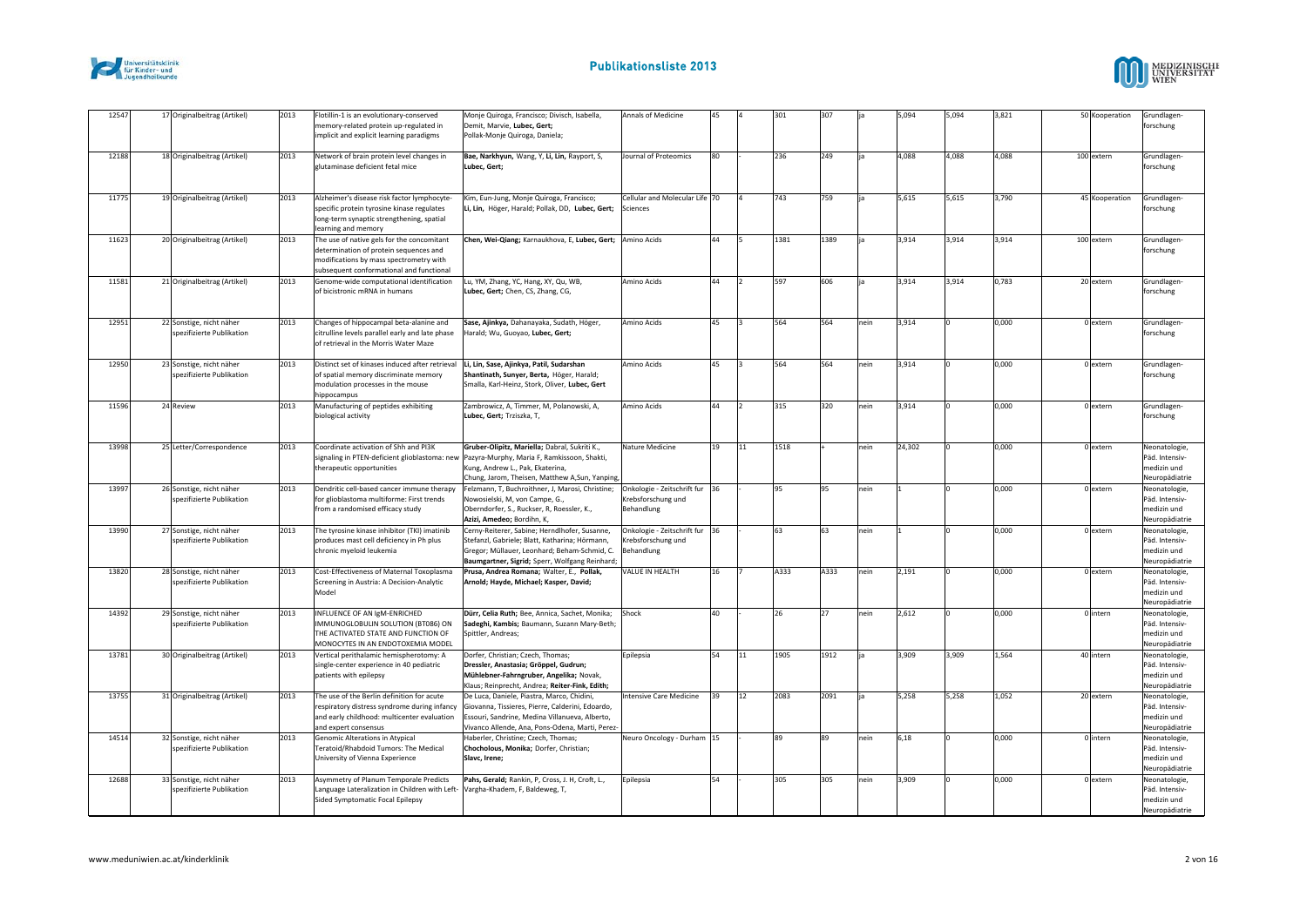



| 12668 | 34 Sonstige, nicht näher<br>spezifizierte Publikation | 2013 | Identification of Novel Regulatory Genes of<br>Human Post-Embryonic Hematopoiesis                                                                                                                             | Hemmati, Shayda, Herbst, Friederike,<br>Ball, Claudia, Paruzynski, Anna, Klein, Christoph,<br>Witzel, Maximilian. Boztug, Kaan: Schmidt.<br>Manfred, von Kalle, Christof, Glimm, Hanno,                                                | Experimental Hematology 41                                                 |     |    | S31    | S31   | neir | 2,907  |       | 0,000 | 0 extern       | Neonatologie,<br>Päd. Intensiv-<br>medizin und<br>Neuropädiatrie |
|-------|-------------------------------------------------------|------|---------------------------------------------------------------------------------------------------------------------------------------------------------------------------------------------------------------|----------------------------------------------------------------------------------------------------------------------------------------------------------------------------------------------------------------------------------------|----------------------------------------------------------------------------|-----|----|--------|-------|------|--------|-------|-------|----------------|------------------------------------------------------------------|
| 12963 | 35 Originalbeitrag (Artikel)                          | 2013 | A Novel Mutation in the Complement<br>Component 3 Gene in a Patient with<br>Selective IgA Deficiency                                                                                                          | Elisangela Santos-Valente, Ismail Reisli, Hasibe<br>Artac, Raphael Ott, Özden Sanal, Kaan Boztug                                                                                                                                       | Journal of Clinical<br><b>Immunology</b>                                   | 33  |    | 127    | 133   |      | 3,382  | 3.382 | 3,382 | 100 extern     | Neonatologie,<br>Päd. Intensiv-<br>medizin und<br>Neuropädiatrie |
| 12661 | 36 Review                                             | 2013 | Neuropsychology and behavior in juvenile<br>myoclonic epilepsy                                                                                                                                                | Schmitz, Bettina, Yacubian, Elza Marcia,<br>Feucht, Martha; Hermann, Bruce, Trimble,<br>Michael.                                                                                                                                       | Epilepsy and Behavior                                                      | 28  |    | S72    | S73   | nein | 1,844  |       | 0.000 | 0 extern       | Neonatologie,<br>Päd. Intensiv-<br>medizin und<br>Neuropädiatrie |
| 12654 | 37 Sonstige, nicht näher<br>spezifizierte Publikation | 2013 | Seizure-Related Genomic DNA Methylation<br>Changes in Chronic Rat Tle                                                                                                                                         | Kobow, K, Kaspi, A, Harikrishnan, K. N,<br>Kiese, K, Ziemann, M, Khurana, I, Fritzsche, I,<br>Hauke, J, Hahnen, E,<br>Coras, R, Mühlebner-Fahrngruber, Angelika;                                                                       | Epilepsia                                                                  | 54  |    | 356    | 356   | nein | 3,909  |       | 0,000 | 0 extern       | Neonatologie,<br>Päd. Intensiv-<br>medizin und<br>Neuropädiatrie |
| 14735 | 38 Review                                             | 2013 | IME: From founder's observations to current<br>trends                                                                                                                                                         | Consensus on diagnosis and management of   Kasteleijn-Nolst TD, Schmitz B., Janz D., Delago-<br>Escueta A., Thomas P., Hirsch E., Lerche H.,<br>Camfield C., Baykan B., Feucht, Martha;<br>Martinez-Juarez I., Duron R., Medina Marco, | Epilepsy & Behavior                                                        | 26  |    | 87     | lan   | nein | 1,844  |       | 0,000 | 0 extern       | Neonatologie,<br>Päd. Intensiv-<br>medizin und<br>Neuropädiatrie |
| 12650 | 39 Sonstige, nicht näher<br>spezifizierte Publikation | 2013 | Temporo-Parieto-Occipital Disconnection in<br>Posterior Quadrantic Epilepsy: A Case Series                                                                                                                    | Dorfer, Christian: Feucht, Martha:<br>Mühlebner-Fahrngruber, Angelika;<br>Gröppel, Gudrun; Dressler, Anastasia;<br>Reiter-Fink, Edith; Traub-Weidinger, Tatjana;                                                                       | Epilepsia                                                                  | 54  |    | 188    | 188   | nein | 3,909  |       | 000,0 | Olintern       | Neonatologie<br>Päd. Intensiv-<br>medizin und<br>Neuropädiatrie  |
| 12833 | 40 Originalbeitrag (Artikel)                          | 2013 | Disconnective srugery in posterior quadrantic Dorfer Christian, Mühlebner-Fahrngruber,<br>epilepsy: experience in a consecutive series<br>of 10 patients                                                      | Angelika; Mert Aygül, Gröppel, Gudrun; Novak<br>Klaus, Dressler, Anastasia: Reiter-Fink<br>Edith, Traub-Weidinger Tatjana, Feucht Martha                                                                                               | Neurosurgical Focus                                                        | 34  |    | E10    |       | ia   | 2,487  | 2,487 | 0,249 | 10 intern      | Neonatologie<br>Päd. Intensiv-<br>medizin und<br>Neuropädiatrie  |
| 12647 | 41 Sonstige, nicht näher<br>spezifizierte Publikation | 2013 | Vertical Perithalamic Hemispherotomy in<br>Pediatric Catastrophic Epilepsy: A Single<br>Center Experience of 38 Children                                                                                      | Dorfer, Christian; Czech, Thomas; Mühlebner-<br>Fahrngruber, Angelika;<br>Gröppel, Gudrun; Dressler, Anastasia; Reiter-<br>Fink, Edith; Traub-Weidinger, Tatjana;                                                                      | Epilepsia                                                                  | 54  |    | 288    | 288   | nein | 3,909  |       | 0,000 | 0 intern       | Neonatologie,<br>Päd. Intensiv-<br>medizin und<br>Neuropädiatrie |
| 12383 | 42 Originalbeitrag (Artikel)                          | 2013 | Comprehensive Evaluation of 11 Cytokines in<br>Premature Infants with Surgical Necrotizing<br>Enterocolitis                                                                                                   | Benkö, Thomas; Baumann, Suzann Mary-Beth;<br>Weninger, Manfred; Pones, Mario;<br>Reck, Carlos; Rebhandl, Winfried; Oehler,<br>Rudolf:                                                                                                  | Plos ONE                                                                   |     |    | e58720 |       | ia   | 3,73   | 3,73  | 0,746 | 20 intern      | Neonatologie,<br>Päd. Intensiv-<br>medizin und<br>Neuropädiatrie |
| 12318 | 43 Originalbeitrag (Artikel)                          | 2013 | Evaluation of Serological Prenatal Screening<br>To Detect Toxoplasma gondii Infections in<br>Austria                                                                                                          | Prusa, Andrea Romana: Kasper, David:<br>Olischar, Monika; Husslein, Peter; Pollak,<br>Arnold; Hayde, Michael;                                                                                                                          | Neonatology                                                                | 103 |    | 34     |       |      | 2,573  | 2.573 | 3.474 | 90 Kooperation | Neonatologie,<br>Päd. Intensiv-<br>medizin und<br>Neuropädiatrie |
| 12251 | 44 Originalbeitrag (Artikel)                          | 2013 | <b>Genetically Engineered Microvesicles</b><br>Carrying Suicide mRNA/Protein Inhibit<br>Schwannoma Tumor Growth                                                                                               | Mizrak, A, Bolukbasi, MF, Ozdener, GB,<br>Brenner, GJ, Madlener, Sibylle; Erkan, Erdogan<br>Pekcan; Stroebel, Thomas;<br>Breakefield, XO, Saydam, Okay;                                                                                | Molecular Therapy                                                          | 21  |    | 108    |       | ia   | 7,041  | 7,041 | 7,041 | 100 extern     | Neonatologie,<br>Päd. Intensiv-<br>medizin und<br>Neuropädiatrie |
| 12113 | 45 Letter/Correspondence                              | 2013 | Tick-borne encephalitis virus vaccine as<br>additional alternative neoantigen for the<br>clinical immunologist's toolbox                                                                                      | Seidel, MG, Planitzer, CB, Kreil, TR, Förster-<br>Waldl, Elisabeth;                                                                                                                                                                    | Journal of Allergy and<br>Clinical Immunology                              | 131 |    | 617    |       | nein | 12,047 |       | 0,000 | 0 extern       | Neonatologie,<br>Päd. Intensiv-<br>medizin und<br>Neuropädiatrie |
| 14447 | 46 Originalbeitrag (Artikel)                          | 2013 | Safety of Blood Transfusions Using 27 Gauge Repa, Andreas; Mayerhofer, M. Cardona,<br>Neonatal PICC Lines: An in vitro Study on<br>Hemolysis                                                                  | Francesco; Worel, Nina; Deindl, Philipp;<br>Pollak, Arnold; Berger, Angelika; Haiden,<br>Nadja;                                                                                                                                        | Klinische Paediatrie                                                       | 225 |    | 379    | 382   | lia  | 1,904  | 1.904 | 1,523 | 80 intern      | Neonatologie,<br>Päd. Intensiv-<br>medizin und<br>Neuropädiatrie |
| 11991 | 47 Originalbeitrag (Artikel)                          | 2013 | Genetics and Pathophysiology of Severe<br>Congenital Neutropenia Syndromes<br>Unrelated to Neutrophil Elastase                                                                                                | Boztug, Kaan;<br>Klein, C,                                                                                                                                                                                                             | Hematology and Oncology 27<br>Clinics of North America                     |     |    |        |       | ia   | 2,084  | 2,084 | 2,084 | 100 extern     | Neonatologie<br>Päd. Intensiv-<br>medizin und<br>Neuropädiatrie  |
| 14324 | 48 Sonstige, nicht näher<br>spezifizierte Publikation | 2013 | First interim analysis of a randomized study<br>to evaluate safety and efficacy of<br>individualized dendritic cell-based cancer<br>immune therapy for glioblastoma multiforme Roessler, Karl, Azizi, Amedeo; | Felzmann, Thomas, Buchroithner, Johanna,<br>Marosi, Christine; Nowosielsky, Martha,<br>Oberndorfer, Stefan, Ruckser, Reinhard,                                                                                                         | CANCER RESEARCH                                                            | 73  |    |        |       | nein | 8,65   |       | 0,000 | 0 extern       | Neonatologie,<br>Päd. Intensiv-<br>medizin und<br>Neuropädiatrie |
| 14026 | 49 Originalbeitrag (Artikel)                          | 2013 | Essential role for mammalian<br>apurinic/apyrimidinic (AP) endonuclease<br>Ape1/Ref-1 in telomere maintenance                                                                                                 | Madlener, Sibylle; Stroebel, Thomas; Vose,<br>Sarah, Saydam, Okay; Price, Brendan D,<br>Demple, Bruce, Saydam, Nurten;                                                                                                                 | Proceedings of the<br>National Academy of<br>Sciences of the USA<br>(PNAS) | 110 | 44 | 17844  | 17849 | lia  | 9,737  | 9,737 | 9,737 | 100 extern     | Neonatologie<br>Päd. Intensiv-<br>medizin und<br>Neuropädiatrie  |
| 13782 | 50 Originalbeitrag (Artikel)                          | 2013 | Effect of Fortifiers and Additional Protein on<br>the Osmolarity of Human Milk: Is It Still Safe<br>for the Premature Infant?                                                                                 | Kreissl, Alexandra; Zwiauer, Valentina,<br>Repa, Andreas; Binder, Christoph; Haninger,<br>Natalja; Jilma, Bernd; Berger, Angelika;<br>Haiden, Nadja;                                                                                   | Journal of Pediatric<br>Gastroenterology and<br>Nutrition                  | 57  |    | 432    | 437   |      | 2,196  | 2,196 | 2,635 | 80 Kooperation | Neonatologie,<br>Päd. Intensiv-<br>medizin und<br>Neuropädiatrie |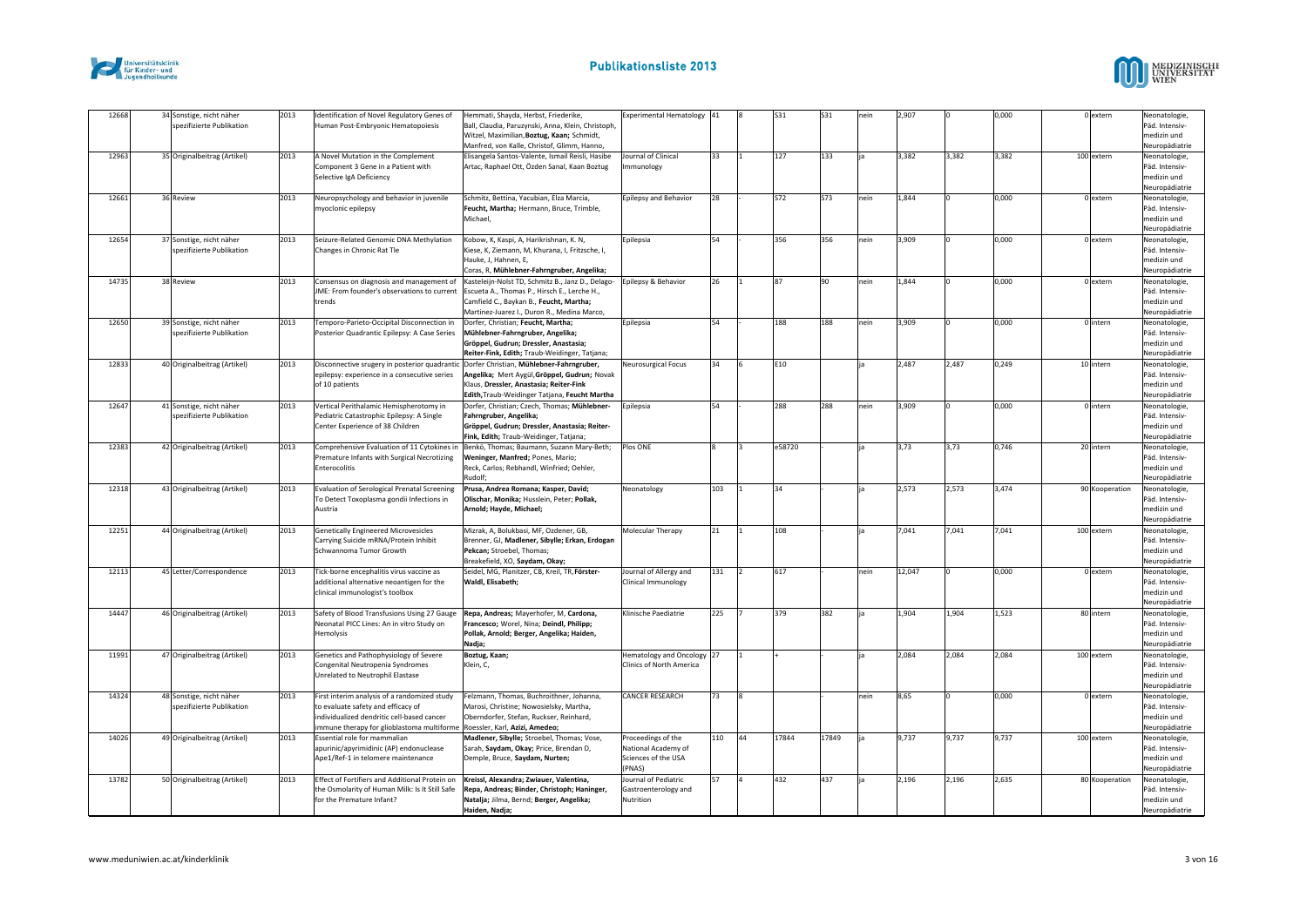



| 13561 | 51 Originalbeitrag (Artikel)                          | 2013 | mphasis on late onset sepsis caused by<br>Enterobacteriaceae in a level III neonatal<br>care unit in Astana, Kazakhstan                                                                     | Culture proven newborn sepsis with a special   Kangozhinova, Kalamkas, Abentayeva, Botakoz,<br>Repa, Andreas; Baltabayeva, Assem, Erwa,<br>Wolfgang, Stauffer, Friedrich                | Wiener Klinische<br>Wochenschrift                 | 125 | 19-20   | 611    | 615    |          | 0,813  | 0,813  | 0,163   | 20 extern      | Neonatologie,<br>Päd. Intensiv-<br>medizin und<br>Neuropädiatrie |
|-------|-------------------------------------------------------|------|---------------------------------------------------------------------------------------------------------------------------------------------------------------------------------------------|-----------------------------------------------------------------------------------------------------------------------------------------------------------------------------------------|---------------------------------------------------|-----|---------|--------|--------|----------|--------|--------|---------|----------------|------------------------------------------------------------------|
| 13484 | 52 Originalbeitrag (Artikel)                          | 2013 | Successful Implementation of a Neonatal<br>Pain and Sedation Protocol at 2 NICUs                                                                                                            | Deindl, Philipp; Unterasinger, Lukas; Kappler,<br>Gregor, Werther, Tobias; Czaba, Christine;<br>Giordano, Vito; Frantal, Sophie; Berger,<br>Angelika; Pollak, Arnold; Olischar, Monika; | PEDIATRICS                                        | 132 |         | E211   | E218   | ia       | 5,119  | 5,119  | 5,119   | 100 extern     | Neonatologie,<br>Päd. Intensiv-<br>medizin und<br>Neuropädiatrie |
| 14797 | 53 Publiziertes Abstract                              | 2013 | Perinatal arterial ischemic infarction<br>associated with placental pathology                                                                                                               | Cardona, Francesco; Linduska, Nina; Thom,<br>Katharina; Schmook, Maria; Prayer, Daniela;<br>Seidl, Rainer;                                                                              | Neuropediatrics                                   | 44  |         | A3     |        | nein     | 1,192  |        | 0 0,000 | 0 intern       | Neonatologie,<br>Päd. Intensiv-<br>medizin und<br>Neuropädiatrie |
| 13394 | 54 Originalbeitrag (Artikel)                          | 2013 | Asymmetry of planum temporale constrains<br>interhemispheric language plasticity in<br>children with focal epilepsy                                                                         | Pahs, Gerald; Rankin Peter, Cross J. Helen,<br>Croft Louise, Northam, Gemma B,.<br>Liegeois, Frederique Greenway, Sarah<br>Harrison, Sue Vargha-Khadem, Faraneh                         | Brain                                             | 136 |         | 3163   | 3175   | ia       | 9,915  | 9,915  | 9,915   | 100 extern     | Neonatologie,<br>Päd. Intensiv-<br>medizin und<br>Neuropädiatrie |
| 13489 | 55 Originalbeitrag (Artikel)                          | 2013 | RBFOX1 and RBFOX3 Mutations in Rolandic<br>Epilepsy                                                                                                                                         | Lal, Dennis, Reinthaler, Eva Maria; Altmueller,<br>Janine, Toliat, Mohammad R,<br>Feucht, Martha; Thiele, Holger, Nuernberg,<br>Peter, Lerche, Holger, Hahn, Andreas,                   | Plos ONE                                          |     |         | e73323 | #WERT! |          | 3,73   | 3,73   | 0,746   | 20 extern      | Neonatologie,<br>Päd. Intensiv-<br>medizin und<br>Neuropädiatrie |
| 13341 | 56 Originalbeitrag (Artikel)                          | 2013 | Deep sequencing reveals increased DNA<br>methylation in chronic rat epilepsy                                                                                                                | Kobow, Katja, Kaspi, Antony, Arikrishnan, K.<br>N, Kiese, Katharina, Ziemann, Mark,<br>Khurana, Ishant, Fritzsche, Ina, Hauke, Jan,<br>Hahnen, Eric, Coras, Roland, Mühlebner-          | Acta Neuropathologica                             | 126 |         | 741    | 756    |          | 9,734  | 9,734  | 1.947   | 20 extern      | Neonatologie,<br>Päd. Intensiv-<br>medizin und<br>Neuropädiatrie |
| 14822 | 57 Letter to Nature                                   | 2013 | Mutations in GRIN2 Acause idiopathic foal<br>epilepsy with rolandic spikes                                                                                                                  | Reinthaler, Eva Maria; Lal, Dennis<br>Feucht, Martha; Neophythou, Birgit<br>Biskup, Saskia Neubauer, Bernd A.<br>von Spiczak, Sarah, Lerche, Holger                                     | Nature Genetics                                   | 45  |         | 1067   |        | 1072 ja  | 35,209 | 35,209 | 7,042   | 20 extern      | Neonatologie<br>Päd. Intensiv-<br>medizin und<br>Neuropädiatrie  |
| 13073 | 58 Originalbeitrag (Artikel)                          | 2013 | Femoral Rotation in Ligament Balanced Knee<br>Arthroplasty A Prospective Clinical Study                                                                                                     | Kaipel, Martin, Gergely, Istvan, Sinz, Katrina<br>Verena, Neumann, Christian,<br>Sinz, Guenter                                                                                          | The Journal of<br>Arthroplasty                    | 28  |         | 1103   | 1106   |          | 2,11   | 2,11   | 0,422   | 20 extern      | Neonatologie,<br>Päd. Intensiv-<br>medizin und<br>Neuropädiatrie |
| 13049 | 59 Originalbeitrag (Artikel)                          | 2013 | Midbrain-hindbrain malformations in<br>patients with malformations of cortical<br>development and epilepsy: A series of 220<br>patients                                                     | Kuchukhidze, Giorgi, Koppelstaetter, Florian,<br>Unterberger, Iris, Dobesberger, Judith, Walser,<br>Gerald, Hoefler, Julia,<br>Zamarian, Laura, Haberlandt, Edda,                       | Epilepsy Research                                 | 106 | $1 - 2$ | 181    | 190    |          | 2,241  | 2,241  | 0,448   | 20 extern      | Neonatologie,<br>Päd. Intensiv-<br>medizin und<br>Neuropädiatrie |
| 13015 | 60 Originalbeitrag (Artikel)                          | 2013 | The early prediction of neonatal morbidity<br>and mortality in singleton small for<br>gestational age infants with a birthweight <<br>1,500 g                                               | Olischar, Monika; Messerschmidt, Agnes;<br>Repa, Andreas; Klebermaß-Schrehof, Katrin;<br>Weber, Michael; Pollak, Arnold; Leitich, Harald;                                               | Wiener Klinische<br>Wochenschrift                 | 125 | 13-14   | 386    | 392    |          | 0,813  | 0.813  | 0.650   | 80 intern      | Neonatologie,<br>Päd. Intensiv-<br>medizin und<br>Neuropädiatrie |
| 13203 | 61 Originalbeitrag (Artikel)                          | 2013 | Amplitude-integrated<br>electroencephalography in male newborns<br><30 weeks' of gestation and unfavourable<br>neurodevelopmental outcome at three years                                    | Olischar, Monika; Waldhör Thomas, Berger<br>Angelika, Fuiko Renate, Weninger Manfred,<br>Klebermass-Schrehof Katrin                                                                     | Acta Paediatrica                                  | 102 | 10      | e443   | e448   | ia       | 1,974  | 1,974  | 2,665   | 90 Kooperation | Neonatologie,<br>Päd. Intensiv-<br>medizin und<br>Neuropädiatrie |
| 14796 | 62 Publiziertes Abstract                              | 2013 | Outcome in children with placenta lesion in<br>fetal MRI                                                                                                                                    | Linduska, Nina; Grill, Agnes; Dekan, Sabine;<br>Prayer, Daniela;                                                                                                                        | <b>Ultrasound in Obstetrics</b><br>and Gynecology | 41  |         | 718    | 730    | nein     | 3,557  |        | 0,000   | 0 intern       | Neonatologie,<br>Päd. Intensiv-<br>medizin und<br>Neuropädiatrie |
| 14368 | 63 Sonstige, nicht näher<br>spezifizierte Publikation | 2013 | IgM-ENRICHED IMMUNOGLOBULIN<br>SOLUTION (BT086) REDUCES TLR EXPRESSION Geza; Sachet, Monika; Spittler, Andreas;<br>AND TNF-alpha PRODUCTION IN HUMAN<br>MONOCYTES IN A GRAM-POSITIVE SEPSIS | Dürr, Celia Ruth; Bee, Annica, Kovacs, Gabor                                                                                                                                            | Shock                                             | 40  |         | 40     | 40     | nein     | 2,612  |        | 0,000   | 0 intern       | Neonatologie,<br>Päd. Intensiv-<br>medizin und<br>Neuropädiatrie |
| 14532 | 64 Sonstige, nicht näher<br>spezifizierte Publikation | 2013 | Atypical Teratoid Rhabdoid Tumor (Atrt):<br>Improved Long-Term Survival with an<br>ntensive Multimodal Therapy and Delayed<br>Radiotherapy. The Medical University of                       | Slavc, Irene; Chocholous, Monika; Leiss, Ulrike;<br>Haberler, Christine; Peyrl, Andreas;<br>Azizi, Amedeo; Dieckmann, Ute; Wöhrer,<br>Adelheid; Dorfer, Christian; Czech, Thomas;       | Neuro Oncology - Durham 15                        |     |         | 170    | 170    | nein     | 6,18   |        | 0,000   | 0 intern       | Neonatologie<br>Päd. Intensiv-<br>medizin und<br>Neuropädiatrie  |
| 14826 | 65 Publiziertes Abstract                              | 2013 | High-dose Methotrexate improved survival in  J Wolff, R Kwiecien, T Pietsch, A Faldum, R                                                                                                    | Pediatric Glioblastoma:Results of HIT-GBM-D Kortmann, MW Metz, S Rutkowski, Irene Slavc,<br>N Graf, A Gnekow                                                                            | PEDIATRIC BLOOD &<br>CANCER                       | 60  |         |        | 134    | 135 nein | 2,353  |        | 0,000   | 0 extern       | Neonatologie,<br>Päd. Intensiv-<br>medizin und<br>Neuropädiatrie |
| 13504 | 66 Sonstige, nicht näher<br>spezifizierte Publikation | 2013 | Improved Survival of Patients with Recurrent<br>Medulloblastoma Treated with a<br>Metronomic and Targeted Anti-Angiogenesis   Thomas, Dieckmann K, Haberler Christine<br>Therapy            | Slavc Irene; Peyrl Andreas, Chocholous<br>Monika, Kieran MW, Azizi Amedeo, Czech                                                                                                        | PEDIATRIC BLOOD &<br>CANCER                       | 60  |         |        | 132    | 132 nein | 2,253  |        | 0,000   | 0 extern       | Neonatologie<br>Päd. Intensiv-<br>medizin und<br>Neuropädiatrie  |
| 12819 | 67 Originalbeitrag (Artikel)                          | 2013 | Less Invasive Surfactant Administration in<br>Extremely Preterm Infants: Impact on<br>Mortality and Morbidity                                                                               | Klebermaß-Schrehof, Katrin; Wald, Martin;<br>Schwindt, Jens; Grill, Agnes; Prusa, Andrea<br>Romana; Haiden, Nadja; Hayde, Michael;<br>Waldhör, Thomas; Fuiko, Renate; Berger,           | Neonatology                                       | 103 |         | 252    | 258    |          | 2,573  | 2.573  | 3.474   | 90 Kooperation | Neonatologie,<br>Päd. Intensiv-<br>medizin und<br>Neuropädiatrie |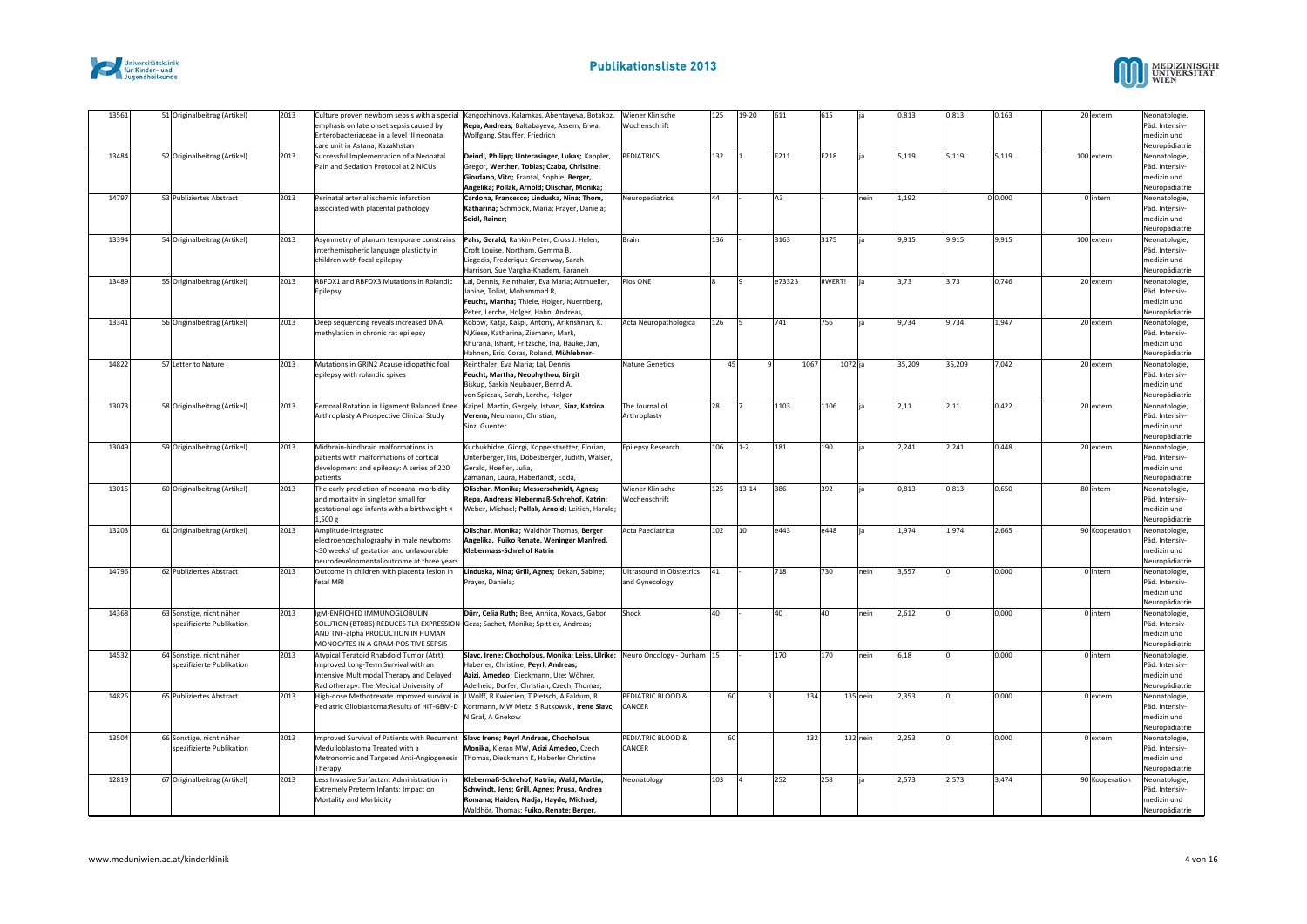



| 12779 | 68 Originalbeitrag (Artikel) | 2013 | High plasma-GFAP levels in metastatic<br>myxopapillary ependymoma                      | Ilhan-Mutlu, Aysegül; Berghoff, Anna Sophie;<br>Furtner, Julia Johanna; Dieckmann, Ute; Slavc, | Journal of Neurooncology 113                   |     |          | 359  | 363  |      | 3,115 | 3,115 | 0,104 | 3,3333 intern | Neonatologie,<br>Päd. Intensiv- |
|-------|------------------------------|------|----------------------------------------------------------------------------------------|------------------------------------------------------------------------------------------------|------------------------------------------------|-----|----------|------|------|------|-------|-------|-------|---------------|---------------------------------|
|       |                              |      |                                                                                        | Irene; Czech, Thomas; Marosi, Christine; Wagner,                                               |                                                |     |          |      |      |      |       |       |       |               | medizin und                     |
|       |                              |      |                                                                                        | Ludwig; Preusser, Matthias;                                                                    |                                                |     |          |      |      |      |       |       |       |               | Neuropädiatrie                  |
| 12600 | 69 Originalbeitrag (Artikel) | 2013 | Ischemia-Induced Neuroinflammation Is                                                  | Falahati Sina; Breu Markus; Waickmann Adam,                                                    | Developmental                                  | 35  | 02.Mär   | 182  | 196  |      | 3,413 | 3,413 | 3,413 | 100 extern    | Neonatologie,                   |
|       |                              |      | Associated with Disrupted Development of                                               | Phillips Andre, Arau Edwin, Snyder Sophie,                                                     | Neuroscience                                   |     |          |      |      |      |       |       |       |               | Päd. Intensiv-                  |
|       |                              |      | Oligodendrocyte Progenitors in a Model of                                              | Porambo Micheal, Göral Katharina, Comi Anne,                                                   |                                                |     |          |      |      |      |       |       |       |               | medizin und                     |
|       |                              |      | Periventricular Leukomalacia                                                           | Wilson Mary Ann, Johnston Michael, Fatemi Ali,                                                 |                                                |     |          |      |      |      |       |       |       |               | Neuropädiatrie                  |
| 12754 | 70 Originalbeitrag (Artikel) | 2013 | Regional cortical development in very low                                              | Klebermaß-Schrehof, Katrin; Moerth, S.;                                                        | Journal of Perinatology                        | 33  |          | 533  | 537  |      | 2,248 | 2,248 | 1,798 | 80 intern     | Neonatologie,                   |
|       |                              |      | birth weight infants with normal                                                       | Vergesslich Rothschild, Klara; Fuiko, Renate;                                                  |                                                |     |          |      |      |      |       |       |       |               | Päd. Intensiv-                  |
|       |                              |      | neurodevelopmental outcome assessed by                                                 | Brandstetter, Sophia; Jilma, Bernd;                                                            |                                                |     |          |      |      |      |       |       |       |               | medizin und                     |
|       |                              |      | 3D-ultrasound                                                                          | Berger, Angelika; Haiden, Nadja;                                                               |                                                |     |          |      | 38   |      |       |       |       |               | Neuropädiatrie                  |
| 12317 | 71 Originalbeitrag (Artikel) | 2013 | Evaluation of Growth and Early Infant<br>Feeding: A Challenge for Scientists, Industry | Haschke, Ferdinand; Steenhout, P;Grathwohl,<br>D; Haschke-Becher, E,                           | World Review of Nutrition 106<br>and Dietetics |     |          | 33   |      |      |       |       | 0,000 | 100 extern    | Neonatologie,<br>Päd. Intensiv- |
|       |                              |      | and Regulatory Bodies                                                                  |                                                                                                |                                                |     |          |      |      |      |       |       |       |               | medizin und                     |
|       |                              |      |                                                                                        |                                                                                                |                                                |     |          |      |      |      |       |       |       |               | Neuropädiatrie                  |
| 12639 | 72 Originalbeitrag (Artikel) | 2013 | B-cell deficiency and severe autoimmunity                                              | Salzer, Elisabeth; Santos-Valente, Elisangela;                                                 | Blood                                          | 121 | 16       | 3112 | 3116 |      | 9,06  | 9,06  | 9,060 | 100 extern    | Neonatologie,                   |
|       |                              |      | caused by deficiency of protein kinase C delta                                         | Klaver, Stefanie; Ban, Sol A;                                                                  |                                                |     |          |      |      |      |       |       |       |               | Päd. Intensiv-                  |
|       |                              |      |                                                                                        | Emminger, Wolfgang; Prengemann, Nina                                                           |                                                |     |          |      |      |      |       |       |       |               | medizin und                     |
|       |                              |      |                                                                                        | Kathrin; Garncarz, Wojciech; Müllauer,                                                         |                                                |     |          |      |      |      |       |       |       |               | Neuropädiatrie                  |
| 14337 | 73 Originalbeitrag (Artikel) | 2013 | Feeding Patterns during the First 2 Years and                                          | Haschke, Ferdinand; Haiden, Nadja; Detzel,                                                     | Annals of Nutrition and                        | 62  |          | 16   | 25   |      | 1,661 | 1,661 | 1,661 | 100 extern    | Neonatologie,                   |
|       |                              |      | <b>Health Outcome</b>                                                                  | Patrick; Yarnoff, Benjamin; Allaire, Benjamin;                                                 | Metabolism                                     |     |          |      |      |      |       |       |       |               | Päd. Intensiv-                  |
|       |                              |      |                                                                                        | Haschke-Becher, Elisabeth;                                                                     |                                                |     |          |      |      |      |       |       |       |               | medizin und                     |
|       |                              |      |                                                                                        |                                                                                                |                                                |     |          |      |      |      |       |       |       |               | Neuropädiatrie                  |
| 11969 | 74 Originalbeitrag (Artikel) | 2013 | Combined immunodeficiency with life-                                                   | Salzer, E ; Daschkey, S; Choo, S; Gombert, M;                                                  | Haematologica - the                            | 98  |          | 473  | 478  |      | 5,935 | 5,935 | 1,187 | 20 extern     | Neonatologie                    |
|       |                              |      | threatening EBV-associated                                                             | Santos-Valente, E; Ginzel, S;                                                                  | Hematology Journal                             |     |          |      |      |      |       |       |       |               | Päd. Intensiv-                  |
|       |                              |      | lymphoproliferative disorder in patients                                               | Schwendinger, M; Haas, OA; Fritsch, G;                                                         |                                                |     |          |      |      |      |       |       |       |               | medizin und                     |
|       |                              |      | lacking functional CD27                                                                | Pickl, Winfried; Förster-Waldl, Elisabeth;                                                     |                                                |     |          |      |      |      |       |       |       |               | Neuropädiatrie                  |
| 11388 | 75 Originalbeitrag (Artikel) | 2013 | Can neurophysiological assessment improve                                              | Klebermaß-Schrehof, Katrin; Rona, Zsofia;                                                      | Archives of Disease in                         | 98  |          | 291  | 297  |      | 3,451 | 3,451 | 3,451 | 100 extern    | Neonatologie,                   |
|       |                              |      | timing of intervention in posthaemorrhagic                                             | Waldhör, Thomas; Czaba, Christine;                                                             | Childhood-Fetal and                            |     |          |      |      |      |       |       |       |               | Päd. Intensiv-                  |
|       |                              |      | ventricular dilatation?                                                                | Beke, Anna; Weninger, Manfred; Olischar,<br>Monika;                                            | Neonatal Edition                               |     |          |      |      |      |       |       |       |               | medizin und                     |
| 10074 |                              | 2013 |                                                                                        |                                                                                                |                                                | 93  |          | 781  | 788  |      |       |       |       | 80 intern     | Neuropädiatrie                  |
|       | 76 Originalbeitrag (Artikel) |      | Preterm neonates display altered<br>plasmacytoid dendritic cell function and           | Schüller, Simone; Sadeghi, Kambis; Wisgrill,<br>Lukas; Dangl, Alexander; Diesner, Susanne      | Journal of Leukocyte<br>Biology                |     |          |      |      |      | 4,568 | 4,568 | 3,654 |               | Neonatologie,<br>Päd. Intensiv- |
|       |                              |      | morphology.                                                                            | Christine; Prusa, Andrea Romana; Klebermaß-                                                    |                                                |     |          |      |      |      |       |       |       |               | medizin und                     |
|       |                              |      |                                                                                        | Schrehof, Katrin; Greber-Platzer, Susanne;                                                     |                                                |     |          |      |      |      |       |       |       |               | Neuropädiatrie                  |
| 13799 | 77 Originalbeitrag (Artikel) | 2013 | Combined circular multielectrode catheter                                              | Richter, Bernhard; Gwechenberger, Marianne;                                                    | International Journal of                       | 168 |          | 3721 | 3727 |      | 5,509 | 5,509 | 1,102 | 20 extern     | Päd. Kardiologie                |
|       |                              |      | and point-by-point ablation is superior to                                             | Kriegisch, Michael; Albinni, Sulaima; Marx,                                                    | Cardiology                                     |     |          |      |      |      |       |       |       |               |                                 |
|       |                              |      | point-by-point ablation alone in eliminating                                           | Manfred; Gössinger, Heinz;                                                                     |                                                |     |          |      |      |      |       |       |       |               |                                 |
|       |                              |      | atrial fibrillation                                                                    |                                                                                                |                                                |     |          |      |      |      |       |       |       |               |                                 |
| 13039 | 78 Case Report               | 2013 | Hypertrophic Obstructive Cardiomyopathy in                                             | Hauser, Jakob; Riedl, Stefan; Michel-Behnke,                                                   | <b>PEDIATRICS</b>                              | 132 |          | E535 | E539 | nein | 5,119 |       | 0,000 | 0 intern      | Päd. Kardiologie                |
|       |                              |      | an Infant With an Adrenocortical Tumor                                                 | Ina; Minkov, Milen; Perneczky-Hintringer, Eva;                                                 |                                                |     |          |      |      |      |       |       |       |               |                                 |
|       |                              |      |                                                                                        | Horcher, Ernst;                                                                                |                                                |     |          |      |      |      |       |       |       |               |                                 |
|       |                              |      |                                                                                        |                                                                                                |                                                |     |          |      |      |      |       |       |       |               |                                 |
| 12436 | 79 Originalbeitrag (Artikel) | 2013 | Reference Values of Aortic Flow Velocity                                               | Pees, Christiane; Glagau, Eva; Hauser, Jakob;                                                  | Pediatric Cardiology                           | 34  |          | 1200 |      |      | 1,197 | 1,197 | 1,197 | 100 intern    | Päd. Kardiologie                |
|       |                              |      | Integral in 1193 Healthy Infants, Children,                                            | Michel-Behnke, Ina;                                                                            |                                                |     |          |      |      |      |       |       |       |               |                                 |
|       |                              |      | and Adolescents to Quickly Estimate Cardiac                                            |                                                                                                |                                                |     |          |      |      |      |       |       |       |               |                                 |
|       |                              |      | Stroke Volume                                                                          |                                                                                                |                                                |     |          |      |      |      |       |       |       |               |                                 |
| 12234 | 80 Editorial                 | 2013 | Better medicines for children. What has been Male, Christoph;                          |                                                                                                | Monatsschrift für<br>Kinderheilkunde           | 161 | $\Delta$ | 307  |      | nein | 0,193 |       | 0,000 | 0 intern      | Päd. Kardiologie                |
|       |                              |      | achieved by the EU Paediatric Regulation<br>after 5 years?                             |                                                                                                |                                                |     |          |      |      |      |       |       |       |               |                                 |
|       |                              |      |                                                                                        |                                                                                                |                                                |     |          |      |      |      |       |       |       |               |                                 |
| 14387 | 81 Originalbeitrag (Artikel) | 2013 | Quantitative Extrapolation: An Approach to                                             | Leil, Tarek A.; Zee, Pamela; Suryawanshi,                                                      | Therapeutic Innovation & 47                    |     |          | 557  | 565  | n.V. | n.V.  |       | 0,000 | 0 extern      | Päd. Kardiologie                |
|       |                              |      | Validation of Adult Drug Efficacy in Pediatric                                         | Satyendra; Male, Christoph; Portman, Ronald                                                    | Regulatory Science                             |     |          |      |      |      |       |       |       |               |                                 |
|       |                              |      | Subjects                                                                               |                                                                                                |                                                |     |          |      |      |      |       |       |       |               |                                 |
|       |                              |      |                                                                                        |                                                                                                |                                                |     |          |      |      |      |       |       |       |               |                                 |
| 11971 | 82 Editorial                 | 2013 | Comment on: Mannucci, P. M. Evolution of                                               | Hilger, A; Arras-Reiter, C; Keller-Stanislawski, B;                                            | Haemophilia                                    | 19  |          | 350  |      | nein | 3,17  |       | 0,000 | 0 extern      | Päd. Kardiologie                |
|       |                              |      | the European guidelines for the clinical                                               | Ljungberg, B; Male, Christoph; Mentzer, D;                                                     |                                                |     |          |      |      |      |       |       |       |               |                                 |
|       |                              |      | development of factor VIII products                                                    | Seitz, R; Silvester, G;                                                                        |                                                |     |          |      |      |      |       |       |       |               |                                 |
|       |                              |      |                                                                                        |                                                                                                |                                                |     |          |      |      |      |       |       |       |               |                                 |
| 11842 | 83 Review                    | 2013 | Respiratory syncytial virus infections in                                              | Resch, B; Michel-Behnke, Ina;                                                                  | Current Opinion in                             | 28  |          | 91   |      | nein | 2,564 | I٥    | 0,000 | 0 extern      | Päd. Kardiologie                |
|       |                              |      | nfants and children with congenital heart                                              |                                                                                                | Cardiology                                     |     |          |      |      |      |       |       |       |               |                                 |
|       |                              |      | disease: update on the evidence of                                                     |                                                                                                |                                                |     |          |      |      |      |       |       |       |               |                                 |
|       |                              |      | prevention with palivizumab                                                            |                                                                                                |                                                |     |          |      |      |      |       |       |       |               |                                 |
| 14817 | 84 Originalbeitrag (Artikel) | 2013 | Usefulness of Losartan on the size of the                                              | Pees, Christiane; Laccone, Franco; Hagl, Marion;                                               | American Journal of                            | 112 |          | 1477 | 1483 |      | 3,209 | 3,209 | 3,209 | 100 extern    | Päd. Kardiologie                |
|       |                              |      | ascending aorta in an unselected cohort of                                             | Moser, Elisabeth; Michel-Behnke, Ina;                                                          | Cardiology                                     |     |          |      |      |      |       |       |       |               |                                 |
|       |                              |      | childerne, adolescents, and young adults with<br>Marfan Syndrom                        |                                                                                                |                                                |     |          |      |      |      |       |       |       |               |                                 |
|       |                              |      |                                                                                        |                                                                                                |                                                |     |          |      |      |      |       |       |       |               |                                 |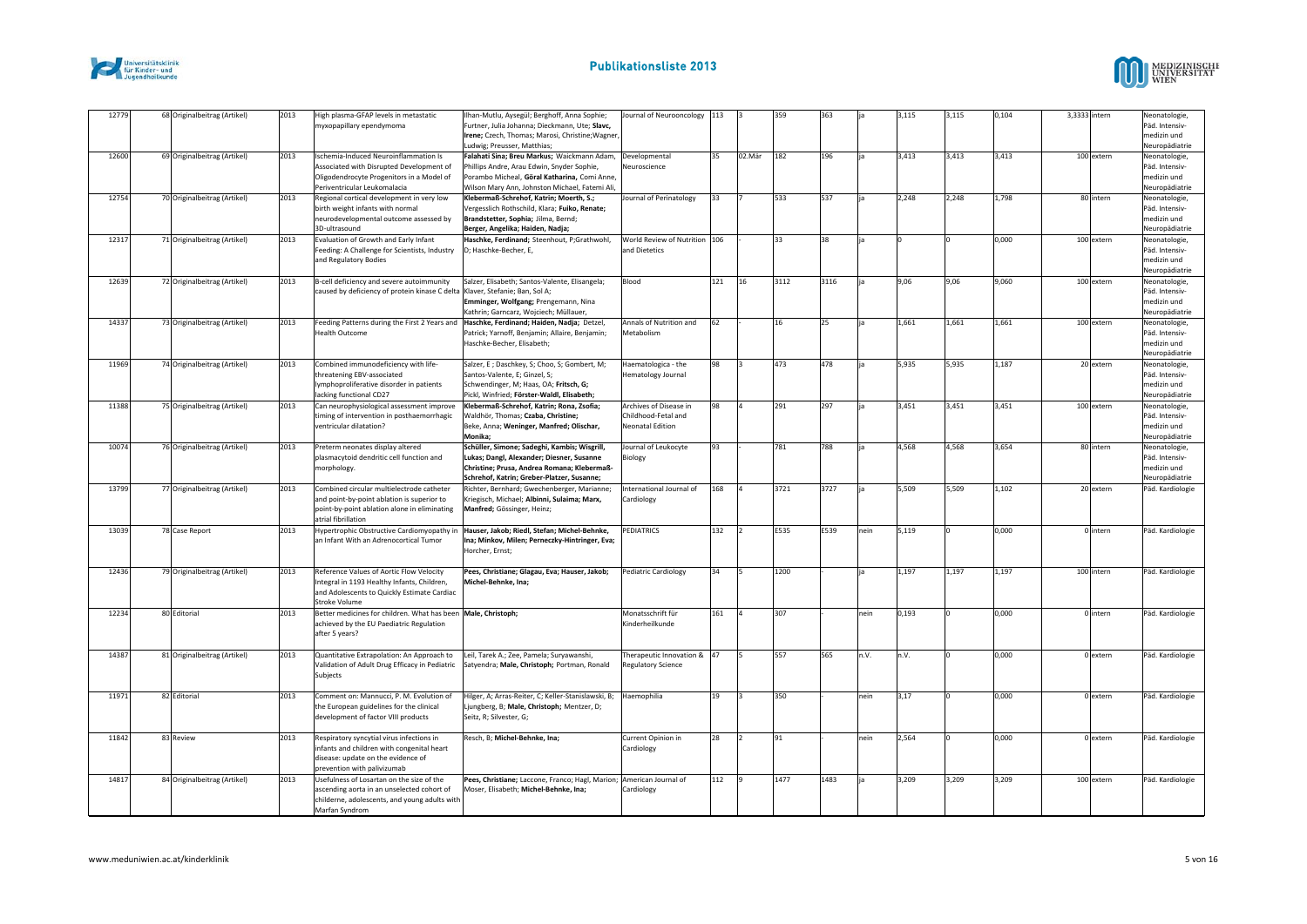



| 14816 |              | 85 Originalbeitrag (Artikel)                           | 2013 | Similarities and Differences of the Aortic<br>Root After Arterial Switch and Ross<br>Operation in Children                                                                               | Pees, Christiane; Laufer, Günther;<br>Michel-Behnke, Ina;                                                                                                              | American Journal of<br>Cardiology           | 111 |           | 125  | 130  |      | 3,209 | 3,209 | 2,567 | 80 intern  | Päd. Kardiologie |
|-------|--------------|--------------------------------------------------------|------|------------------------------------------------------------------------------------------------------------------------------------------------------------------------------------------|------------------------------------------------------------------------------------------------------------------------------------------------------------------------|---------------------------------------------|-----|-----------|------|------|------|-------|-------|-------|------------|------------------|
| 14814 |              | 86 Originalbeitrag (Artikel)                           | 2013 | Successful cardiac resynchronization therapy<br>in a 1,5-year-old girl with dilated<br>cardiomyopathy and functional mitral<br>regurgitation                                             | Hauser, Jakob; Michel-Behnke, Ina; Khazen,<br>Cesar; Laufer, Günther; Pees, Christiane;                                                                                | International Journal of<br>Cardiology      | 167 |           | E83  | E84  |      | 5,509 | 5,509 | 4,407 | 80 intern  | Päd. Kardiologie |
| 14813 |              | 87 Originalbeitrag (Artikel)                           | 2013 | Synkope im Kindes- und Jugendalter                                                                                                                                                       | Glaser, Verena; Marx, Manfred;                                                                                                                                         | Kinder- und<br><b>Jugendmedizin</b>         | 13  |           | 50   | 55   | nein | n.V.  |       | 0,000 | 0 intern   | Päd. Kardiologie |
| 14812 |              | 88 Originalbeitrag (Artikel)                           | 2013 | Herz und Viren                                                                                                                                                                           | Luckner, Doris; Albinni, Sulaima; Glaser,<br>Verena; Hauser, Jakob; Michel-Behnke, Ina;<br>Marx, Manfred;                                                              | Kinder- und<br>Jugendmedizin                | 13  |           | 39   | 48   | nein | n.V.  |       | 0,000 | 0 intern   | Päd. Kardiologie |
| 14811 |              | 89 Originalbeitrag (Artikel)                           | 2013 | Das Herz und die Psyche                                                                                                                                                                  | Albinni, Sulaima; Hauser, Jakob; Luckner,<br>Doris; Marx, Manfred;                                                                                                     | Kinder- und<br>lugendmedizin                | 13  |           | 28   | 38   | nein | n.V.  |       | 0,000 | 0 intern   | Päd. Kardiologie |
| 14809 |              | 90 Originalbeitrag (Artikel)                           | 2013 | Die Extrasystolie                                                                                                                                                                        | Marx, Manfred; Albinni, Sulaima; Luckner,<br>Doris;                                                                                                                    | Kinder- und<br>lugendmedizin                | 13  |           | 21   | 27   | nein | n.V.  |       | 0,000 | 0 intern   | Päd. Kardiologie |
| 14808 |              | 91 Originalbeitrag (Artikel)                           | 2013 | der Klinischen Praxis                                                                                                                                                                    | Nichtinvasive Messung des Cardiac Output in  Hauser, Jakob; Glaser, Verena; Luckner, Doris;<br>Albinni, Sulaima; Marx, Manfred;<br>Michel-Behnke,                      | Kinder- und<br>lugendmedizin                | 13  |           | 16   | 20   | nein | n.V.  |       | 0,000 | 0 intern   | Päd. Kardiologie |
| 14807 | 92 Editorial |                                                        | 2013 | Katheder statt Skalpell                                                                                                                                                                  | Michel-Behnke, Ina; Marx, Manfred;                                                                                                                                     | Kinder- und<br>Jugendmedizin                | 13  |           |      | 15   | nein | n.V.  |       | 0,000 | 0 intern   | Päd. Kardiologie |
| 14366 |              | 93 Originalbeitrag (Artikel)                           | 2013 | Recommendations on Structure of the Care<br>of Adults with congenital Heart Disease in<br>Austria - Update 2011                                                                          | Gabriel, Harald Mario; Baumgartner, Helmut;<br>Gamillscheg, Andreas; Knez, Igor;<br>Maier, Robert; Michel-Behnke, Ina;<br>Nagel, Bert; Rosenhek, Raphael; Stein, Joerg | Wiener Klinische<br>Wochenschrift           | 125 | $23 - 24$ | 755  | 758  |      | 0,813 | 0,813 | 0,163 | 20 extern  | Päd. Kardiologie |
| 14806 | 94 Editorial |                                                        | 2013 | Die Kinderkardiologie im steten Wandel.                                                                                                                                                  | Marx, Manfred;                                                                                                                                                         | Kinder- und<br>lugendmedizin                | 13  |           |      |      | nein | n.V.  |       | 0,000 | 0 intern   | Päd. Kardiologie |
| 13563 |              | 95 Originalbeitrag (Artikel)                           | 2013 | Advances in interventional and hybrid<br>therapy in neonatal congenital heart disease                                                                                                    | Schranz, Dietmar; Michel-Behnke, Ina;                                                                                                                                  | Seminars in Fetal &<br>Neonatal Medicine    | 18  |           | 311  | 321  |      | 3,505 | 3,505 | 0,701 | 20 extern  | Päd. Kardiologie |
| 13543 |              | 96 Originalbeitrag (Artikel)                           | 2013 | Potential of magnetic resonance for imaging Wielandner, Alice; MIczoch, Elisabeth;<br>the fetal heart                                                                                    | Prayer, Daniela; Berger - Kulemann, Vanessa;                                                                                                                           | Seminars in Fetal &<br>Neonatal Medicine    | 18  |           | 286  | 297  |      | 3,505 | 3,505 | 0,701 | 20 intern  | Päd. Kardiologie |
| 13244 |              | 97 Originalbeitrag (Artikel)                           | 2013 | Electrocardiography in pediatric practice.<br>Management and relevant facts                                                                                                              | Albinni, Sulaima; Marx, Manfred;                                                                                                                                       | Monatsschrift für<br>Kinderheilkunde        | 161 |           | 791  | 797  | lia  | 0,193 | 0,193 | 0,193 | 100 intern | Päd. Kardiologie |
| 14597 |              | 98 Originalbeitrag (Artikel)                           | 2013 | Factor VIII gene (F8) mutation and risk of<br>inhibitor development in nonsevere<br>hemophilia A                                                                                         | Eckhardt, Corien L.; van Velzen, Alice S;<br>Peters, Marjolein; Astermark, Jan;<br>Brons, Paul P; Castaman, Giancarlo;<br>Cnossen, Marjon H; Dors, Natasja;            | Blood                                       | 122 | 111       | 1954 | 1962 |      | 9,06  | 9,06  | 1,812 | 20 extern  | Päd. Kardiologie |
| 11707 |              | 99 Originalbeitrag (Artikel)                           | 2013 | Distinct characteristics of antibody responses Whelan, SFJ; Hofbauer, CJ; Horling, FM<br>against factor VIII in healthy individuals and<br>in different cohorts of hemophilia A patients | Allacher, P; Wolfsegger, MJ; Oldenburg, J<br>Male, Christoph; Windyga, J; Tiede, A<br>Schwarz, HP; Scheiflinger, F; Reipert, BM                                        | Blood                                       | 121 |           | 1039 | 1048 |      | 9,06  | 9,06  | 1,812 | 20 extern  | Päd. Kardiologie |
| 11117 |              | 100 Originalbeitrag (Artikel)                          | 2013 | Structural congenital brain disease in<br>congenital heart disease: Results from a fetal<br>MRI program                                                                                  | Miczoch, Elisabeth; Brugger, Peter; Ulm,<br>Barbara; Novak, Astrid; Frantal, Sophie;<br>Prayer, Daniela; Salzer-Muhar, Ulrike;                                         | European Journal of<br>Paediatric Neurology | 17  |           | 153  | 160  |      | 1,982 | 1,982 | 1,586 | 80 intern  | Päd. Kardiologie |
| 14269 |              | 101 Sonstige, nicht näher<br>spezifizierte Publikation | 2013 | Exploration of biomarkers for early<br>recognition of FVIII inhibitor development in<br>previously untreated severe hemophilia A<br>patients: Hemophilia Inhibitor PUP Study and         | Hofbauer, C. J, Male, Christoph; Brown, D,<br>Santagostino, E, Oldenburg, J, cheiflinger, F,<br>Reipert, B. M,                                                         | lournal of Thrombosis and 11<br>Haemostasis |     |           | 133  | 133  | nein | 6,081 |       | 0,000 | 0 extern   | Päd. Kardiologie |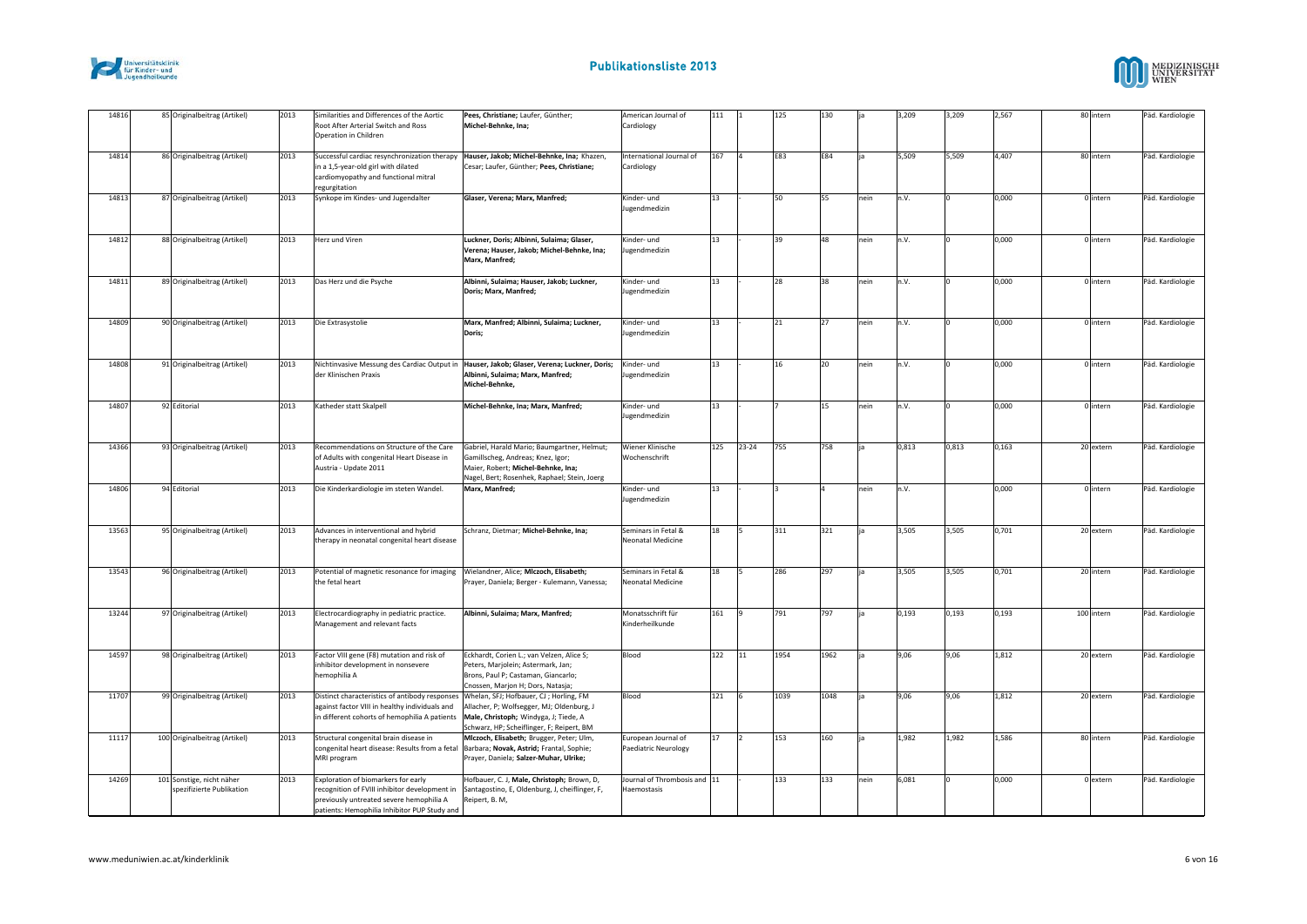



| 12014 | 102 Sonstige, nicht näher                              | 2013 | Novel approaches to study FVIII inhibitor                                                                                                                                   | Hofbauer CJ, Male Christoph, Brown D,                                                                                                                                                   | Haemophilia                                                      | 219 | 19  | 66   |      | 66 nein | 3,17  |       | 0,000 | 0 extern   | Päd. Kardiologie                                      |
|-------|--------------------------------------------------------|------|-----------------------------------------------------------------------------------------------------------------------------------------------------------------------------|-----------------------------------------------------------------------------------------------------------------------------------------------------------------------------------------|------------------------------------------------------------------|-----|-----|------|------|---------|-------|-------|-------|------------|-------------------------------------------------------|
|       | spezifizierte Publikation                              |      | development in infant patients: hemophilia<br>inhibitor PUP study                                                                                                           | Santagostino E, Scheiflinger F, Reipert BM                                                                                                                                              |                                                                  |     |     |      |      |         |       |       |       |            |                                                       |
| 13924 | 103 Sonstige, nicht näher<br>spezifizierte Publikation | 2013 | The missing pieces for understanding fviii<br>inhibitor development: hemophilia inhibitor<br>pup study                                                                      | Hofbauer, C. J. Male, Christoph; Brown, D,<br>Santagostino, E, Oldenburg, J, Scheiflinger,<br>F., Reipert, B. M.                                                                        | Journal of Thrombosis and 11<br>Haemostasis                      |     |     | 100  | 100  | nein    | 6,081 |       | 0,000 | 0 extern   | Päd. Kardiologie                                      |
| 13191 | 104 Originalbeitrag (Artikel)                          | 2013 | A combined biochemical, biophysical and<br>mmunological approach towards the<br>identification of celiac disease-specific wheat<br>antigens                                 | Srinivasan, Bharani; Focke-Tejkl, rgarete;<br>Swoboda, Ines; Constantin, Claudia;<br>Mittermann, Irene; Pahr, Sandra; Vogelsang,<br>Harald; Huber, Wolf-Dietrich;                       | Amino Acids                                                      | 45  |     | 889  | 900  |         | 3,914 | 3,914 | 0,391 | 10 intern  | Päd. Nephrologie<br>und<br>Gastroenterologie          |
| 12952 | 105 Originalbeitrag (Artikel)                          | 2013 | GSK-3 beta inhibition protects mesothelial<br>cells during experimental peritoneal dialysis<br>through upregulation of the heat shock<br>response                           | Heindl-Rusai, Krisztina; Herzog, R, Kuster,<br>Lilian; Kratochwill, Klaus; Aufricht, Christoph;                                                                                         | Cell Stress and Chaperones 18                                    |     |     | 569  | 579  |         | 2.484 | 2.484 | 2.484 | 100 extern | Päd. Nephrologie<br>und<br>Gastroenterologie          |
| 12544 | 106 Originalbeitrag (Artikel)                          | 2013 | Growth and bone health in pediatric<br>intestinal failure patients receiving long-term   Mary, Macdonald, Sarah, Hill, Susan M.,<br>parenteral nutrition                    | Pichler, Judith; Chomtho, Sirinuch, Fewtrell,                                                                                                                                           | American Journal of<br>Clinical Nutrition                        | 97  |     | 1260 | 1269 |         | 6,504 | 6,504 | 6,504 | 100 extern | Päd. Nephrologie<br>und<br>Gastroenterologie          |
| 10997 | 107 Originalbeitrag (Artikel)                          | 2013 | A method to resolve the composition of<br>heterogeneous affinity-purified protein<br>complexes assembled around a common<br>protein by chemical cross-linking, gel          | Rudashevskaya, Elena; Sacco, Roberto,<br>Kratochwill, Klaus; Huber, Marie L., Gstaiger,<br>Matthias; Superti-Furga, Giulio,<br>Bennett, Keiryn Lynn;                                    | Nature Protocols                                                 |     |     | 75   | 97   |         | 7,96  | 7,96  | 1,592 | 20 extern  | Päd. Nephrologie<br>und<br>Gastroenterologie          |
| 14115 | 108 Case Report                                        | 2013 | A rare case: childhood-onset C3<br>glomerulonephritis due to homozygous<br>factor H deficiency                                                                              | Heindl-Rusai, Krisztina; Zaller, Vera; Szilagyi,<br>Agnes, Kain, Renate; Prohaszka, Zoltan,<br>Cook, H. Terence, Aufricht, Christoph;<br>Arbeiter, Klaus;                               | CEN Case Reports                                                 |     |     | 234  | 238  | nein    | n.V.  |       | 0,000 | 0 extern   | Päd. Nephrologie<br>und<br>Gastroenterologie          |
| 14768 | 109 Originalbeitrag (Artikel)                          | 2013 | Effect of the Dialysis Fluid Buffer on<br>Peritoneal Membrane Function in Children                                                                                          | Schmitt, CP, Nau, B, Gemulla, G, Bonzel, K,<br>Hölttä, T, Arbeiter, Klaus; Schaefer, F                                                                                                  | Clinical Journal of the<br>American Society of<br>Nephrology     |     |     | 108  | 115  |         | 5,068 | 5,068 | 1,014 | 20 extern  | Päd. Nephrologie<br>und<br>Gastroenterologie          |
| 13415 | 110 Originalbeitrag (Artikel)                          | 2013 | Prognostic value of plasma von Willebrand<br>factor and its cleaving protease ADAMTS13 in Bruno, Veronika, Hoechtl, Thomas,<br>patients with atrial fibrillation            | Freynhofer, Matthias K., Gruber, Susanne C,<br>Farhan, Serdar, Zaller, Vera; Wojta, Johann;<br>Huber, Kurt,                                                                             | International Journal of<br>Cardiology                           | 168 |     | 317  | 325  |         | 5,509 | 5,509 | 1,102 | 20 extern  | Päd. Nephrologie<br>und<br>Gastroenterologie          |
| 14767 | 111 Originalbeitrag (Artikel)                          | 2013 | Effects of alcohol mixed with energy drink<br>and alcohol alone on subjective intoxication                                                                                  | Ulbrich, Andrea; Hemberger, Sophie Helene,<br>Loidl, Alexandra, Dufek, Stephanie;<br>Pablik, Eleonore, Fodor, Sugarka;<br>Herle, Marion; Aufricht, Christoph;                           | Drug and Alcohol Review                                          | 32  | ls1 | 19   | 19   |         | 3,914 | 3,914 | 3,914 | 100 intern | Päd. Nephrologie<br>und<br>Gastroenterologie          |
| 12065 | 112 Letter/Correspondence                              | 2013 | Duct Bellini carcinoma in association with BK<br>virus nephropathy after Lung transplantation                                                                               | Dufek Stefanie, Haitel Andrea, Müller-Sacherer<br><b>Thomas, Aufricht Christop</b>                                                                                                      | Journal of Heart and Lung<br>Transplantation                     | 32  |     | 379  |      | nein    | 5,112 |       | 0,000 | 0 intern   | Päd. Nephrologie<br>und<br>Gastroenterologie          |
| 13805 | 113 Sonstige, nicht näher<br>spezifizierte Publikation | 2013 | The impact of peritoneal dialysis fluid<br>exposure on O-GlcNAc modification and<br>resulting changes in stress response and<br>survival of mesothelial cells               | Herzog, Rebecca; Aufricht, Christoph;<br>Kratochwill, Klaus;                                                                                                                            | <b>FEBS Journal</b>                                              | 280 |     | 222  | 223  | nein    | 4,25  |       | 0,000 | 0 intern   | Päd. Nephrologie<br>und<br>Gastroenterologie          |
| 13710 | 114 Sonstige, nicht näher<br>spezifizierte Publikation | 2013 | Alcohol Mixed with Energy Drink: Should We Verster, Joris C, Benjaminsen, Jeanne,<br>Focus on the Mixer or Alcohol Itself?                                                  | Van Lanen, Hans, Van Stavel, Natasja,<br>Olivier, Berend; Ulbrich, Andrea;<br>Hemberger, Sophie Helene; Loidl, Alexandra;                                                               | Drug and Alcohol Review 32                                       |     |     | 19   | 19   | nein    | 2,017 |       | 0,000 | 0 extern   | Päd. Nephrologie<br>und<br>Gastroenterologie          |
| 13806 | 115 Sonstige, nicht näher<br>spezifizierte Publikation | 2013 | Investigating the inadequate cellular stress<br>response in peritoneal dialysis - a novel<br>pathomechanism and its therapy                                                 | Kratochwill Klaus; Herzog Rebecca, Lichtenauer<br>A., Kuster L., Vychytil Andreas; Aufricht<br>Christoph                                                                                | <b>FEBS Journal</b>                                              | 280 |     | 297  | 297  | nein    | 4,25  |       | 0,000 | 0 extern   | Päd. Nephrologie<br>ınd<br>Gastroenterologie          |
| 14443 | 116 Sonstige, nicht näher<br>spezifizierte Publikation | 2013 | <b>Inflammation and Peritoneal</b><br>mmunocompetence in Peritoneal Dialysis                                                                                                | Kuster, Lilian; Kratochwill, K.; Gluexam, T;<br>Vychytil, Andreas; Aufricht, Christoph;                                                                                                 | Shock                                                            | 40  |     | 31   | 31   | nein    | 2,612 |       | 0,000 | 0 intern   | Päd. Nephrologie<br>und<br>Gastroenterologie          |
| 13526 | 117 Originalbeitrag (Artikel)                          | 2013 | Cardiorespiratory fitness in males, and upper<br>imbs muscular strength in females, are<br>positively related with 25-hydroxyvitamin D<br>plasma concentrations in European | Valtuena, J.; Gracia-Marco, L; Huybrechts, I;<br>Breidenassel, C; Ferrari, M; Gottrand, F;<br>Dallongeville, J; Sioen, I; Gutierrez, A.;<br>Kersting, M; Kafatos, A; Manios, Y;         | QJM - Monthly Journal of 106<br>the Association of<br>Physicians |     |     | 809  | 821  |         | 2,361 | 2,361 | 0,472 | 20 intern  | Päd. Pulmologie,<br>Allergologie und<br>Edokrinologie |
| 12567 | 118 Originalbeitrag (Artikel)                          | 2013 | Validation of the Diet Quality Index for<br>Adolescents by comparison with<br>biomarkers, nutrient and food intakes: the<br><b>HELENA Study</b>                             | Vyncke K, Cruz Fernandez, Fajo-Pascual M,<br>Cuenca-Garcia M, De Keyzer W, Gonzalez-Gross<br>M, Moreno LD, Beghin L, Breidenassel C,<br>Kersting M, Albers U, Diethelm K, Mouratidou T, | British Journal of Nutrition 109                                 |     | 11  | 2067 | 2078 |         | 3,302 | 3,302 | 0,660 | 20 extern  | Päd. Pulmologie,<br>Allergologie und<br>Edokrinologie |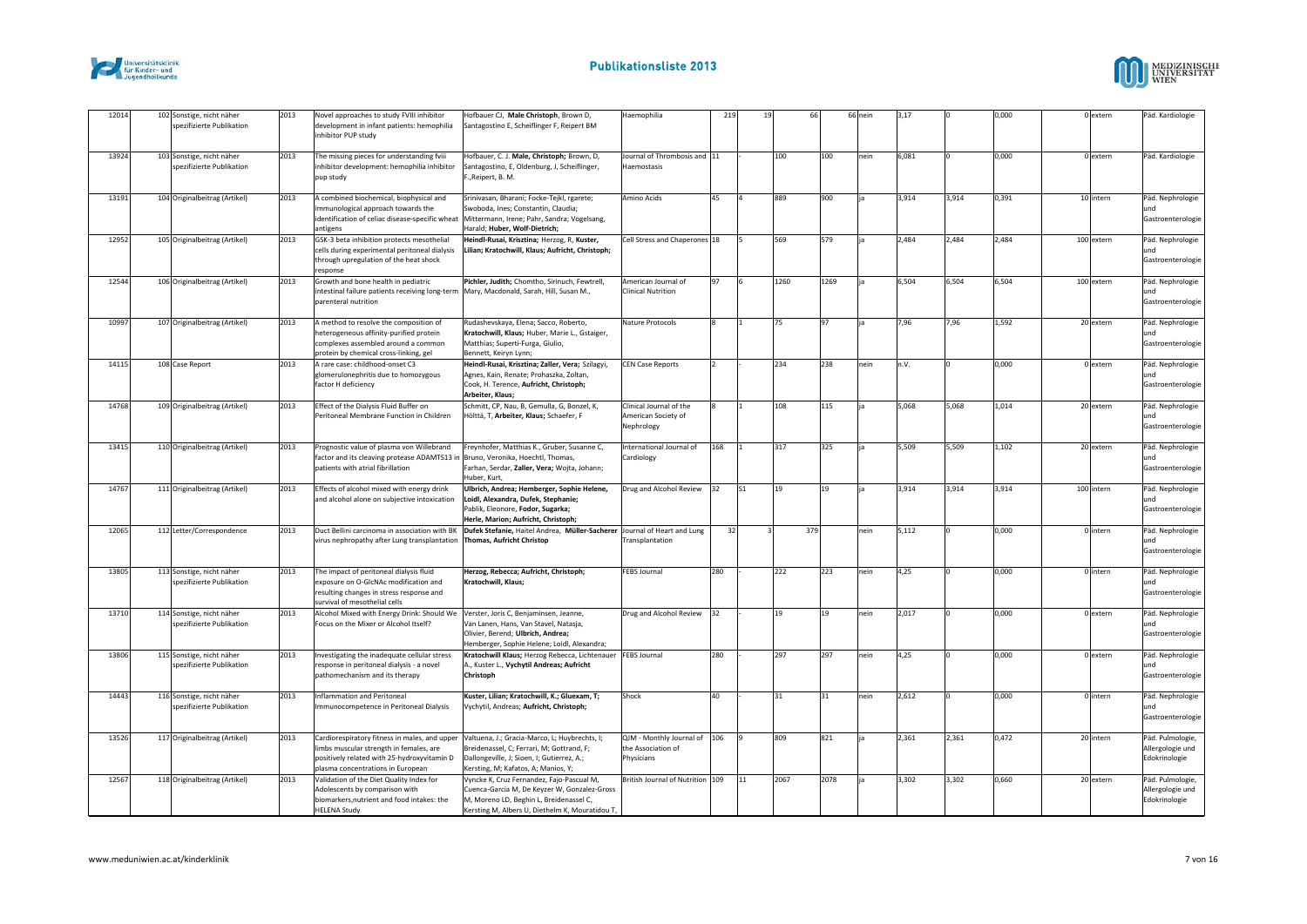



| 13174 | 119 Originalbeitrag (Artikel)                          | 2013 | Lower CD28+T cell proportions were<br>associated with CMV-seropositivity in<br>patients with Hashimoto's thyroiditis                                                                | Prelog, Martina; Schoenlaub, Joern;<br>Wuerzner, Reinhard; Koppelstaetter, Christian;<br>Almanzar, Giovanni; Brunner, Andrea; Gasser,<br>Martin; Prommegger, Rupert; Häusler,                   | BMC Endocrine Disorders  13                                                   |     |         |        |      |      | 2,65  | 2,65  | 0,530 | 20 extern  | Päd. Pulmologie<br>Allergologie und<br>Edokrinologie  |
|-------|--------------------------------------------------------|------|-------------------------------------------------------------------------------------------------------------------------------------------------------------------------------------|-------------------------------------------------------------------------------------------------------------------------------------------------------------------------------------------------|-------------------------------------------------------------------------------|-----|---------|--------|------|------|-------|-------|-------|------------|-------------------------------------------------------|
| 13077 | 120 Originalbeitrag (Artikel)                          | 2013 | Gestational Ovarian Overstimulation<br>Associated With Prolonged Postpartum<br>Hyperandrogenism in Mothers of Aromatase-                                                            | Hypothesis: Persistently Elevated hCG Causes Riedl, Stefan; Springer, Alexander; Häusler,<br>Gabriele; Price, Glynis; Richter-Unruh, Annette;<br>Stener-Victorin, Elisabet;<br>Wudy, Stefan A.; | Journal of Clinical<br>Endocrinology and<br>Metabolism                        | 98  |         | 3115   | 3120 |      | 6,43  | 6.43  | 6,430 | 100 extern | Päd. Pulmologie<br>Allergologie und<br>Edokrinologie  |
| 13065 | 121 Originalbeitrag (Artikel)                          | 2013 | Mutations at Ser331 in the HSN type I gene<br>SPTLC1 are associated with a distinct<br>syndromic phenotype                                                                          | Auer-Grumbach, Michaela; Pieber, Thomas R.;<br>Schabhüttl, Maria; Fischer, Dirk; Seidl, Rainer;<br>Graf, Elisabeth;<br>Wieland, Thomas; Schuh, Reinhard;                                        | European Journal of<br><b>Medical Genetics</b>                                | 56  |         | 266    | 269  |      | 1,685 | 1,685 | 0,337 | 20 extern  | Päd. Pulmologie<br>Allergologie und<br>Edokrinologie  |
| 13010 | 122 Originalbeitrag (Artikel)                          | 2013 | Effect of omega-3 fatty acids for indicated<br>prevention of young patients at risk for<br>psychosis: When do they begin to be<br>effective?                                        | Mossaheb, Nilufar; Schäfer, Miriam;<br>Schlögelhofer, Monika; Klier, Claudia;<br>Cotton, Susan M; McGorry, Patrick D;<br>Amminger, Günter;                                                      | Schizophrenia Research                                                        | 148 | $1 - 3$ | 163    | 167  |      | 4,59  | 4,59  | 0,918 | 20 extern  | Päd. Pulmologie<br>Allergologie und<br>Edokrinologie  |
| 12955 | 123 Originalbeitrag (Artikel)                          | 2013 | Association between self-reported sleep<br>duration and dietary quality in European<br>adolescents                                                                                  | Bel, Sarah; Michels, Nathalie; De Vriendt,<br>Tineke; Patterson, Emma; Cuenca-Garcia,<br>Magdalena; Diethelm, Katharina;<br>Gutin, Bernard; Grammatikaki, Evangelia;                            | British Journal of Nutrition 110                                              |     |         | 949    | 959  |      | 3,302 | 3,302 | 0,660 | 20 extern  | Päd. Pulmologie<br>Allergologie und<br>Edokrinologie  |
| 12665 | 124 Originalbeitrag (Artikel)                          | 2013 | Intake and dietary sources of haem and non-<br>haem iron among European adolescents and<br>their association with iron status and<br>different lifestyle and socio-economic factors | Vandevijvere S, Michels N, Verstraete S, Ferrari<br>M, Leclercq C, Cuenca-Garcia M, Grammatikaki<br>Manios Y, Gottrand F, Valtuena J, Kersting M,<br>Gonzalez-Gross M. Moreno L. Mouratidou T.  | European Journal of<br><b>Clinical Nutrition</b>                              | 67  |         | 765    | 772  |      | 2,756 | 2,756 | 0,551 | 20 extern  | Päd. Pulmologie<br>Allergologie und<br>Edokrinologie  |
| 12904 | 125 Originalbeitrag (Artikel)                          | 2013 | Breakfast consumption and CVD risk factors<br>in European adolescents: the HELENA<br>(Healthy Lifestyle in Europe by Nutrition in<br>Adolescence) Study                             | Hallstrom, Lena; Labayen, Idoia; Ruiz, Jonatan<br>R.; Patterson, Emma; Vereecken, Carine A;<br>Breidenassel, Christina; Gottrand, Frederic;<br>Huybrechts, Inge;                                | PUBLIC HEALTH<br>NUTRITION                                                    | 16  |         | 1296   | 1305 |      | 2,25  | 2,25  | 0,450 | 20 extern  | Päd. Pulmologie<br>Allergologie und<br>Edokrinologie  |
| 12846 | 126 Originalbeitrag (Artikel)                          | 2013 | Acute disseminated encephalomyelitis<br>followed by recurrent or monophasic optic<br>neuritis in pediatric patients                                                                 | Huppke, Pete; Rostasy, Kevin; Karenfort,<br>Michael; Huppke, Brenda; Seidl, Rainer;<br>Leiz, Steffen; Reindl, Markus; Gaertner, Jutta                                                           | Multiple Sclerosis Journal 19                                                 |     |         | 941    | 946  |      | 4,472 | 4,472 | 0,894 | 20 extern  | Päd. Pulmologie,<br>Allergologie und<br>Edokrinologie |
| 13979 | 127 Originalbeitrag (Artikel)                          | 2013 | HLA-typing, clinical, and immunological<br>characterization of youth with type 2<br>diabetes mellitus phenotype from the<br>German/Austrian DPV database                            | Awa, Wendy L; Boehm, Bernard O:;<br>Rosinger, Silke; Achenbach, Peter;<br>Ziegler, Anette G; Krause, Stephanie;<br>Meissner, Thomas; Wiegand, Susanne;                                          | <b>Pediatric Diabetes</b>                                                     | 14  |         | 562    | 574  |      | 2,077 | 2,077 | 0,415 | 20 extern  | Päd. Pulmologie<br>Allergologie und<br>Edokrinologie  |
| 13359 | 128 Sonstige, nicht näher<br>spezifizierte Publikation | 2013 | Acrolein suppresses allergic sensitisation and<br>promotes tumor growth in BALB/c mice                                                                                              | Roth-Walter, F; Willensdorfer, A;<br>Stremnitzer, Caroline; Schultz, Cornelia Anna;<br>Diesner, Susanne Christine; Szalai, K;<br>Fazekas, Judit; Birnleitner, H; Jensen-Jarolim,                | Allergy - European Journal 68<br>of Allergy and Clinical<br><b>Immunology</b> |     |         | 271    | 271  | nein | 5,883 |       | 0.000 | 0 extern   | Päd. Pulmologie<br>Allergologie und<br>Edokrinologie  |
| 13350 | 129 Sonstige, nicht näher<br>spezifizierte Publikation | 2013 | Associations between Dietary Fat and Serum<br>Lipid Profile Depend on Body Fat and Gender<br>in European Adolescents: The Helena Study                                              | Bel-Serrat, S; Mouratidou, T; Huybrechts, I;<br>Garcia-Cuenca, M; Palacios, G;<br>Breidenassel, C.; Molnar, D;<br>Roccaldo, R.M; Widhalm, Kurt; Gottrand, F;                                    | Annals of Nutrition and<br>Metabolism                                         | 63  |         | 1293   | 1294 | nein | 1,661 |       | 000,0 | 0 extern   | Päd. Pulmologie<br>Allergologie und<br>Edokrinologie  |
| 13317 | 130 Sonstige, nicht näher<br>spezifizierte Publikation | 2013 | Leptin, vitamin D and cardiorespiratory<br>fitness as risk factors for insulin resistance in<br>European adolescents; gender differences in<br>the HELENA Study                     | David Jimenez-Pavon, Maria A, Sese, Jara<br>Valtuena, Magdalena Cuenca Garcia, Marcela<br>Gonzalez-Gross, Frederic Gottrand, Anthony<br>Kafatos, Yannis Manios, Kurt Widhalm, Stefaan           | Annals of Nutrition and<br>Metabolism                                         | 63  |         | 307    | 307  | nein | 1,661 |       | 0,000 | 0 extern   | Päd. Pulmologie<br>Allergologie und<br>Edokrinologie  |
| 13315 | 131 Sonstige, nicht näher<br>spezifizierte Publikation | 2013 | Liver Enzymes and Cardiometabolic Risk<br>Factors in European Adolescents; the Helena<br>Study                                                                                      | . Labayen, JR Ruiz, FB Ortega, G. Rodriguez, CL<br>Davis, M Gonzalez-Gross, C Breidenassel,<br>Stefaan De Henau, A Marcos and K Widhalm et                                                      | Annals of Nutrition and<br>Metabolism                                         | 63  |         | 1169   | 1170 | nein | 1,661 |       | 0,000 | 0 extern   | Päd. Pulmologie<br>Allergologie und<br>Edokrinologie  |
| 13348 | 132 Sonstige, nicht näher<br>spezifizierte Publikation | 2013 | Breastfeeding Attenuates the Effect of Low<br>Birth Weight on Abdominal Adiposity; the<br>Helena Study                                                                              | Labayen, I.; Ortega, F; Ruiz, J; Rodriguez, G;<br>Espana-Romero, V; Jimenez, D; Widhalm, Kurt;<br>Gottrand, F; Moreno, L;                                                                       | Annals of Nutrition and<br>Metabolism                                         | 63  |         | 161    | 161  | nein | 1,661 |       | 0,000 | 0 extern   | Päd. Pulmologie<br>Allergologie und<br>Edokrinologie  |
| 13333 | 133 Sonstige, nicht näher<br>spezifizierte Publikation | 2013 | European Adolescents Consuming Breakfast<br>Regularly Have Higher Plasma 25-<br>Hydroxyvitamin D Concentrations and Less<br>Body Fat Percentage Than Breakfast Skippers             | Valtuena Santamaria, J; Breidenassel, C;<br>Ferrari, M; Azzini, E.; Cuenca-Garcia, M;<br>de Henauw, S; Kersting, M; Gottrand, F.;<br>Kafatos, A.; Widhalm, Kurt; Marcos, A;                     | Annals of Nutrition and<br>Metabolism                                         | 63  |         | 798    | 799  | nein | 1,661 |       | 0,000 | 0 extern   | Päd. Pulmologie<br>Allergologie und<br>Edokrinologie  |
| 13331 | 134 Sonstige, nicht näher<br>spezifizierte Publikation | 2013 | Factors influencing anaphylactic responses in<br>an oral ovalbumin food allergy model under<br>gastric acid suppression                                                             | Diesner, Susanne Christine; Schultz, Cornelia<br>Anna; Pfitzner, B.; Assmann, Vera Elisabeth;<br>Krishnamurthy, Durga;<br>Kreiner, Kristina; Weichselbaumer, Marlene;                           | Allergy - European Journal 68<br>of Allergy and Clinical<br>mmunology         |     |         | 403    | 404  | nein | 5,883 |       | 0,000 | 0 extern   | Päd. Pulmologie<br>Allergologie und<br>Edokrinologie  |
| 14050 | 135 Originalbeitrag (Artikel)                          | 2013 | Insulin-Like Growth Factor I (IGF-1)<br>Ec/Mechano Growth Factor - A Splice Variant<br>of IGF-1 within the Growth Plate                                                             | Schlegel. Werner: Raimann. Adalbert:<br>Halbauer, Danie; Scharmer, Daniela;<br>Sagmeister, Susanne; Wessner, Barbara;<br>Helmreich, Magdalena: Häusler, Gabriele:                               | Plos ONE                                                                      |     | 10      | e76133 |      |      | 3.73  | 3.73  | 3.730 | 100 extern | Päd. Pulmologie<br>Allergologie und<br>Edokrinologie  |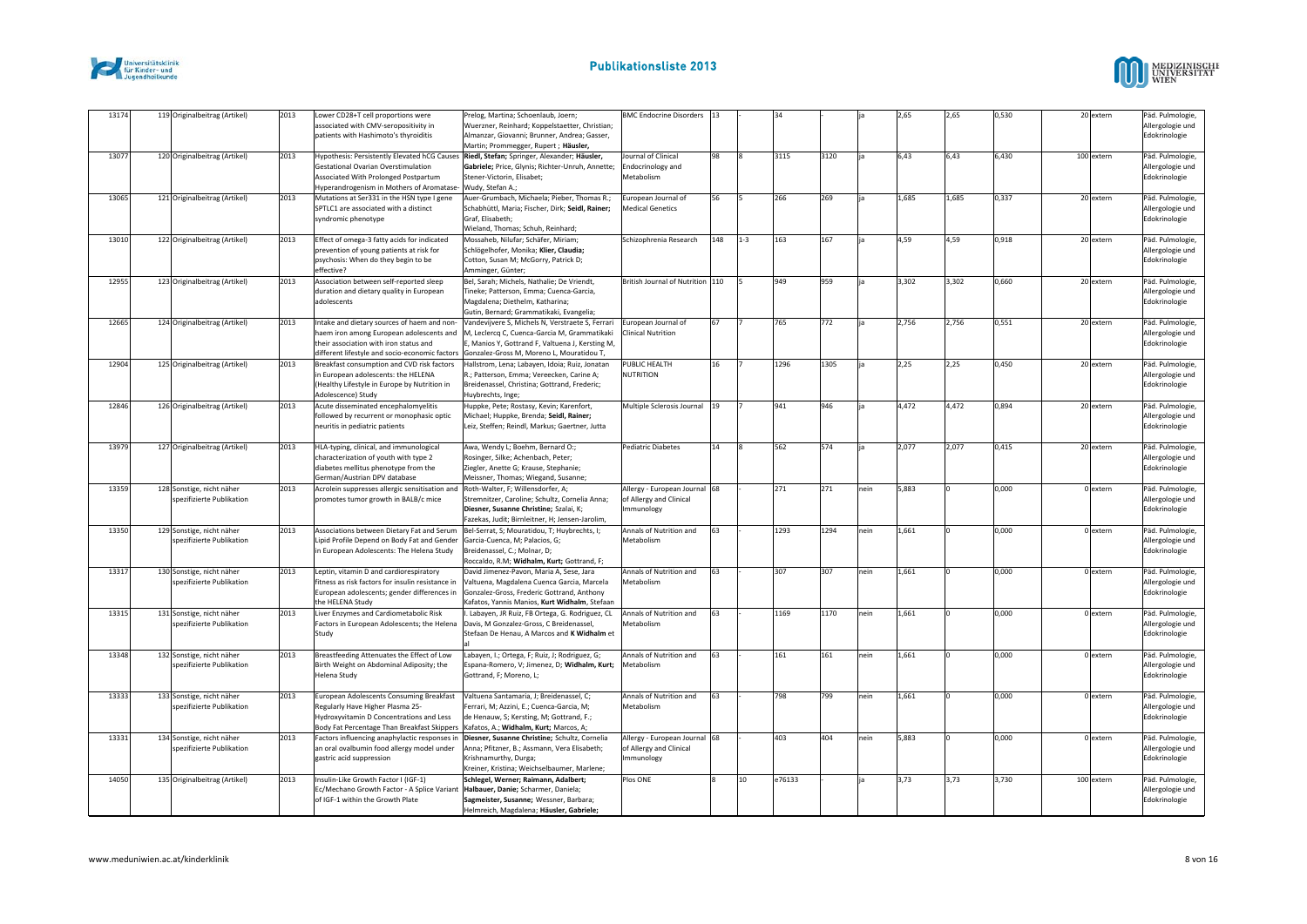



| 14794 | 136 Letter to the Editor                               | 2013 | Genetic variation in the Toll-like receptor<br>signaling pathway is assiciated with<br>childhood asthma                                                                          | Pandey, R; Michel, S; Tesse, R; Binia, A;<br>Schedel, M; Liang, L; Klopp, N; Franke, A;<br>von Berg, A; Frischer, Thomas; Kabesch, M                                                              | Journal of Allergy and<br>Clinical Immunology                                 | 131 |              | 602   | 605       |      | 12,047 | 12,047 | 2,409 | 20 extern  | Päd. Pulmologie,<br>Allergologie und<br>Edokrinologie |
|-------|--------------------------------------------------------|------|----------------------------------------------------------------------------------------------------------------------------------------------------------------------------------|---------------------------------------------------------------------------------------------------------------------------------------------------------------------------------------------------|-------------------------------------------------------------------------------|-----|--------------|-------|-----------|------|--------|--------|-------|------------|-------------------------------------------------------|
| 13323 | 137 Sonstige, nicht näher<br>spezifizierte Publikation | 2013 | IgE vs IgG4 epitopes of the peanut allergen<br>Ara h 1 in patients with severe allergy                                                                                           | Bogh, K. L; Nielsen, H; Eiwegger, Thomas;<br>Madsen, C. B; Rigby, N. M; Mills, E. N. C;<br>Szépfalusi, Zsolt; Roggen, E. L                                                                        | Allergy - European Journal 68<br>of Allergy and Clinical<br><b>Immunology</b> |     |              | 88    | <b>RQ</b> | nein | 5,883  |        | 0,000 | 0 extern   | Päd. Pulmologie<br>Allergologie und<br>Edokrinologie  |
| 13319 | 138 Sonstige, nicht näher<br>spezifizierte Publikation | 2013 | The influence of food protein nitration on the<br>anaphylactic response in a murine food<br>allergy model                                                                        | Diesner, Susanne Christine; Schultz, Cornelia<br>Anna; Ackaert, C; Oostingh, G. J;<br>Roth-Walter, Franziska; Fazekas, Judit;<br>Stremnitzer, Caroline; Willensdorfer, Anna                       | Allergy - European Journal 68<br>of Allergy and Clinical<br>mmunology         |     |              | 134   | 134       | nein | 5,883  |        | 000,0 | 0 extern   | Päd. Pulmologie<br>Allergologie und<br>Edokrinologie  |
| 14442 | 139 Originalbeitrag (Artikel)                          | 2013 | Protamine nanoparticles with CpG-<br>pligodeoxynucleotide prevent an allergen-<br>induced Th2-response in BALB/c mice                                                            | Pali, Isabella; Szöllösi, Helen; Starkl, Philipp;<br>Scheicher, Bernhard; Stremnitzer, Caroline;<br>Hofmeister, Alexander; Roth-Walter, Franziska;<br>Lukschal, Anna;                             | European Journal of<br>Pharmaceutics and<br>Biopharmaceutics                  | 85  |              | 656   | 664       |      | 3,826  | 3,826  | 0,765 | 20 extern  | Päd. Pulmologie,<br>Allergologie und<br>Edokrinologie |
| 14778 | 140 Originalbeitrag (Artikel)                          | 2013 | Reduced varicella-zoster-virus (VZV)-specific<br>lymphocytes and IgG antibody avidity in solid<br>organ transplant recipients                                                    | Prelog, Martina; Schönlaub, Jörn; Jeller, Verena;<br>Almanzar, Giovanni; Höfner, Kerstin; Gruber,<br>Saskia; Eiwegger, Thomas;<br>Würzner, Reinhard                                               | Vaccine                                                                       | 31  |              | 2420  | 2426      |      | 3,492  | 3,492  | 0,698 | 20 extern  | Päd. Pulmologie<br>Allergologie und<br>Edokrinologie  |
| 13310 | 141 Sonstige, nicht näher<br>spezifizierte Publikation | 2013 | Neuraminidase is a safe functionalization<br>substance of allergen-loaded microparticles<br>for oral immunotherapy of food allergy                                               | Diesner, Susanne Christine; Schultz, Cornelia<br>Anna; Wang, X; Assmann, Vera Elisabeth;<br>Ratzinger, G; Roth-Walter, Franziska; Starkl,<br>Philipp; Eiwegger, Thomas; Szépfalusi, Zsolt;        | Allergy - European Journal 68<br>of Allergy and Clinical<br>mmunology         |     |              | 117   | 117       | nein | 5,883  |        | 0,000 | 0 extern   | Päd. Pulmologie<br>Allergologie und<br>Edokrinologie  |
| 14438 | 142 Brief Report                                       | 2013 | Somnolence upon Allergen Provocation in a<br>Child with Hen's Egg Allergy                                                                                                        | Diesner, Susanne Christine; Gruber, Saskia;<br>Dehlink, Eleonora; Mühlebner-Fahrngruber,<br>Angelika; Eiwegger, Thomas; Szépfalusi, Zsolt;                                                        | <b>Klinische Paediatrie</b>                                                   | 225 |              | 232   | 233       |      | 1,904  | 1,904  | 1,904 | 100 intern | Päd. Pulmologie<br>Allergologie und<br>Edokrinologie  |
| 12333 | 143 Originalbeitrag (Artikel)                          | 2013 | Intake and serum profile of fatty acids are<br>weakly correlated with global dietary quality<br>in European adolescents                                                          | Vyncke, KE; Huybrechts, I; Dallongeville, J;<br>Mouratidou, T; Van Winckel, MA;<br>Cuenca-Garcia, M: Ottevaere, C:<br>Gonzalez-Gross, M; Moreno, LA; Kafatos, AG;                                 | Nutrition - New York                                                          | 29  | $\mathsf{L}$ | 419   |           |      | 2,859  | 2,859  | 0,572 | 20 extern  | Päd. Pulmologie,<br>Allergologie und<br>Edokrinologie |
| 14316 | 144 publziertes Abstract                               | 2013 | Gender differences in the effect of<br>motivational interviewing and cognitive<br>behavioural therapy in Austrian adolescents<br>with type 1 diabetes                            | Berger, Gabriele; Brunmayr, Farzaneh;<br>Mühlehner, Marlena; Waldhör, Thomas;<br>Wondratsch, Christine; Koenig, M; Horak,<br>Edith; Wagner, Gudrun; Fritsch, Maria;                               | Diabetologia                                                                  | 56  |              | S452  | S452      | nein | 6,487  |        | 0.000 | 0 intern   | Päd. Pulmologie<br>Allergologie und<br>Edokrinologie  |
| 12204 | 145 Originalbeitrag (Artikel)                          | 2013 | Prevalence of tetrahydrobiopterine (BH4)-<br>responsive alleles among Austrian patients<br>with PAH deficiency: comprehensive results<br>from molecular analysis in 147 patients | Sterl, E; Paul, K; Paschke, E; Zschocke, J;<br>Brunner-Krainz, M; Windisch, E;<br>Konstantopoulou, Vassiliki; Möslinger,<br>Dorothea; Karall, D; Scholl-Burgi, S;                                 | Journal of Inherited<br>Metabolic Disease                                     | 36  |              | 13    |           |      | 4,07   | 4.07   | 0.814 | 20 extern  | Päd. Pulmologie<br>Allergologie und<br>Edokrinologie  |
| 12165 | 146 Originalbeitrag (Artikel)                          | 2013 | Homozygous SALL1 Mutation Causes a Novel<br>Multiple Congenital Anomaly-Mental<br><b>Retardation Syndrome</b>                                                                    | Vodopiutz, Julia; Zoller, H; Fenwick, AL;<br>Arnhold, R; Schmid, Maximilian; Prayer, Daniela;<br>Muller, T; Repa, Andreas;<br>Pollak, Arnold; Aufricht, Christoph; Wilkie,                        | <b>Journal of Pediatrics</b>                                                  | 162 |              | 617   |           |      | 4,035  | 4,035  | 4,035 | 100 extern | Päd. Pulmologie<br>Allergologie und<br>Edokrinologie  |
| 13910 | 147 Originalbeitrag (Artikel)                          | 2013 | New Hyperekplexia Mutations Provide<br>Insight into Glycine Receptor Assembly,<br>Trafficking, and Activation Mechanisms                                                         | Bode, Anna; Wood, Sian-Elin; Mullins, Jonathan<br>G. L; Keramidas, Angelo; Cushion, Thomas D;<br>Thomas, Rhys H;<br>Pickrell, William O; Drew, Cheney J. G;                                       | Journal of Biological<br>Chemistry                                            | 288 | 47           | 33745 | 33759     |      | 4,651  | 4,651  | 0,930 | 20 extern  | Päd. Pulmologie<br>Allergologie und<br>Edokrinologie  |
| 13797 | 148 Originalbeitrag (Artikel)                          | 2013 | Diabetic Ketoacidosis at Diagnosis in Austrian<br>Children: A Population-Based Analysis, 1989-<br>2011                                                                           | Fritsch, Maria; Schober, Edith; Rami-Merhar,<br>Birgit; Hofer, Sabine; Froehlich-Reiterer, Elke;<br>Waldhör, Thomas                                                                               | <b>Journal of Pediatrics</b>                                                  | 163 |              | 1484  | U331      |      | 4,035  | 4,035  | 4,035 | 100 extern | Päd. Pulmologie,<br>Allergologie und<br>Edokrinologie |
| 13722 | 149 Originalbeitrag (Artikel)                          | 2013 | Dietary and lifestyle quality indices<br>with/without physical activity and markers of<br>insulin resistance in European adolescents:<br>the HELENA study                        | limenez-Pavon, David; Sese, Maria A;<br>Huybrechts, Inge; Cuenca-Garcia, Magdalena;<br>Palacios, Gonzalo; Ruiz, Jonatan R; Breidenassel,<br>Christina:                                            | British Journal of Nutrition 110                                              |     | 110          | 1919  | 1925      |      | 3,302  | 3,302  | 0,660 | 20 extern  | Päd. Pulmologie<br>Allergologie und<br>Edokrinologie  |
| 13676 | 150 Originalbeitrag (Artikel)                          | 2013 | Duration of untreated psychosis in a high-<br>income versus a low-and middle-income<br>region                                                                                    | Mossaheb, Nilufar; Schlögelhofer, Monika;<br>Kaufmann, Rainer; Werneck-Rohrer, Sonja;<br>Zehetmayer, Sonja; Malik, Farah; Khawar, Rabia; Psychiatry<br>Chaudry, Haroon Rasheed; Amminger, Günter; | Australian and New<br>Zealand Journal of                                      | 47  | 12           | 1176  | 1182      |      | 3,293  | 3,293  | 0,659 | 20 extern  | Päd. Pulmologie<br>Allergologie und<br>Edokrinologie  |
| 14093 | 151 Originalbeitrag (Artikel)                          | 2013 | Lessons learned from a comparison of<br>evidencebased research in pregnant opioid-<br>dependent woman                                                                            | Winklbaur-Hausknost, Bernadette:<br>Jagsch, Reinhold; Graf-Rohrmeister,<br>Unger, Annemarie; Bäwert, Andjela;<br>Langer, Martin; Thau, Kenneth; Fischer,                                          | Human<br>Psychopharmacology -<br>Clinical and Experimental                    | 28  |              | 15    | 24        |      | 2.097  | 2,097  | 0,419 | 20 extern  | Päd. Pulmologie<br>Allergologie und<br>Edokrinologie  |
| 12778 | 152 Originalbeitrag (Artikel)                          | 2013 | IgE cross-reactivity between the major<br>peanut allergen Ara h 2 and the<br>nonhomologous allergens Ara h 1 and Ara h 3 Szépfalusi, Zsolt; Varga, Eva-Maria;                    | Bublin, Merima; Kostadinova, Maria; Radauer,<br>Christian; Hafner, Christine:;<br>Maleki, Soheila; Hoffmann-Sommergruber,                                                                         | Journal of Allergy and<br>Clinical Immunology                                 | 132 |              | 118   | U212      |      | 12,047 | 12,047 | 2,409 | 20 extern  | Päd. Pulmologie<br>Allergologie und<br>Edokrinologie  |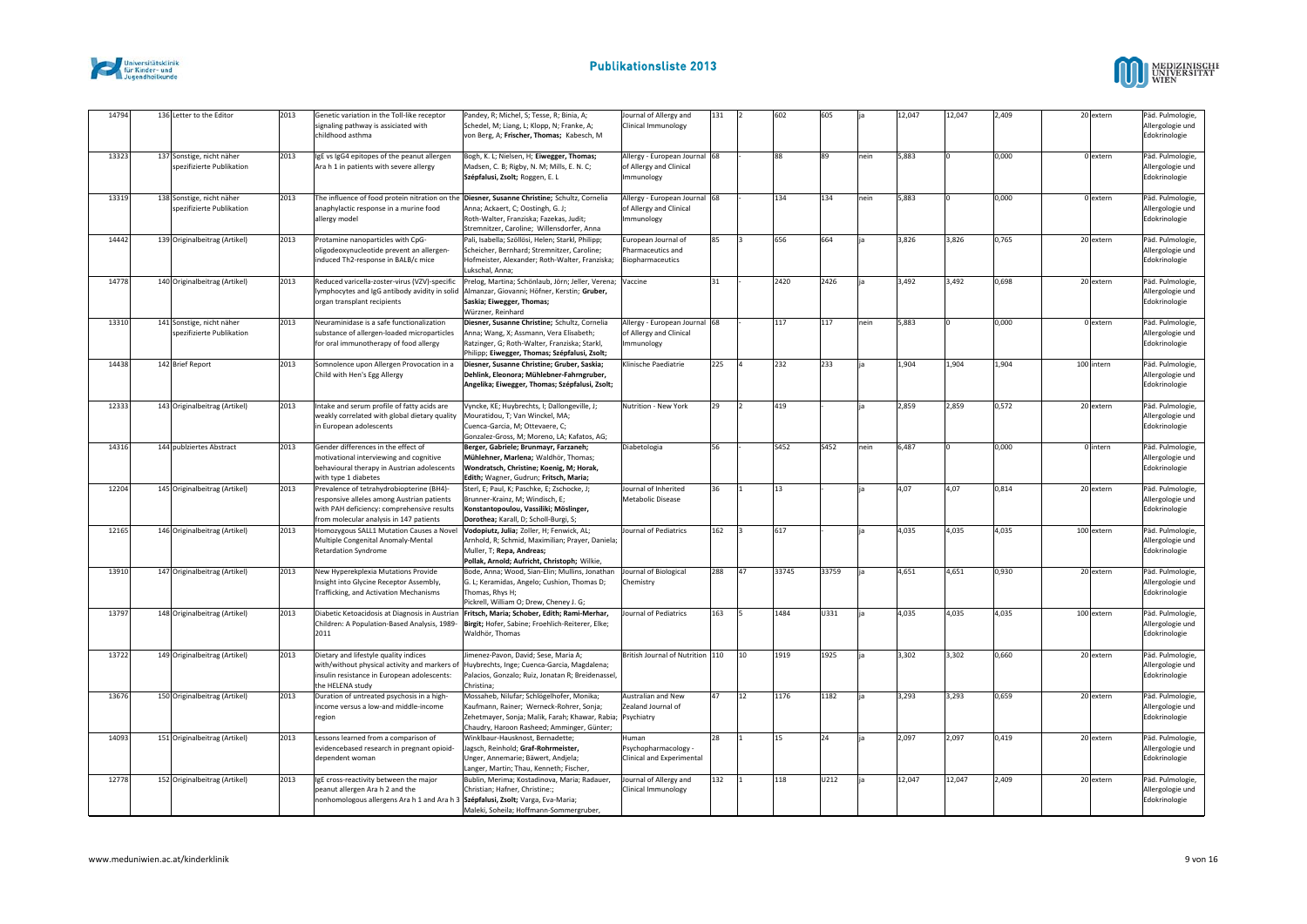



| 14609 | 153 Originalbeitrag (Artikel)                          | 2013 | Elevated levels of leukotriene C4 synthase<br>mRNA distinguish a subpopulation of<br>eosinophilic oesophagitis patients                                                       | Lexmond, WS; Pardo, M; Rooney, K; Goettel, JA; Clinical and Experimental<br>Snapper, SB; Yen, EH;<br>Dehlink, Eleonora; Nurko, S; Fiebiger, E                                                         | Allergy                                     | 43  |      | 902  | 913       |      | 4,789 | 4,789 | 0,958 | 20 extern      | Päd. Pulmologie,<br>Allergologie und<br>Edokrinologie |
|-------|--------------------------------------------------------|------|-------------------------------------------------------------------------------------------------------------------------------------------------------------------------------|-------------------------------------------------------------------------------------------------------------------------------------------------------------------------------------------------------|---------------------------------------------|-----|------|------|-----------|------|-------|-------|-------|----------------|-------------------------------------------------------|
| 12768 | 154 Originalbeitrag (Artikel)                          | 2013 | Natalizumab Therapy for Highly Active<br>Pediatric Multiple Sclerosis                                                                                                         | Bajer-Kornek, Barbara; Aboul-Enein, Fahmy;<br>Rostasy, Kevin; Milos, Ruxandra-Iulia; Steiner,<br>Irene; Penzien, Johann;<br>Hellwig, Kerstin; Pitarokoili, Kalliop;                                   | <b>JAMA Neurology</b>                       | 70  |      | 469  | 475       |      |       |       | 0.000 | 0 extern       | Päd. Pulmologie<br>Allergologie und<br>Edokrinologie  |
| 12709 | 155 Originalbeitrag (Artikel)                          | 2013 | Longitudinal multicenter analysis on the<br>course of glucose metabolism in obese<br>children                                                                                 | Koerner, A; Wiegand, S; Hungele, A; Tuschy, S;<br>Otto, K. P: l'Allemand-Jander, D:<br>Widhalm, Kurt; Kiess, W; Holl, R. W.                                                                           | International Journal of<br>Obesity         | 37  |      | 931  | 936       |      | 5,221 | 5,221 | 1,044 | 20 extern      | Päd. Pulmologie<br>Allergologie und<br>Edokrinologie  |
| 12696 | 156 Originalbeitrag (Artikel)                          | 2013 | The Treatment Experience Questionnaire:<br>Development and Validation of a<br>Questionnaire Assessing the Individual's<br>Emotional, Perceptual, and Cognitive                | Blasche, Gerhard; Marktl, Wolfgang;<br>Eisenwort, Brigitte; Skolka, Astrid Martina<br>Pichlhöfer, Otto                                                                                                | FORSCHENDE<br>KOMPLEMENTARMEDIZIN           | 20  |      | 205  | 212       |      | 1,279 | 1,279 | 0.256 | 20 extern      | Päd. Pulmologie<br>Allergologie und<br>Edokrinologie  |
| 14757 | 157 Originalbeitrag (Artikel)                          | 2013 | The Role of Interviews with Health<br>Professionals in the Media in Suicide<br>Prevention                                                                                     | Till, Benedikt; Voracek, Martin; Herberth, Arno;<br>Strauss, Maximilian; Etzersdorfer, Elmar;<br>Eisenwort, Brigitte; Sonneck, Gernot;<br>Niederkrotenthaler, Thomas                                  | ARCHIVES OF SUICIDE<br>RESEARCH             | 17  |      | 88   | <b>RQ</b> |      | 2,219 | 2,219 | 0,444 | 20 extern      | Päd. Pulmologie<br>Allergologie und<br>Edokrinologie  |
| 12623 | 158 Originalbeitrag (Artikel)                          | 2013 | Early-Onset, Coexisting Autoimmunity and<br>Decreased HLA-Mediated Susceptibility Are<br>the Characteristics of Diabetes in Down<br>Syndrome                                  | Aitken, Rachel J; Mehers, Kay L; Williams, Alistair Diabetes Care<br>; Brown, Jamie; Bingley, Polly J;<br>Holl, Reinhard W: Rohrer, Tilman R:<br>Schober, Edith; Abdul-Rasoul, Majedah M;             |                                             | 36  |      | 1181 | 1185      |      | 7,735 | 7,735 | 1,547 | 20 extern      | Päd. Pulmologie,<br>Allergologie und<br>Edokrinologie |
| 14805 | 159 Publiziertes Abstract                              | 2013 | Do oral contraceptives have an influence on<br>metabolic control in adolescent girls with<br>DMT1?                                                                            | Rami-Merhar, Birgit; Kintzel, K; Hilgard, D;<br>Mönkemöller, K; Molz, E; Holl, R                                                                                                                      | Pediatric Diabetes                          | 14  | 18   | 78   |           | nein | 2,077 |       | 0,000 | 0 extern       | Päd. Pulmologie<br>Allergologie und<br>Edokrinologie  |
| 14338 | 160 Publiziertes Abstract                              | 2013 | Prevalence of asthma in children and<br>adolescents with type 1 diabetes in Germany<br>and Austria: Is there an impact on metabolic<br>control?                               | Hörtenhuber, Thomas; Schober, Edith;<br>Froehlich-Reiterer, E; Raile K; Wudy, S;<br>Stachow, R; Molz, E; Holl, Reinhard                                                                               | Diabetologia                                | 56  |      | S543 | S543      | nein | 6,487 |       | 0.000 | 0 extern       | Päd. Pulmologie,<br>Allergologie und<br>Edokrinologie |
| 12622 | 161 Originalbeitrag (Artikel)                          | 2013 | Endothelial Progenitor Cells Are Related to<br>Glycemic Control in Children With Type 1<br>Diabetes Over Time                                                                 | Hörtenhuber, Thomas; Rami-Merhar, Birgit;<br>Sailer, Miriam; Nagl, Katrin Sophie;<br>Höbaus, Clemens; Hollerl, Florian;<br>Koppensteiner, Renate; Schernthaner, Guntram                               | Diabetes Care                               | 36  |      | 1647 | 1653      |      | 7,735 | 7,735 | 5.801 | 50 Kooperation | Päd. Pulmologie<br>Allergologie und<br>Edokrinologie  |
| 12591 | 162 Originalbeitrag (Artikel)                          | 2013 | Omega-3 Fatty Acid Supplementation in<br>Adolescents With Borderline Personality<br>Disorder and Ultra-High Risk Criteria for<br>Psychosis: A Post Hoc Subgroup Analysis of a | Amminger, Günter; Chanen, Andrew M;<br>Ohmann, Susanne; Klier, Claudia; Mossaheb,<br>Nilufar; Bechdolf, Andreas;<br>Nelson, Barnaby; Thompson, Andrew;                                                | Canadian Journal of<br>Psychiatry           | 58  |      | 402  | 408       |      | 2.483 | 2,483 | 0.497 | 20 extern      | Päd. Pulmologie<br>Allergologie und<br>Edokrinologie  |
| 12586 | 163 Originalbeitrag (Artikel)                          | 2013 | Predicting the Optimal Basal Insulin Infusion<br>Pattern in Children and Adolescents on<br>Insulin Pumps                                                                      | Holterhus, Paul-Martin, Bokelmann, Jessica,<br>Riepe, Felix, Heidtmann, Bettina,<br>Wagner, Verena, Rami-Merhar, Birgit;<br>Kapellen, Thomas, Raile, Klemens,                                         | Diabetes Care                               | 36  |      | 1507 | 1511      |      | 7,735 | 7,735 | 1,547 | 20 extern      | Päd. Pulmologie,<br>Allergologie und<br>Edokrinologie |
| 12829 | 164 Originalbeitrag (Artikel)                          | 2013 | Familial hypercholesterolemia affects<br>microvascular autoregulation in children                                                                                             | Schlager, Oliver, Widhalm, Kurt; Hammer,<br>Alexandra Verena; Margeta, Christian;<br>Fritsch, Maria; Zehetmayer, Sonja,<br>Koppensteiner, Renate; Gschwandtner, Michael                               | Metabolism - Clinical and<br>Experimental   | 62  |      | 820  | 827       |      | 3,096 | 3,096 | 0,310 | 10 intern      | Päd. Pulmologie<br>Allergologie und<br>Edokrinologie  |
| 14544 | 165 Sonstige, nicht näher<br>spezifizierte Publikation | 2013 | Sleep duration and lymphocyte subsets<br>profile in European adolescents. The HELENA<br>Study                                                                                 | Perez de Heredia, F, Garaulet, M, Gomez-<br>Martinez, S, Diaz, L. E., Veses, A. M, Breidenassel, Nutrition Society<br>C. Ferrari, M. Gottrand, F.<br>Kafatos, A., Manios, Y, Molnar, D, Moreno, L. A, | Proceedings of the                          | 72  | OCE1 | E18  | E18       | nein | 3,674 |       | 0,000 | 0 extern       | Päd. Pulmologie<br>Allergologie und<br>Edokrinologie  |
| 12560 | 166 Originalbeitrag (Artikel)                          | 2013 | Austrian height and body proportion<br>references for children aged 4 to under 19<br>years                                                                                    | Gleiss, Andreas; Bluemel, Peter, Borkenstein,<br>Martin, Kapelari, Klaus,<br>Mayer, Michael, Schemper, Michael;<br>Häusler, Gabriele;                                                                 | Annals of Human Biology                     | 40  |      | 324  | 332       |      | 1,484 | 1,484 | 1,484 | 100 extern     | Päd. Pulmologie<br>Allergologie und<br>Edokrinologie  |
| 12267 | 167 Originalbeitrag (Artikel)                          | 2013 | Interleukin-10: An Anti-Inflammatory Marker<br>To Target Atherosclerotic Lesions via<br><b>PEGylated Liposomes</b>                                                            | Almer, G, Frascione, D, Pali-Schöll, Vonach, C,<br>Lukschal, Anna; Stremnitzer, Caroline; Diesner,<br><b>Susanne Christine;</b><br>Jensen-Jarolim, Erika; Prassl, R, Mangge, H                        | MOLECULAR<br>PHARMACEUTICS                  | 10  |      | 175  | 186       |      | 4,57  | 4.57  | 0,914 | 20 extern      | Päd. Pulmologie<br>Allergologie und<br>Edokrinologie  |
| 11939 | 168 Originalbeitrag (Artikel)                          | 2013 | Subclinical hypothyroidism and dyslipidemia<br>in children and adolescents with type 1<br>diabetes mellitus                                                                   | Denzer, C, Karges, B, Nake, A, Rosenbauer, J,<br>Schober, Edith; Schwab, KO,<br>Holl, RW                                                                                                              | <b>EUROPEAN JOURNAL OF</b><br>ENDOCRINOLOGY | 168 |      | 601  | 608       |      | 3.136 | 3.136 | 0.627 | 20 extern      | Päd. Pulmologie,<br>Allergologie und<br>Edokrinologie |
| 14798 | 169 Publiziertes Abstract                              | 2013 | First Investigation of Secreted Frizzled-<br>Related Protein (SFRP4) in Children and<br>Adolescent with Type a Diabetes mellitus                                              | Nagl, Katrin Sophie, Graf, Senta; Waldenmaier,<br>Hannes, Herz, C,<br>Hörtenhuber, Thomas; Schernthaner, Gerit-<br>Holger; Rami-Merhar, Birgit                                                        | <b>Pediatric Diabetes</b>                   | 14  | 18   | 126  |           | nein | 2,077 |       | 0,000 | 0 intern       | Päd. Pulmologie<br>Allergologie und<br>Edokrinologie  |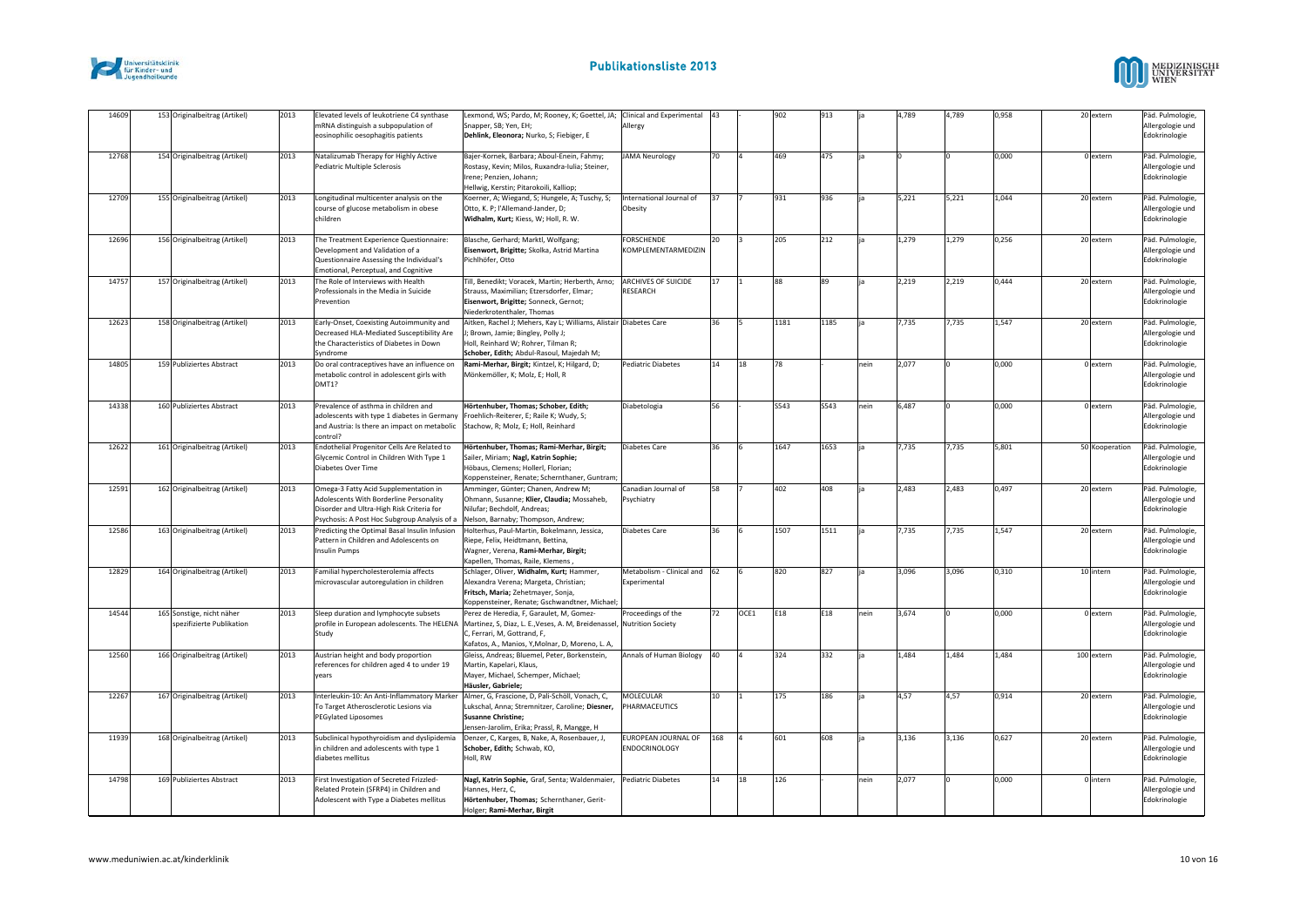



| 11873 | 170 Originalbeitrag (Artikel)                          | 2013 | Comparison of Cystic Fibrosis-Related<br>Diabetes With Type 1 Diabetes Based on a<br>German/Austrian Pediatric Diabetes Registry                                                | Konrad, K, Thon, A, Fritsch, Maria; Frohlich<br>Reiterer, E, Lilienthal, E, Wudy, SA, Holl, RW                                                                                                     | Diabetes Care                                                      | 36  |       | 879    | 886   |      | 7,735  | 7,735  | 1,547  |               | 20 extern  | Päd. Pulmologie,<br>Allergologie und<br>Edokrinologie |
|-------|--------------------------------------------------------|------|---------------------------------------------------------------------------------------------------------------------------------------------------------------------------------|----------------------------------------------------------------------------------------------------------------------------------------------------------------------------------------------------|--------------------------------------------------------------------|-----|-------|--------|-------|------|--------|--------|--------|---------------|------------|-------------------------------------------------------|
| 11799 | 171 Originalbeitrag (Artikel)                          | 2013 | Fibroblast Growth Factor 23 and Klotho Are<br>Present in the Growth Plate                                                                                                       | Raimann, Adalbert; Ertl, Diana-Alexandra;<br>Helmreich, M, Sagmeister, Susanne,<br>Egerbacher, M, Häusler, Gabriele                                                                                | Connective Tissue<br>Research                                      | 54  |       | 108    | 117   |      | 1,788  | 1,788  | 1,788  |               | 100 extern | Päd. Pulmologie,<br>Allergologie und<br>Edokrinologie |
| 11739 | 172 Originalbeitrag (Artikel)                          | 2013 | Is the introduction of anonymous delivery<br>associated with a reduction of high<br>neonaticide rates in Austria? A retrospective<br>studv                                      | Klier, Claudia, Grylli, Chryssa; Amon, Sabine;<br>Fiala, C, Weizmann-Henelius, G, Pruitt, SL,<br>Putkonen, H                                                                                       | BJOG - an Internat Journal 120<br>of Obstetrics and<br>Gynaecology |     |       | 428    | 434   |      | 3,76   | 3,76   | 3,760  |               | 100 extern | Päd. Pulmologie,<br>Allergologie und<br>Edokrinologie |
| 11699 | 173 Originalbeitrag (Artikel)                          | 2013 | Coexistence of KCNV2 associated cone<br>dystrophy with supernormal rod<br>electroretinogram and MFRP related<br>oculopathy in a Turkish family                                  | Ritter, Markus; Vodopiutz, Julia; Lechner, S,<br>Moser, Elisabeth; Schmidt-Erfurth, Ursula;<br>Janecke, AR                                                                                         | British Journal of<br>Ophthalmology                                | 97  |       | 169    | 173   |      | 2,725  | 2,725  | 0,545  |               | 20 extern  | Päd. Pulmologie,<br>Allergologie und<br>Edokrinologie |
| 13000 | 174 Originalbeitrag (Artikel)                          | 2013 | Loss of dermatan sulfate epimerase (DSE)<br>function results in musculocontractural<br>EhlersDanlos syndrome                                                                    | Thomas Müller, Shuji Mizumoto, Indrajit Suresh,<br>Yoshie Komatsu, Julia Vodopiutz, Munis Dundar,<br>Volker Straub, Arno Lingenhel, Andreas Melmer,<br>Silvia Lechner, Johannes Zschocke, Kazuyuki | Human Molecular<br>Genetics                                        | 22  | 18    | 3761   | 3772  |      | 7,692  | 7,692  | 1,538  |               | 20 extern  | Päd. Pulmologie,<br>Allergologie und<br>Edokrinologie |
| 13686 | 175 Originalbeitrag (Artikel)                          | 2013 | Mutations in the Gene Encoding IFT Dynein<br>Complex Component WDR34 Cause Jeune<br><b>Asphyxiating Thoracic Dystrophy</b>                                                      | Schmidts, Miriam, Vodopiutz, Julia; Christou-<br>Savina, Sonia, Cortes, Claudio R,<br>McInerney-Leo, Emes, Richard D, Arts, Heleen H,<br>Tuysuz, Beyhan, D'Silva, Jason,                           | American Journal of<br>Human Genetics                              | 93  |       | 932    | 944   |      | 11,202 | 11,202 | 2,240  |               | 20 extern  | Päd. Pulmologie,<br>Allergologie und<br>Edokrinologie |
| 14213 | 176 Originalbeitrag (Artikel)                          | 2013 | Mutations in FBXL4, Encoding a<br>Mitochondrial Protein, Cause Early-Onset<br>Mitochondrial Encephalomyopathy                                                                   | Gai, Xiaowu, Ghezzi, Daniele, Johnson, Mark A,<br>Biagosch, Caroline A, Shamseldin, Hanan E,<br>Haack, Tobias B.<br>Reyes, Aurelio, Tsukikawa, Mai,                                                | American Journal of<br><b>Human Genetics</b>                       | 93  |       | 482    | 495   |      | 11,202 | 11,202 | 2.240  |               | 20 extern  | Päd. Pulmologie,<br>Allergologie und<br>Edokrinologie |
| 14503 | 177 Originalbeitrag (Artikel)                          | 2013 | Understanding the Role of Argininosuccinate<br>Lyase Transcript Variants in the Clinical and<br>Biochemical Variability of the Urea Cycle<br>Disorder Argininosuccinic Aciduria | Hu, Liyan, Pandey, Amit V, Eggimann, Sandra,<br>Ruefenacht, Veronique, Möslinger, Dorothea;<br>Nuoffer, Jean-Marc,<br>Haeberle, Johannes,                                                          | Journal of Biological<br>Chemistry                                 | 288 | 48    | 34599  | 34611 |      | 4,651  | 4,651  | 0,930  |               | 20 extern  | Päd. Pulmologie,<br>Allergologie und<br>Edokrinologie |
| 11619 | 178 Originalbeitrag (Artikel)                          | 2013 | A Th17-and Th2-skewed Cytokine Profile in<br>Cystic Fibrosis Lungs Represents a Potential<br>Risk Factor for Pseudomonas aeruginosa<br>Infection                                | Tiringer, Kerstin, Treis, A, Fucik, Petra,<br>Gona-Höpler, Livia Mia, Gruber, Saskia<br>Renner, Sabine; Dehlink, Eleonora Nachbaur,<br>Edith; Horak, Friedrich; Jaksch, Peter,                     | American Journal of<br>Respiratory and Critical<br>Care Medicine   | 187 |       | 621    | 629   |      | 11,041 | 11,041 | 11,041 |               | 100 extern | Päd. Pulmologie,<br>Allergologie und<br>Edokrinologie |
| 14795 | 179 Originalbeitrag (Artikel)                          | 2013 | Lung transplantation in children following<br>bone marrow transplantation: A multi-center<br>experience                                                                         | Yousef, S, Benden, C, Boyer, D, Elidemir, O,<br>Frischer, Thomas; Goldfarb, S, Lopes-Mitnik, G,<br>Mallory, G, Visner, G, Westall, G, Schecter, MG                                                 | Pediatric Transplantation 17                                       |     |       | 231    | 236   |      | 1,5    | 1.5    | 0,300  |               | 20 extern  | Päd. Pulmologie<br>Allergologie und<br>Edokrinologie  |
| 11435 | 180 Originalbeitrag (Artikel)                          | 2013 | Fetal eye movements on MRI                                                                                                                                                      | Woitek, Ramona; Kasprian, Gregor;<br>Lindner, Christian; Stuhr, Friedrich;<br>Weber, Michael; Schöpf, Veronika;<br>Brugger, Peter; Asenbaum, Ulrika;                                               | Plos ONE                                                           |     | 10    | e77439 |       |      | 3,73   | 3,73   | 0,249  | 6,6667 intern |            | Päd. Pulmologie,<br>Allergologie und<br>Edokrinologie |
| 13551 | 181 Sonstige, nicht näher<br>spezifizierte Publikation | 2013 | The good and bad of smoking. Acrolein<br>inhibits antibody formation and allergic<br>sensitization, but promotes tumor growth                                                   | Roth-Walter, F; Willensdorfer, A; Stremnitzer,<br>Caroline: Schultz, Cornelia Anna: Diesner.<br><b>Susanne Christine;</b><br>Manzano-Szalai, Krisztina; Szalai, J;                                 | Wiener Klinische<br>Wochenschrift                                  | 125 | 19-20 | 657    | 657   | nein | 0,813  |        | 0,000  |               | 0 extern   | Päd. Pulmologie,<br>Allergologie und<br>Edokrinologie |
| 12880 | 182 Originalbeitrag (Artikel)                          | 2013 | Independent and Combined Effects of<br>Physical Activity and Sedentary Behavior on<br>Blood Pressure in Adolescents: Gender<br>Differences in Two Cross-Sectional Studies       | Ferreira de Moraes, Carvalho, Heraclito Barbosa; Plos ONE<br>Rey-Lopez, Juan Pablo;<br>Gracia-Marco, Luis; Beghin, Laurent;<br>Kafatos, Anthony; Jimenez-Pavon, David;                             |                                                                    |     |       | e62006 |       | nein | 3,73   | 3,73   | 0.746  |               | 20 extern  | Päd. Pulmologie,<br>Allergologie und<br>Edokrinologie |
| 12354 | 183 Originalbeitrag (Artikel)                          | 2013 | Physical activity attenuates the negative<br>effect of low birth weight on leptin levels in<br>European adolescents; the HELENA Study<br>Group                                  | Labayen I, Ortega FB, Moreno LA, Gonzalez-<br>Gross M, Jimenez-Pavon D, Martinez-Gomez D,<br>Breidenassel C, Marcos A, Molnar D, Manios Y,<br>Plada M, Kafatos A, De Henauw S, Mauro B,            | Nutrition Metabolism and 23<br>Cardiovascular                      |     |       | 344    | 349   |      | 3,978  | 3,978  | 0,796  | 20            |            | Päd. Pulmologie,<br>Allergologie und<br>Edokrinologie |
| 12601 | 184 Letter/Correspondence                              | 2013 | Is the introduction of anonymous delivery<br>associated with a reduction of high<br>neonaticide rates in Austria? Reply                                                         | Klier, Claudia; Grylli, Chryssa; Amon, Sabine;<br>Fiala, C; Weizmann-Henelius, G; Putkonen, H                                                                                                      | BJOG - an Internat Journal 120<br>of Obstetrics and<br>Gynaecology |     |       | 1028   | 1029  | nein | 3,76   |        | 0,000  |               | 0 extern   | Päd. Pulmologie,<br>Allergologie und<br>Edokrinologie |
| 13901 | 185 Letter to the Editor                               | 2013 | Clone-specific secondary aberrations are not<br>detected in neonatal blood spots of children<br>with ETV6-RUNX1-positive leukemia                                               | Morak, Maria; Meyer, Claus; Marschalek, Rolf;<br>Mann, Georg; Haas, Oskar;<br>Panzer-Gruemayer, Eva-Renate                                                                                         | Haematologica - the<br>Hematology Journal                          | 98  |       | E108   | E110  |      | 5,935  | 5,935  | 5,935  |               | 100 extern | St. Anna                                              |
| 13724 | 186 Originalbeitrag (Artikel)                          | 2013 | Pediatric acute myeloid leukemia with<br>t(8;16)(p11;p13), a distinct clinical and<br>International-Berlin-Frankfurt-Munster AML- De Moerloose, Barbara;                        | Coenen, Eva A; Zwaan, C. Michel; Reinhardt,<br>Dirk; Harrison, Christine J;<br>biological entity: a collaborative study by the Haas, Oskar; de Haas, Valerie; Mihal, Vladimir;                     | Blood                                                              | 122 | 15    | 2704   | 2713  |      | 9,06   | 9,06   | 1,812  |               | 20 extern  | St. Anna                                              |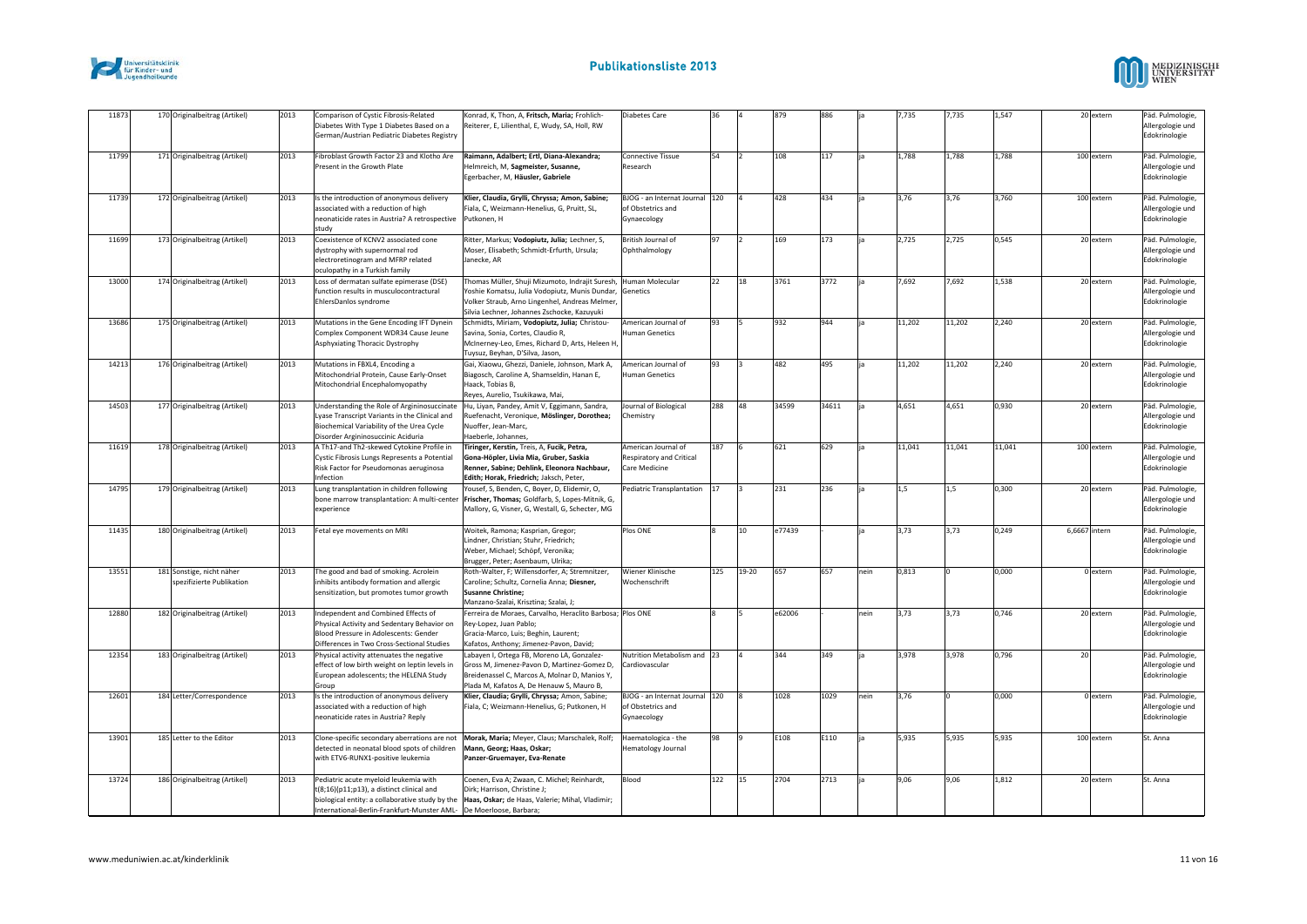



| 13718 | 187 Originalbeitrag (Artikel)                          | 2013 | Acute Megakaryoblastic Leukemia and<br>Transient Myeloproliferative Disease in                                                                                                                                                                       | Blast Cell Deficiency of CD11a as A Marker of Boztug, Heidrun; Schumich, Angela; Pötschger,<br>Ulrike; Muehlegger, Nora;<br>Kolenova, Alexandra; Reinhardt, Katarina;                                         | <b>CYTOMETRY PART B-</b><br>CLINICAL CYTOMETRY                                  | 84  |    | 370         | 378  |      | 2,231  | 2,231  | 2,231  | 100 extern | St. Anna |
|-------|--------------------------------------------------------|------|------------------------------------------------------------------------------------------------------------------------------------------------------------------------------------------------------------------------------------------------------|---------------------------------------------------------------------------------------------------------------------------------------------------------------------------------------------------------------|---------------------------------------------------------------------------------|-----|----|-------------|------|------|--------|--------|--------|------------|----------|
|       |                                                        |      | Children with and Without Down Syndrome                                                                                                                                                                                                              | Dworzak, Michael Norbert;                                                                                                                                                                                     |                                                                                 |     |    |             |      |      |        |        |        |            |          |
| 13494 | 188 Sonstige, nicht näher<br>spezifizierte Publikation | 2013 | Pediatric Acute Myeloid Leukemia with<br>T(8;16)(P11;P13): A Distinct Clinical and<br>Biological Entity. Results of a Collaborative                                                                                                                  | Coenen, E; Zwaan, C. M; Reinhardt, D;<br>Harrison, C; Haas, O. De Haas, V; Mihal V;<br>DeMoerloose, B; Jeison, M; Rubnitz, J;                                                                                 | PEDIATRIC BLOOD &<br>CANCER                                                     | 60  |    |             |      | nein | 2,353  |        | 0,000  | 0 extern   | St. Anna |
|       |                                                        |      | Study by the International Berlin- Frankfurt-                                                                                                                                                                                                        | Tomizawa, D; Johnston, D; Alonzo, T.;                                                                                                                                                                         |                                                                                 |     |    |             |      |      |        |        |        |            |          |
| 13462 | 189 Review                                             | 2013 | Diagnosis and treatment of adenovirus<br>infection in immunocompromised patients                                                                                                                                                                     | Matthes-Martin, Susanne; Boztug, Heidrun;<br>Lion, Thomas                                                                                                                                                     | Expert Review of Anti-<br>infective Therapy                                     | 11  | 10 | 1017        | 1028 | nein | 3,218  |        | 0,000  | 0 intern   | St. Anna |
| 12872 | 190 Sonstige, nicht näher<br>spezifizierte Publikation | 2013 | Notch Signaling in Langerhans Cell<br>Histiocytosis                                                                                                                                                                                                  | Hutter, Caroline; Kauer, Max; Simonitsch-Klupp, PEDIATRIC BLOOD &<br>Ingrid; Jug, Gunhild; Minkov, Milen;<br>Gadner, Helmut                                                                                   | CANCER                                                                          | 60  |    | E77         | E77  | nein | 2,353  |        | 0,000  | 0 intern   | St. Anna |
| 12867 | 191 Sonstige, nicht näher<br>spezifizierte Publikation | 2013 | Radiological Features of Thymic Involvement<br>in Langerhans Cell Histiocytosis                                                                                                                                                                      | Herbrüggen, Heidrun; Lakatos, Karoly;<br>Prosch, Helmut; Minkov, Milen                                                                                                                                        | PEDIATRIC BLOOD &<br>CANCER                                                     | 60  |    | E76         | E77  | nein | 2,353  |        | 0,000  | 0 intern   | St. Anna |
| 12843 | 192 Letter to the Editor                               | 2013 | All-trans retinoic acid and arsenic trioxide<br>resistance of acute promyelocytic leukemia<br>with the variant STAT5B-RARA fusion gene                                                                                                               | Strehl, S; Koenig, M; Boztug, Heidrun;<br>Cooper, B. W; Suzukawa, K.; Zhang, S.;<br>Chen, H. Y; Attarbaschi, Andishe; Dworzak,<br><b>Michael Norbert</b>                                                      | Leukemia                                                                        | 27  |    | 1606        | 1610 |      | 10,164 | 10,164 | 10,164 | 100 extern | St. Anna |
| 12411 | 193 Letter to the Editor                               | 2013 | Isolated Cutaneous Langerhans Cell<br>Histiocytosis in a Premature Baby: What Is<br>the Optimal Approach?                                                                                                                                            | Herbruggen, Heidrun; Lakatos, Karoly;<br>Gadner, Helmut; Minkov, Milen;                                                                                                                                       | PEDIATRIC BLOOD &<br>CANCER                                                     | 60  |    | 164         |      |      | 2,353  | 2,353  | 2.353  | 100 intern | St. Anna |
| 12245 | 194 Editorial                                          | 2013 | Controversies in childhood osteosarcoma                                                                                                                                                                                                              | Bielack, S; Kempf-Bielack; Von Kalle, T<br>Schwarz, R Wirth, T; Kager, Leo; Whelan, J;                                                                                                                        | Minerva Pediatrica                                                              | 65  |    | 148         |      | nein | 0,638  |        | 0,000  | 0 extern   | St. Anna |
| 12231 | 195 Review                                             | 2013 | Austrian research network for<br>pharmaceutical research (OKids). General<br>framework, goals and European perspective                                                                                                                               | Ladenstein, Ruth; Lagler, F; Pleiner-Duxneuner,<br>Johannes; Embacher, S;<br>Pfaffenthaler, G; Male, Christoph;<br>Kerbl, R                                                                                   | Monatsschrift für<br>Kinderheilkunde                                            | 161 |    | 324         |      | nein | 0,193  |        | 0,000  | 0 extern   | St. Anna |
| 12078 | 196 Originalbeitrag (Artikel)                          | 2013 | Improved Outcome in Pediatric Relapsed<br>Acute Myeloid Leukemia: Results of a<br>by the International BFM Study Group                                                                                                                               | Kaspers, GJL; Zimmermann, M; Reinhardt, D;<br>Gibson, BES; Tamminga, RYJ; Aleinikova, O;<br>Randomized Trial on Liposomal Daunorubicin Armendariz, H; Dworzak, Michael Norbert; Ha,<br>SY; Hasle, H; Hovi, L; | Journal of Clinical<br>Oncology                                                 | 31  |    | 607         |      |      | 18,038 | 18,038 | 3,608  | 20 extern  | St. Anna |
| 12032 | 197 Originalbeitrag (Artikel)                          | 2013 | Results of a Quality Assurance Review of<br>External Beam Radiation Therapy in the<br>International Society of Paediatric Oncology<br>(Europe) Neuroblastoma Group's High-risk                                                                       | Gaze, MN; Boterberg, T; Dieckmann, Ute;<br>Hörmann, Marcus; Gains, JE; Sullivan, KP;<br>Ladenstein, Ruth;                                                                                                     | International Journal of<br><b>Radiation Oncology</b><br><b>Biology Physics</b> | 85  |    | 174         |      |      | 4,524  | 4,524  | 0,905  | 20 extern  | St. Anna |
| 11743 | 198 Sonstige, nicht näher<br>spezifizierte Publikation | 2013 | Neutrophil engraftment in paediatric<br>haematopoietic stem cell transplantation<br>following myeloablative conditioning: which<br>factors do matter?                                                                                                | Pichler, Herbert; Witt, Volker; Boztug, Heidrun;<br>Lawitschka, Anita; Holter, Wolfgang Stephan;<br>Matthes-Martin, Susanne; Fritsch, G                                                                       | <b>BONE MARROW</b><br><b>TRANSPLANTATION</b>                                    | 248 |    | <b>S139</b> |      | nein | 3,541  |        | 0,000  | 0 intern   | St. Anna |
| 11730 | 199 Sonstige, nicht näher<br>spezifizierte Publikation | 2013 | Impact of pre-transplant anti-thymocyte<br>globulin (ATG) on immune reconstitution in<br>paediatric patients following haematopoietic<br>stem cell transplantation                                                                                   | Boztug, Heidrun; Pötschger, Ulrike; Glogova, E; BONE MARROW<br>Pichler, Herbert; Breuer, Sabine;<br>Lawitschka, Anita; Holter, Wolfgang Stephan;<br>Fritsch, Gerhard; Matthes-Martin, Susanne                 | <b>TRANSPLANTATION</b>                                                          | 248 |    | <b>S133</b> |      | nein | 3,541  |        | 0,000  | 0 intern   | St. Anna |
| 14029 | 200 Originalbeitrag (Artikel)                          | 2013 | The MLL recombinome of acute leukemias in Meyer, C; Hofmann, J; Burmeister, T;<br>2013                                                                                                                                                               | Groeger, D; Park, T. S; Emerenciano, M;<br>de Oliveira, M. Pombo; Renneville, A;<br>Villarese, P; Macintyre, E.; Cave, H;                                                                                     | Leukemia                                                                        | 27  | 11 | 2165        | 2176 |      | 10,164 | 10,164 | 2,033  | 20 extern  | St. Anna |
| 13251 | 201 Originalbeitrag (Artikel)                          | 2013 | Radiological Features of Thymic Langerhans<br>Cell Histiocytosis                                                                                                                                                                                     | Lakatos, Karoly; Herbrueggen, Heidrun;<br>Poetschger, Ulrike; Prosch, Helmut; Minkov,<br>Milen                                                                                                                | PEDIATRIC BLOOD &<br>CANCER                                                     | 60  | 11 | E143        | E145 |      | 2,353  | 2,353  | 1,882  | 80 intern  | St. Anna |
| 13243 | 202 Letter to the Editor                               | 2013 | Applicability of a reproducible flow<br>cytometry scoring system in the diagnosis of<br>refractory cytopenia of childhood                                                                                                                            | Aalbers, A. M; van den Heuvel-Eibrink, M. M; de<br>Haas, V.; te Marvelde, J. G; de Jong, A. X; van<br>der Burg, M; Dworzak, Michael Norbert; Hasle,<br>H; Locatelli, F; De Moerloose, B; Schmugge, M;         | Leukemia                                                                        | 27  |    | 1923        | 1925 |      | 10,164 | 10,164 | 2,033  | 20 extern  | St. Anna |
| 13068 | 203 Originalbeitrag (Artikel)                          | 2013 | Outcome of Children and Adolescents With a Reismüller, Bettina; Peters, Christina;<br>Second or Third Relapse of Acute<br>Lymphoblastic Leukemia (ALL): A Population- Urban, Christian; Meister, Bernhard;<br>based Analysis of the Austrian ALL-BFM | Dworzak, Michael Norbert; Pötschger, Ulrike;<br>Schmitt, Klaus; Dieckmann, Ute; Gadner,                                                                                                                       | <b>Journal of Pediatric</b><br><b>Hematology Oncology</b>                       | 35  |    | E200        | E204 |      | 0,973  | 0,973  | 0,973  | 100 extern | St. Anna |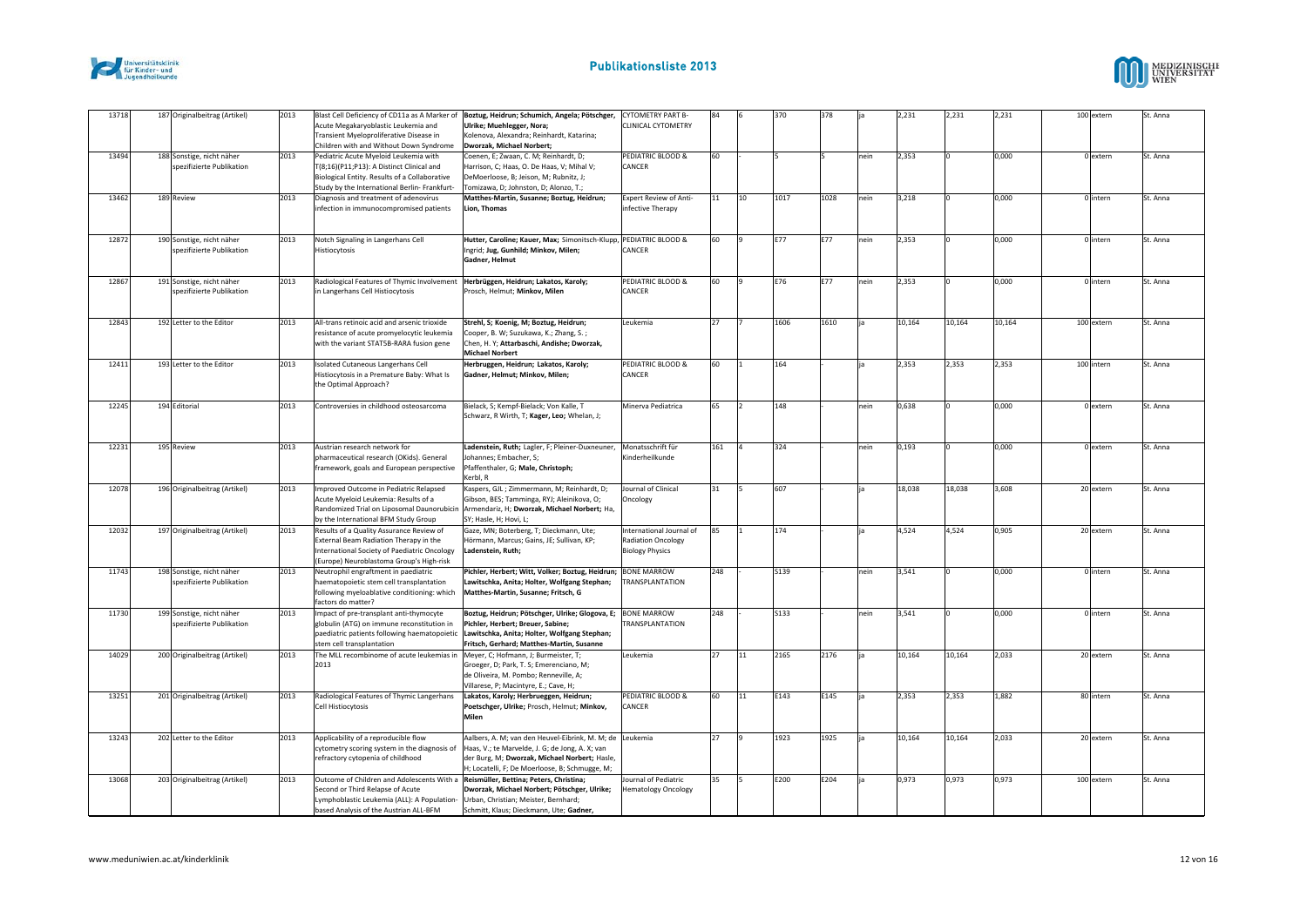



| 12911 | 204 Originalbeitrag (Artikel)                          | 2013 | Sustained low hospitalization rates after four Paulke-Korinek, Maria; Kollaritsch, Herwig;<br>years of rotavirus mass vaccination in Austria Aberle, Stephan; Zwazl, Ines;                                          | Schmidle-Loss, Birgit; Vecsei, Andreas;<br>Kundi, Michael                                                                                                                                                                                                               | Vaccine                                        | 31  | 24                    | 2686        | 2691       |      | 3,492  | 3,492 | 0,233 | 6,6667 intern | St. Anna |
|-------|--------------------------------------------------------|------|---------------------------------------------------------------------------------------------------------------------------------------------------------------------------------------------------------------------|-------------------------------------------------------------------------------------------------------------------------------------------------------------------------------------------------------------------------------------------------------------------------|------------------------------------------------|-----|-----------------------|-------------|------------|------|--------|-------|-------|---------------|----------|
| 12845 | 205 Originalbeitrag (Artikel)                          | 2013 | Acute lymphoblastic leukemia (ALL) in<br>childhood and adolescence                                                                                                                                                  | Attarbaschi, Andishe; Moericke, A                                                                                                                                                                                                                                       | Monatsschrift für<br>Kinderheilkunde           | 161 |                       | 559         | 574        |      | 0,193  | 0,193 | 0,193 | 100 extern    | St. Anna |
| 12835 | 206 Originalbeitrag (Artikel)                          | 2013 | Development of a Curative Treatment within<br>the AML-BFM Studies                                                                                                                                                   | Creutzig, U; Zimmermann, M; Dworzak, Michael Klinische Paediatrie<br>Norbert Ritter, J; Schellong, G;<br>Reinhardt. D                                                                                                                                                   |                                                | 225 | S 01                  | <b>S79</b>  | <b>S86</b> |      | 1,904  | 1,904 | 0,381 | 20 extern     | St. Anna |
| 12605 | 207 Originalbeitrag (Artikel)                          | 2013 | Incidence and prognostic relevance of<br>genetic variations in T-cell lymphoblastic<br>lymphoma in childhood and adolescence                                                                                        | Bonn, Bettina R; Rohde, Marius; Zimmermann,<br>Martin; Krieger, David;<br>Oschlies, Ilske; Niggli, Felix; Wrobel, Grazyna;<br>Attarbaschi, Andishe: Escherich, Gabriele:                                                                                                | Blood                                          | 121 | 16                    | 3153        | 3160       |      | 9,06   | 9,06  | 1,812 | 20 extern     | St. Anna |
| 12582 | 208 Originalbeitrag (Artikel)                          | 2013 | Randomized trial comparing liposomal<br>daunorubicin with idarubicin as induction for<br>pediatric acute myeloid leukemia: results<br>from Study AML-BFM 2004                                                       | Creutzig, Ursula; Zimmermann, Martin;<br>Bourquin, Jean-Pierre; Dworzak, Michael<br>Norbert; Fleischhack, Gudrun; Graf, Norbert;<br>Klingebiel, Thomas; Kremens, Bernhard;                                                                                              | Blood                                          | 122 |                       | 37          | 43         |      | 9,06   | 9,06  | 1,812 | 20 extern     | St. Anna |
| 12550 | 209 Originalbeitrag (Artikel)                          | 2013 | Ferritin concentrations correlate to outcome<br>of hematopoietic stem cell transplantation<br>but do not serve as biomarker of graft-versus-<br>host disease                                                        | Großekatthöfer, Maren; Güclü, Ece Dila;<br>Lawitschka, Anita; Matthes-Martin, Susanne;<br>Mann, Georg; Minkov, Milen; Peters, Christina;<br>Seidel, Markus                                                                                                              | Annals of Hematology                           | 92  |                       | 1121        | 1128       |      | 2,866  | 2,866 | 1,433 | 50 intern     | St. Anna |
| 12445 | 210 Originalbeitrag (Artikel)                          | 2013 | Toll-Like Receptor 4 Engagement Drives<br>Differentiation of Human and Murine<br>Dendritic Cells from a Pro- into an Anti-<br><b>Inflammatory Mode</b>                                                              | Luger, R; Valookaran, S; Knapp, N; Vizzardelli,<br>C; Dohnal, Angela; Felzmann, Thomas                                                                                                                                                                                  | Plos ONE                                       |     |                       | e54879      |            |      | 3,73   | 3,73  | 3,730 | 100 intern    | St. Anna |
| 12442 | 211 Originalbeitrag (Artikel)                          | 2013 | Short-Term In-Vitro Expansion Improves<br>Monitoring and Allows Affordable<br>Generation of Virus-Specific T-Cells against<br>Several Viruses for a Broad Clinical                                                  | Geyeregger, R; Freimuller, C; Stevanovic, S;<br>Stemberger, J; Mester, G; Dmytrus, J; Lion,<br>Thomas Rammensee, HG; Fischer, Gottfried; Eiz-<br>Vesper, B; Lawitschka, Anita;                                                                                          | Plos ONE                                       |     | ١a                    | e59592      |            |      | 3,73   | 3,73  | 3,730 | 100 extern    | St. Anna |
| 11681 | 212 Originalbeitrag (Artikel)                          | 2013 | Utilization of Virus phi Ch1 Elements To<br>Establish a Shuttle Vector System for<br>Halo(alkali)philic Archaea via Transformation<br>of Natrialba magadii                                                          | Mayrhofer-Iro, M; Ladurner, A; Meissner, C;<br>Derntl, C; Reiter, Michael; Haider, F;<br>Dimmel, K; Rossler, N; Klein, Reinhard;<br>Baranyi, U; Scholz, H; Witte, A                                                                                                     | Applied and<br>Environmental<br>Microbiology   | 79  | <b>I</b> <sub>8</sub> | 2741        | 2748       |      | 3,678  | 3,678 | 0,736 | 20 extern     | St. Anna |
| 11628 | 213 Originalbeitrag (Artikel)                          | 2013 | An adenoviral vector-based expression and<br>delivery system for the inhibition of wild-<br>type adenovirus replication by artificial<br>microRNAs                                                                  | Ibrisimovic, M; Kneidinger, Doris; Lion,<br>Thomas; Klein, Reinhard                                                                                                                                                                                                     | Antiviral Research                             | 97  |                       | 10          | 23         |      | 3,925  | 3,925 | 3,925 | 100 intern    | St. Anna |
| 13523 | 214 Publiziertes Abstract                              | 2013 | The Clinical Relevance of Minor Paroxysmal<br>Nocturnal Hemoglobinuria Clones in<br>Refractory Cytopenia of Childhood - a<br>Prospective Study by Ewog-Mds                                                          | Aalbers, A. M; Van der Velden, V. H. J;<br>Yoshimi, A; Fischer, A; Noellke, P; Zwaan, C. M;<br>Baumann, I; Beverloo, H. B;<br>Dworzak, Michael Norbert: Hasle, H:                                                                                                       | PEDIATRIC BLOOD &<br>CANCER                    | 60  | Suppl.2               | <b>S75</b>  | <b>S75</b> | nein | 2,353  |       | 0,000 | 0 extern      | St. Anna |
| 11735 | 215 Originalbeitrag (Artikel)                          | 2013 | The inferior prognosis of adolescents with<br>acute lymphoblastic leukaemia (ALL) is<br>caused by a higher rate of treatment-related Ulrike; Urban, C; Meister, B;<br>mortality and not an increased relapse rate - | Pichler, Helmut; Reismüller, Bettina; Steiner,<br>Manuel Dworzak, Michael Norbert; Pötschger,<br>Schmitt, K; Panzer-Gruemayer, Eva-Renate;                                                                                                                              | British Journal of<br>Haematology              | 161 | $\vert 4 \vert$       | 556         | 565        |      | 4,942  | 4,942 | 4,942 | 100 extern    | St. Anna |
| 13531 | 216 Publiziertes Abstract                              | 2013 | Applicability of a Reproducible Flow<br>Refractory Cytopenia of Childhood                                                                                                                                           | Aalbers, A. M; Van den Heuvel-Eibrink, M. M; De PEDIATRIC BLOOD &<br>Cytometry Scoring System in the Diagnosis of  Haas, V; Marvelde, J. G. Te; De Jong, A. X.; van<br>der Burg, M; Dworzak, Michael Norbert; Hasle,<br>H.; Locatelli, F; De Moerloose, B; Schmugge, M; | CANCER                                         | 60  | Suppl 2               | <b>S78</b>  | <b>S78</b> | nein | 2,353  |       | 0,000 | 0 extern      | St. Anna |
| 11742 | 217 Sonstige, nicht näher<br>spezifizierte Publikation | 2013 | Monitoring of long-term immune<br>reconstitution in correlation with chronic<br>graft-versus-host disease in paediatric<br>recipients after allogeneic haematopoietic                                               | Lawitschka, Anita; Kuzmina, Zoya; Gueclue, E;<br>Körmöczi, Ulrike; Rottal, Arno; Greinix,<br>Hildegard; Peters, Christina; Pickl, Winfried                                                                                                                              | <b>BONE MARROW</b><br><b>TRANSPLANTATION</b>   | 248 |                       | <b>S150</b> |            | nein | 3,541  |       | 0,000 | 0 intern      | St. Anna |
| 13183 | 218 Originalbeitrag (Artikel)                          | 2013 | Osteosarcoma of the mobile spine                                                                                                                                                                                    | Zils, K; Bielack, S; Wilhelm, M; Werner, M;<br>Schwarz, R; Windhager, Reinhard;<br>Wackersreuther-Hofmann, G; Andus, T;<br>Kager, Leo; Kuehne, T; Reichardt, P; von Kalle, T                                                                                            | Annals of Oncology -<br><b>English Edition</b> | 24  |                       | 2190        | 2195       | lia  | 7,384  | 7,384 | 1,477 | 20 extern     | St. Anna |
| 14899 | 219 Review                                             | 2013 | New policies to address the global burden of Sullivan, Richard; Kowalczyk, Jerzy;<br>childhood cancers                                                                                                              | Agarwal, Bharat; Ladenstein, Ruth;<br>Fitzgerald, Edel; Barr, Ronald;<br>Steliarova-Foucher, Eva; Magrath, Ian;                                                                                                                                                         | The Lancet Oncology                            | 14  | $\mathbf{B}$          | 125         | 135        | nein | 25,117 |       | 0,000 | 0 extern      | St. Anna |
| 14897 | 220 Originalbeitrag (Artikel)                          | 2013 | Therapeutic Dendritic Cell-Based Cancer<br>Vaccines: The State of the Art                                                                                                                                           | Strioga, Marius M; Felzmann, Thomas;<br>Powell, Daniel J.;Ostapenko, Valerijus;<br>Dobrovolskiene, Neringa T; Matuskova,<br>Miroslava; Michalek, Jaroslav; Schijns, Virgil E                                                                                            | Critical Reviews in<br>Immunology              | 33  |                       | 489         | 547        |      | 3,383  | 3,383 | 0,677 | 20 extern     | St. Anna |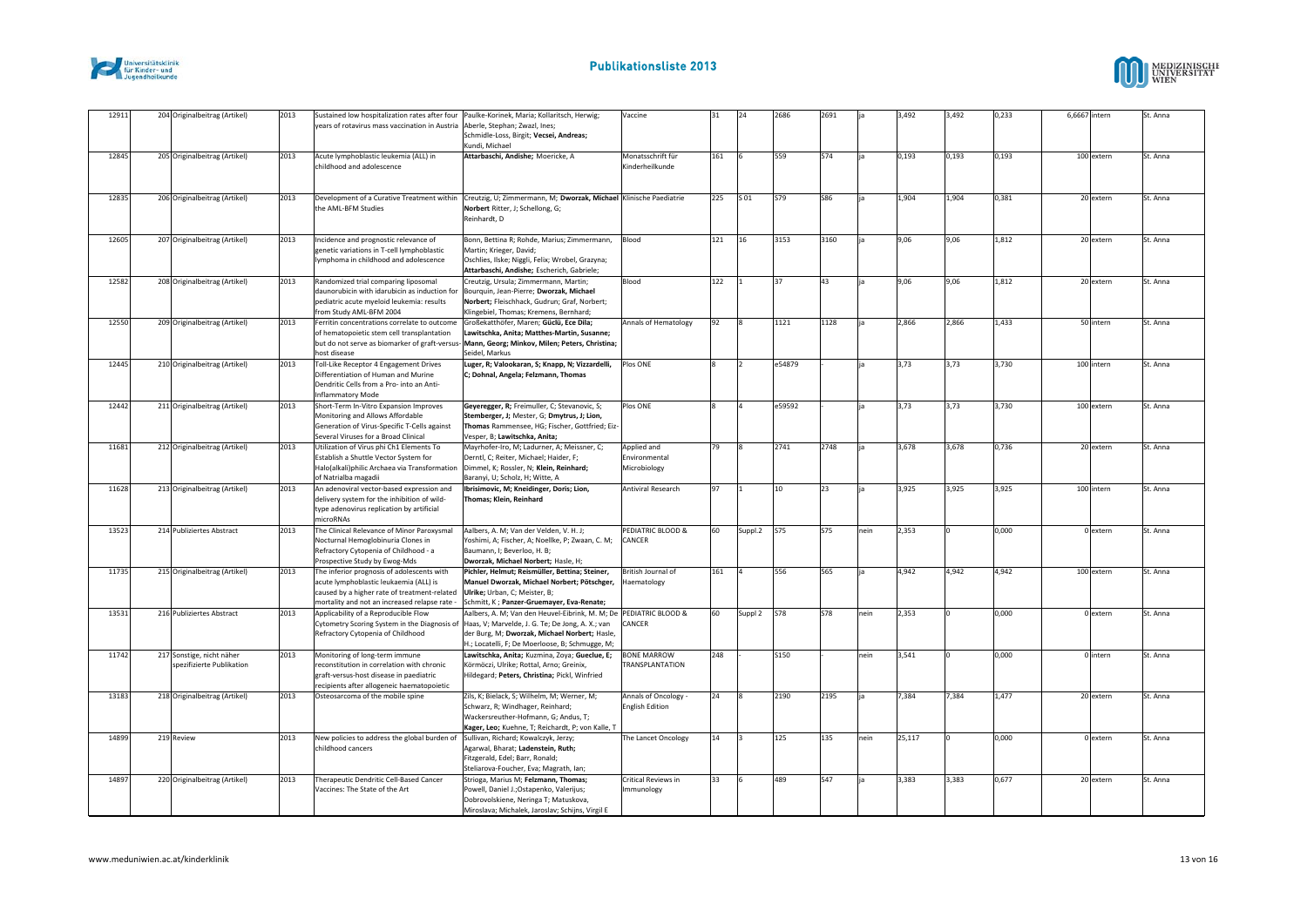



| 14896 | 221 Sonstige, nicht näher<br>spezifizierte Publikation | 2013 | Challenges and Opportunieties for<br>International Cooperative Studies in Pediatric<br>Hematopoeitic Cell Transplantation: Priorities Mort, Ladenstein, Ruth;<br>of the Westhafen Intercontinental Group | Schultz, Kirk, Baker, Kevin Scott, Boelens, Jaap J,<br>Bollard, Catherine M, Egeler, Maarten, Cowan,<br>Lankester, Arjan, Locatelli, Franco,                                                                         | Biology of Blood and<br>Marrow Transplantation                                                                | 19  |           | 1279           | 1287 | nein | 3,94   |        | 0,000  | 0 extern   | St. Anna |
|-------|--------------------------------------------------------|------|----------------------------------------------------------------------------------------------------------------------------------------------------------------------------------------------------------|----------------------------------------------------------------------------------------------------------------------------------------------------------------------------------------------------------------------|---------------------------------------------------------------------------------------------------------------|-----|-----------|----------------|------|------|--------|--------|--------|------------|----------|
| 14893 | 222 Originalbeitrag (Artikel)                          | 2013 | Lymphoblastic Leukemia: Results in 5<br>Consecutive Trials Performed by all ALL-BFM<br>Study Group from 1981-2000                                                                                        | Key Treatment Questions in Childhood Acute   Schrappe, M, Möricke, A, Reiter, A, Henze, G,<br>Welte, K, Gadner, Helmut; Ludwig, W-D,<br>Ritter, J, Harbott, J, Mann, Georg, Klingebiel, T,<br>Gruhn, B, Niemeyer, C, | Klinische Paediatrie                                                                                          | 225 |           | 562            | 572  |      | 1,904  | 1,904  | 0,381  | 20 extern  | St. Anna |
| 14892 | 223 Originalbeitrag (Artikel)                          | 2013 | Second Malignant Neoplasms After<br>Treatment of Childhood Acute Lymphoblastic Attarbaschi, Andishe Baruchel, Andre,<br>Leukemia                                                                         | Schmiegelow, Kjeld, Levinsen, Mette F,<br>Devidas, Meenakshi, Escherich, Gabriele,<br>Gibson, Brenda, Heydrich, Christiane,                                                                                          | Journal of Clinical<br>Oncology                                                                               | 31  | 19        | 2469           | 2476 |      | 18,038 | 18,038 | 3,608  | 20 extern  | St. Anna |
| 14891 | 224 Review                                             | 2013 | innovative therapies in sarcomas of<br>childhood and adolescence' Sept 29-Oct 4,<br>Polonia Castle Pultusk, Poland                                                                                       | ESF-EMBO symposium molecular biology and Schäfer, BW, Koscielniak, Ewa, Kovar, Heinrich;<br>Fulda, Simone                                                                                                            | Frontiers in Pediatric<br>Oncology                                                                            |     |           | 142            |      | nein | n.V.   |        | 0,000  | 0 extern   | St. Anna |
| 14890 | 225 Originalbeitrag (Artikel)                          | 2013 | Effective childhood cancer treatment: The<br>impact of large scale clinical trials in<br>Germany and Austria                                                                                             | Rossig, M, Juergens, MD, Schrappe, M,<br>Moericke, A, Henze, G, von Stackelberg, A,<br>Reinhardt, D, Burkhardt, B, Woessmann, W,<br>Zimmermann, M, Gadner, Helmut,                                                   | PEDIATRIC BLOOD &<br>CANCER                                                                                   | 60  | 10        | 1574           | 1581 |      | 2,353  | 2,353  | 0,471  | 20 extern  | St. Anna |
| 14888 | 226 Sonstige, nicht näher<br>spezifizierte Publikation | 2013 | Species-Specific Identification of a Wide<br>lange of Clinically Relevant Fungal<br>Pathogens by the Luminex xMAP Technology                                                                             | Preuner, Sandra, Lion, Thomas;                                                                                                                                                                                       | Methods in Molecular<br>Biology                                                                               | 968 |           | 119            | 139  | nein | n.V.   |        | 0,000  | 0 intern   | St. Anna |
| 14887 | 227 sonstige, nicht näher<br>spezifizierte Publikation | 2013 | Acute Promyelocytic Leukemia Complicated<br>by Massive Intracerebral Hemorrhage: Saftey Michael; Urban, C<br>and Efficacy of Replacing Conventional<br>Chemotherapy with Arsenic Trioxide in an          | Müller, E, Seidel, MG, Lackner, H, Dworzak,                                                                                                                                                                          | Klinische Paediatrie                                                                                          | 225 |           | 172            | 173  | nein | 1,904  |        | 0,000  | 0 extern   | St. Anna |
| 14886 | 228 Originalbeitrag (Artikel)                          | 2013 | Prediction of Outcome by Early Response in<br>Childhood Acute Lymphoblastic Leukemia                                                                                                                     | Möricke, A, Lauten, M, Beier, R, Odenwald, E,<br>Stanulla, M, Zimmermann, M, Attarbaschi,<br>Andishe; Niggli, F, Schrappe, M                                                                                         | Klinische Paediatrie                                                                                          | 225 | s01       | s50            | s56  |      | 1,904  | 1,904  | 0,381  | 20 extern  | St. Anna |
| 14884 | 229 Originalbeitrag (Artikel)                          | 2013 | Outcomes of treatment for relapsed acute<br>lymphoblastic leukaemia in children with<br>Down syndrome                                                                                                    | Meyr, Franziska, Escherich, Gabriele,<br>Mann, Georg, Klingebiel, Thomas,<br>Kulozik, Andreas, Rossig, Claudia,<br>Schrappe, Martin, Henze, Günter,                                                                  | British Journal of<br>Haematology                                                                             | 162 |           | 98             | 106  |      | 4,942  | 4.942  | 0,988  | 20 extern  | St. Anna |
| 14883 | 230 Originalbeitrag (Artikel)                          | 2013 | CTLA4-Ig immunosuppressive activity at the<br>level of dendritic cell/T cell crosstalk                                                                                                                   | Mayer, Edda, Hölzl, Markus, Ahmadi, Sarah;<br>Dillinger, Barbara; Pilat-Michalek, Nina;<br>Fuchs, Dietmar, Wekerle, Thomas,<br>Heitger, Andreas;                                                                     | International<br>mmunopharmacology                                                                            | 15  |           | 638            | 645  |      | 2,417  | 2,417  | 2,417  | 100 extern | St. Anna |
| 14882 | 231 Originalbeitrag (Artikel)                          | 2013 | Stem cell transplantation after reduced-<br>intensity conditioning for sickle cell disease                                                                                                               | Matthes-Martin, Susanne; Lawitschka, Anita,<br>Fritsch, Gerhard, Lion, Thomas; Grimm,<br>Brigitte, Breuer, Sabine, Boztug, Heidrun;<br>Karlhuber, Susanne; Holter, Wolfgang Stephan;                                 | European Journal of<br>Haematology                                                                            | 90  |           | 308            | 312  |      | 2,548  | 2,548  | 2,548  | 100 intern | St. Anna |
| 14880 | 232 Review                                             | 2013 | Aktuelle Anforderungen an die Diagnostik bie Lion, Thomas; Webersinke, G; Kastner;<br>chronisch myeloischer Leukämie (Current<br>diagnostic requirements in chonic<br>myeloidleukemia                    | Mitterbauer-Hohendanner, Gerlinde;<br>Gastl, G;                                                                                                                                                                      | Wiener Medizinische<br>Wochenschrift                                                                          | 163 | $21 - 22$ | 477            | 494  | nein | n.V.   |        | 0,000  | 0 extern   | St. Anna |
| 14878 | 233 Originalbeitrag (Artikel)                          | 2013 | Development of an open-source, flexible<br>framework for complex inter-institutional<br>disparate data sharing and collaboration                                                                         | Kirby, Chaim; Ambros, Peter; Billiter, David;<br>London, Wendy; Mendoca, Eneida;<br>Pearson, Andrew DJ; Cohn, Susan L;<br>Volchenboum, Samuel L;                                                                     | <b>AMIA Summits on</b><br><b>Translational Science</b><br>proceedings AMIA Summit<br>on Translational Science | 103 |           | eCollection    |      | nein | n.V.   |        | 0,000  | 0 extern   | St. Anna |
| 14874 | 234 Originalbeitrag (Artikel)                          | 2013 | Osteosarkom: Biologie, Diagnostik und<br>systemische Therapie                                                                                                                                            | Kager, Leo; Bielack, L                                                                                                                                                                                               | Spectrum Onkologie                                                                                            |     | 13        | 30             | 33   | nein | n.V.   |        | 0,000  | 0 extern   | St. Anna |
| 14868 | 235 Originalbeitrag (Artikel)                          | 2013 | State-of-the-art: Wilms Tumor                                                                                                                                                                            | Kager, Leo                                                                                                                                                                                                           | Spectrum Onkologie                                                                                            |     | 13        | $\Delta\Delta$ | 46   | nein | n.V.   |        | 0,000  | 0 intern   | St. Anna |
| 14867 | 236 Originalbeitrag (Artikel)                          | 2013 | Blocking ETV6/RUNX1-induced MDM2<br>overexpression by Nutlin-3 reactivates p53<br>signaling in childhood leukemia                                                                                        | Kaindl. U: Morak. M: Porthmouth. C:<br>Mecklenbräuker, A; Kauer, M; Zeginigg M;<br>Attarbaschi, Andishe; Haas, O;<br>Panzer-Gruemayer, Eva-Renate                                                                    | Leukemia                                                                                                      | 28  |           | 600            | 608  |      | 10,164 | 10,164 | 10,164 | 100 intern | St. Anna |
| 14862 | 237 Originalbeitrag (Artikel)                          | 2013 | Therapie prolongation improves outcome in<br>nultisystem Langerhans cell histocytosis                                                                                                                    | Gadner, Helmut; Minkov, Milen; Grois, Nicole;<br>Pötschger, Ulrike; Thiem, Elfriede;<br>Arico, Maurizio; Astigarraga, Itziar;<br>Braier, Jorge; Donadieu, Jean; Henter, Jan-Inge;                                    | Blood                                                                                                         | 121 | 25        | 5006           | 5014 |      | 9,06   | 9,06   | 9,060  | 100 extern | St. Anna |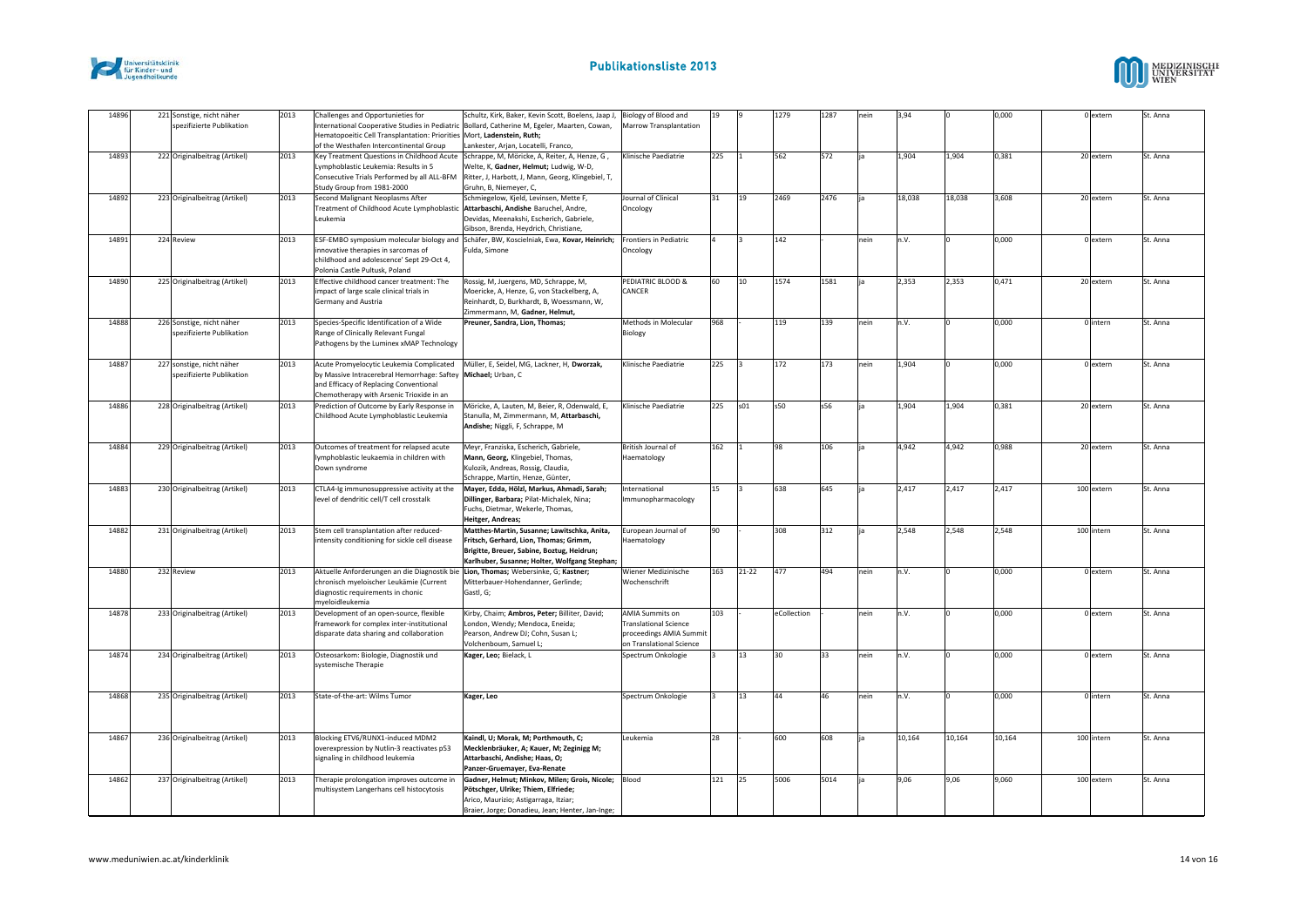



| 14857 | 238 Editorial                 | 2013 | The life and work of Professor Riehm form a<br>participant's perpective                                                                                                        | Gadner, Helmut                                                                                                                                                                                                                                                                 | Klinische Paediatrie                            | 225 |              | 53   |      | nein | 1,904  |        | 0,000 | 0 intern   | St. Anna |
|-------|-------------------------------|------|--------------------------------------------------------------------------------------------------------------------------------------------------------------------------------|--------------------------------------------------------------------------------------------------------------------------------------------------------------------------------------------------------------------------------------------------------------------------------|-------------------------------------------------|-----|--------------|------|------|------|--------|--------|-------|------------|----------|
| 14850 | 239 Originalbeitrag (Artikel) | 2013 | Survival following disease recurrence of<br>primary localized alveolar<br>rhabdomyosarcoma                                                                                     | Dantonello, Tobias; Int-Veen, M; Schuck, A;<br>Seitz, Guido; Leuschner, I; Nathrath, Michaela;<br>Schlegel, P-G; Kontny, U;<br>Behnisch, W; Veit-Friedrich, I; Kube, S;                                                                                                        | PEDIATRIC BLOOD &<br>CANCER                     | 60  |              | 1267 | 1273 |      | 2,353  | 2,353  | 0,471 | 20 extern  | St. Anna |
| 14838 | 240 Review                    | 2013 | Systematic review and meta-analysis of<br>randomized trials of central nervous system<br>directed therapy for childhood acute<br>lymphblastic leukemia                         | Richards, Sue; Gayon, Paul; Bonn, BR;<br>Attarbaschi, Andishe; Zimmermann M; Krieger<br>D; Oschlies I; Niggli F; Wrobel G; Rohde M;<br>Eschrich G; Klapper W; Reiter A; Burkhardt B                                                                                            | PEDIATRIC BLOOD &<br>CANCER                     | 60  | l2           | 185  | 195  | nein | 2,353  |        | 0,000 | 0 extern   | St. Anna |
| 14837 | 241 Originalbeitrag (Artikel) | 2013 | Oncogenic ETS fusions deregulate E2F3<br>target genes in Ewing sarcoma an prostate<br>cancer                                                                                   | Bilke, Sven; Schwentner, Raphaela; Yang, Fan;<br>Kauer, Maximilian; Walker, Robert L;<br>Davis, Sea; Yuelin, J. Zhu; Pineda, Marbin;<br>Meltzer, Paul S; Kovar, Heinrich                                                                                                       | <b>GENOME RESEARCH</b>                          | 23  |              | 1797 | 1809 |      | 14,397 | 14,397 | 2,879 | 20 extern  | St. Anna |
| 14832 | 242 Originalbeitrag (Artikel) | 2013 | Allo-SCT using BU, CY and melphalan for<br>children with AML in second CR                                                                                                      | Beier, R; Albert, MH; Bader, P; Borkhardt, A;<br>Creutzig, U; Eyrich, M; Ehlert, K; Gruhn, B; Greil,<br>J; Handgretinger, R; Holter, Wolfgang Stephan;<br>Klingebiel, T; Kremens, B; Lang, P; Mauz-Körholz,                                                                    | <b>BONE MARROW</b><br>TRANSPLANTATION           | 48  |              | 651  | 656  |      | 3.541  | 3.541  | 0.708 | 20 extern  | St. Anna |
| 14828 | 243 Originalbeitrag (Artikel) | 2013 | Variability in functional p53 reactivation by<br>PRIMA-1 Met/APR-246 in Ewing sarcoma                                                                                          | Aryee, Dave Nii Teiko; Niedan, Stephan; Ban, J; British Journal of Cancer<br>Schwentner, Raphaela; Muehlbacher,<br>Katharina; Kauer, Martin; Kofler, R; Kovar,<br>Heinrich                                                                                                     |                                                 | 109 |              | 2696 | 2704 |      | 5.082  | 5.082  | 5.082 | 100 extern | St. Anna |
| 14493 | 244 Originalbeitrag (Artikel) | 2013 | Use of Allogeneic Hematopoietic Stem-Cell<br>Transplantation Based on Minimal Residual<br>Disease Response Improves Outcomes for<br>Children With Relapsed Acute Lymphoblastic | Eckert, Cornelia; Henze, Guenter; Seeger,<br>Karlheinz; Hagedorn, Nikola; Mann, Georg;<br>Panzer-Gruemayer, Eva-Renate; Peters,<br>Christina; Klingebiel, Thomas; Borkhardt, Arndt;                                                                                            | Journal of Clinical<br>Oncology                 | 31  | 21           | 2736 | 2742 |      | 18,038 | 18,038 | 3,608 | 20 extern  | St. Anna |
| 14849 | 245 Review                    | 2013 | Non-Celiac Gluten Sensitivity: The New<br>Frontier of Gluten Related Disorders                                                                                                 | Catassi C, Bai JC, Bonaz B, Mouma G, Calabro A,<br>Carroccio A, Casillejo G, Ciacci C, Crisofori F,<br>Dolinsek J, Francavilla R, Elli L, Green P,<br>Holtmeier W, Koehler P, Koletzko S, Meinhold C,                                                                          | <b>Nutrients</b>                                |     |              | 3839 | 3859 | nein | 2,072  |        | 0.000 | 0 extern   | St. Anna |
| 14829 | 246 Originalbeitrag (Artikel) | 2013 | Children and adolescents with follicular<br>lymphoma have an excellent prognosis with<br>either limited chemotherapy or with a<br>'watch and wait" strategy after complete     | Attarbaschi A, Beishuizen Auke, Mann Georg,<br>Rosolen Angelo, Mori Tetsuya, Uyttebroeck<br>Anna, Niggli Felix, Csoka Monika, Krenova<br>Zdenka, Mellgren Karin, Kabickova Edita, Chiang                                                                                       | Annals of Hematology                            | 92  |              | 1537 | 1541 |      | 2.866  | 2,866  | 2.866 | 100 extern | St. Anna |
| 14834 | 247 Originalbeitrag (Artikel) | 2013 | Long-term follow-up of children conditioned<br>with Treosulfan: Geman and Austrian<br>experience                                                                               | Beier R, Schulz A, Hönig M, Eyrich M, Schlegel<br>PG, Holter W, Stachel KD, Ehlert K, Greil J,<br>Nürnberger W, Wößmann W, Bader P, Urban C,<br>Müller I, Suttorp M, Sauer M, Gruhn B, Meisel R,                                                                               | <b>BONE MARROW</b><br>TRANSPLANTATION           | 48  |              | 491  | 501  |      | 3,541  | 3,541  | 0.708 | 20 extern  | St. Anna |
| 14865 | 248 Originalbeitrag (Artikel) | 2013 | Scale invariant texture descriptors for<br>classifying celiac disease                                                                                                          | Hegenbart S, Uhl A, Vecsei A, Wimmer G,                                                                                                                                                                                                                                        | Medical Image Analysis                          | 17  | ۱a           | 458  | 474  |      | 4,087  | 4,087  | 0.817 | 20 extern  | St. Anna |
| 15069 | 249 Originalbeitrag (Artikel) | 2013 | Glutathione S-transferase gene variations<br>influence BU pharmacokinetics and outcome<br>of hematopoietic SCT in pediatric patients                                           | Ansari M, Rezgui MA, Theoret Y, Uppugunduri<br>CRS, Mezziani S, Vachon MF, Desjean C,<br>Rousseau J, Labuda M, Przybyla C, Duval M,<br>Champagne M, Peters C, Bittencourt H,                                                                                                   | <b>BONE MARROW</b><br><b>TRANSPLANTATION</b>    | 48  |              | 939  | 946  |      | 3,541  | 3,541  | 0,708 | 20 extern  | St. Anna |
| 15074 | 250 Originalbeitrag (Artikel) | 2013 | Minimal residual disease after induction is<br>the strongest predictor of prognosis in<br>intermediate risk relapsed acute<br>lymphoblastic leukaemia - Long-term results      | Eckert C, von Stackelberg A, Seeger K,<br>Groeneveld T, Peters C, Klingebiel T, Borkhardt<br>A. Schrappe M. Escherich G. Henze G                                                                                                                                               | European Journal of<br>Cancer                   | 49  |              | 1346 | 1355 |      | 5,061  | 5,061  | 1,012 | 20 extern  | St. Anna |
| 14854 | 251 Originalbeitrag (Artikel) | 2013 | Evaluation of differen distortion correction<br>methods and intrpolation techniques for an<br>automated classification of celiac disease                                       | Gademayr, M; Liedlgruber, M; Uhl, A;<br>Vecsei, Andreas                                                                                                                                                                                                                        | Computer Methods and<br>Programs in Biomedicine | 112 | lз           | 694  | 712  |      | 1,555  | 1,555  | 0,311 | 20 extern  | St. Anna |
| 14492 | 252 Originalbeitrag (Artikel) | 2013 | Dasatinib in Children and Adolescents With<br>Relapsed or Refractory Leukemia: Results of                                                                                      | Zwaan, C. Michel; Rizzari, Carmelo;<br>Mechinaud, Francoise; Lancaster, Donna L;<br>the CA180-018 Phase I Dose-Escalation Study Lehrnbecher, Thomas; van der Velden, Vincent<br>of the Innovative Therapies for Children With   H. J; Beverloo, B. Berna; den Boer, Monique L; | Journal of Clinical<br>Oncology                 | 31  | $ 19\rangle$ | 2460 | 2468 |      | 18,038 | 18,038 | 3,608 | 20 extern  | St. Anna |
| 13912 | 253 Originalbeitrag (Artikel) | 2013 | Erythrocyte-Exchange With the OPTIA ™ Cell<br>Separator in Patients With Sickle-Cell Disease Manietta; Pichler, Herbert; Witt, Volker                                          | Perseghin, Paolo; Incontri, Arianna; Capra,                                                                                                                                                                                                                                    | Journal of Clinical<br>Apheresis                | 28  | l6           | 411  | 415  |      | 2,265  | 2,265  | 0,453 | 20 extern  | St. Anna |
| 13761 | 254 Originalbeitrag (Artikel) | 2013 | High-resolution genomic profiling of<br>disseminated neuroblastoma cells                                                                                                       | Abbasi MR; Brunner; Bilban M; Ziegel A;<br>Ladenstein R; Ambros PF                                                                                                                                                                                                             | European Journal of<br>Cancer                   | 49  |              | S352 | S353 | nein | 5,061  |        |       | 0 extern   | St. Anna |